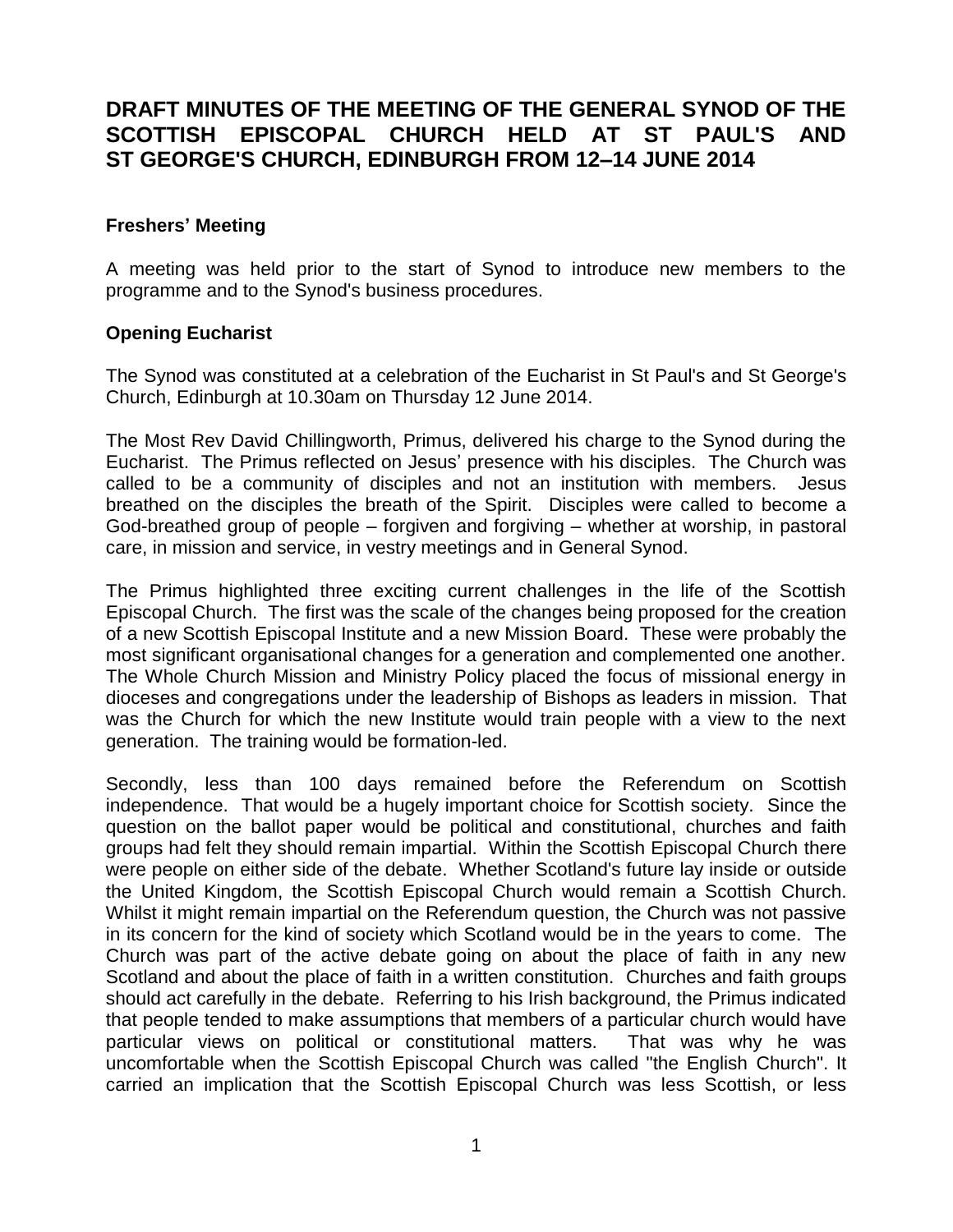Christian, than others when in fact the Church's desire was to serve the community and all its people whatever the Referendum outcome.

The passing of the Marriage and Civil Partnership (Scotland) Act 2014 had been a significant event. Rapid societal change was a challenge for all churches because they held within them a number of very different ways of looking at such issues. Those different ways honoured different approaches to the understanding of the authority of Scripture, a passion for justice and inclusion, understandings of holiness of life, and they honoured Jesus whose ministry included rather than excluded. The challenge for the Church was a spiritual one – to find out what it meant to live in its context faithfully and yet together. Whilst one was very aware of the diversity of the Anglican Communion, the Primus suggested that the first duty of the Scottish Episcopal Church was to explore and respond to its own diversity while staying in relationship as a community of disciples bound together in the love of God. The Pentecost season was the moment when anxious disciples were filled with the Spirit and became people of energy, courage and truth.

During the Eucharist, an offering was taken to support the work of Christian Aid in Syria. The offering amounted to £1,280.28 (excluding tax reclaims).

## **Session 1 – The Most Rev the Primus in the Chair**

#### **1.1 Welcome**

The Primus welcomed all members of Synod including the following delegates representing other churches and faiths: –

The Rev Gary Barclay (United Free Church of Scotland), Major Alan Dixon (Salvation Army), the Rev Dr David Easton (Methodist Church in Scotland), the Rev Eder Goncalves (Baptist Union of Scotland), the Rev John Humphreys (United Reformed Church), Msgr Philip Kerr (Roman Catholic Church), the Very Rev Dr Sheilagh Kesting (Church of Scotland), the Rev Matthew Ross (Action of Churches Together in Scotland), Margaret Peacock (Religious Society of Friends), Astrid Bunne (Interfaith Scotland) and the Rev Tim Cole, Assistant Chaplain General.

The Venerable Christine Wilson (Church of England) was welcomed later during the meeting.

## **1.2 Election of Prolocutors**

The Rev Canon Dr Scott Robertson and the Very Rev Nicki McNelly were elected as Clerical Prolocutor and Vice-Prolocutor respectively by the House of Clergy.

Mrs Helen Hood and Mr Alex Stewart were elected as Lay Prolocutor and Vice-Prolocutor respectively by the House of Laity.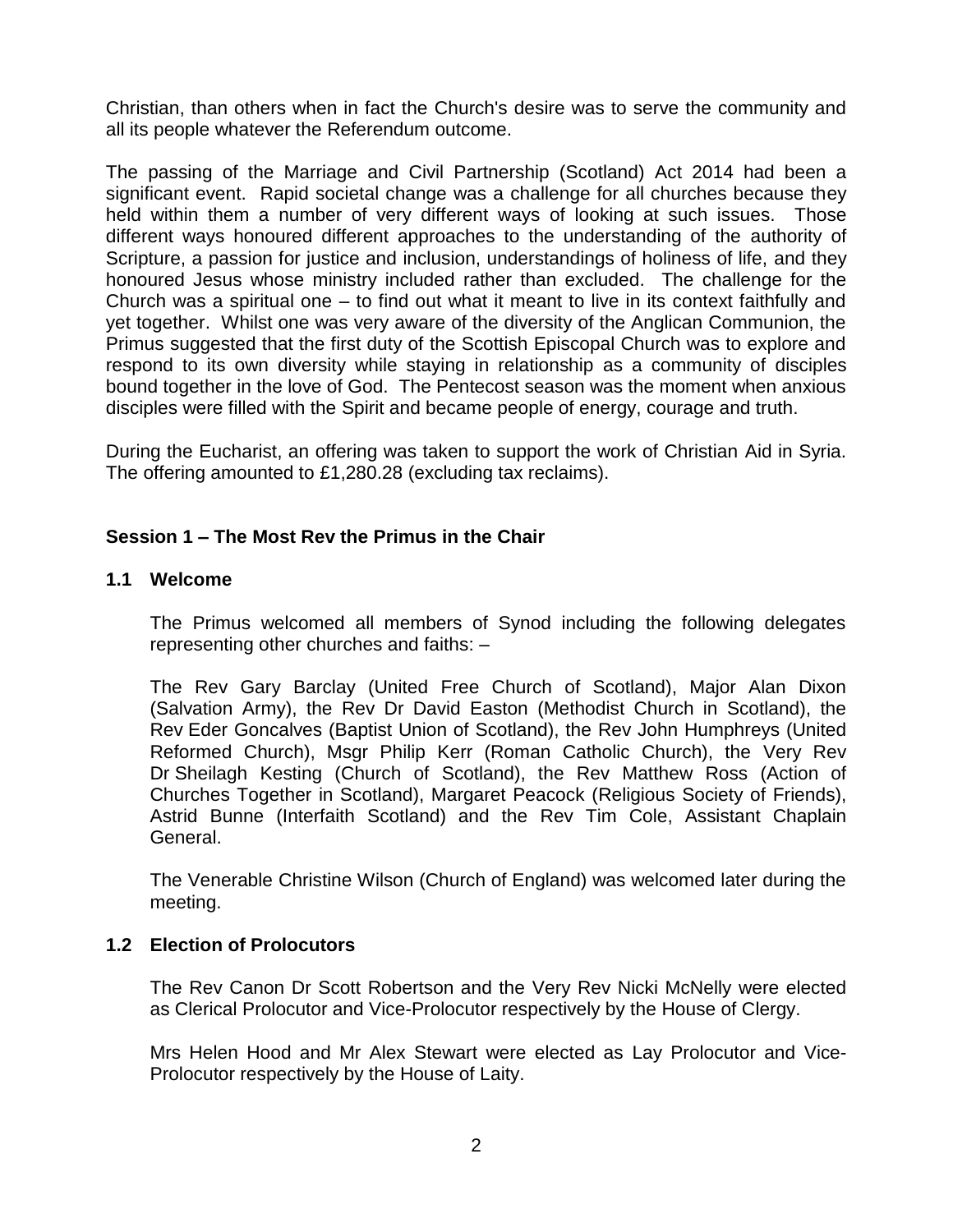## **1.3 Tellers**

Dr Daphne Audsley, Mr Malcolm Bett, Mrs Elspeth Davey and Mr Donald Urquhart were appointed tellers for the meeting.

## **1.4 Assessor**

The Primus announced that Dr Joe Morrow, Advocate, had been appointed as his Assessor. Dr Morrow was congratulated on his appointment as Lord Lyon.

## **1.5 Minutes of General Synod 2013**

Mr Palmer (Convener, Standing Committee) proposed, and Mr Michael Lugton (Convener, Administration Board) seconded, the following motion: –

*"That this Synod approve the minutes of the meeting of the General Synod held on 6-8 June 2013."*

The motion was put to the vote and passed.

## **1.6 Matters Arising**

There were no matters arising from the minutes.

## **1.7 Matters Arising from New Venue for Synod**

The Secretary General welcomed members to General Synod 2014, being held for the first time in St Paul's and St George's Church. He explained that a number of matters would be different from previous years including the fact that throughout Synod members would sit at discussion group tables. A number of procedural motions had also been included on the agenda to allow for Synod to meet in different modes. Flipcharts had been provided for the discussion tables and these would be collected at the end of Synod and typed up so that they could be made available along with the formal minutes of the meeting.

## **1.8 Elections**

The Secretary General explained that the posts to be filled by General Synod in 2014 comprised the Convenership of the Information and Communication Board, one lay post on the Standing Committee, two vacancies for General Synod representatives on the Administration Board, three vacancies for General Synod representatives on the Mission and Ministry Board, vacancies on the Preliminary Proceedings Committee for one practising lawyer, a lay member, an alternate lay member and the Secretary and vacancies on the Clergy Discipline Tribunal for three practising lawyers, two clerics and three lay members. In addition, a motion would be proposed later in Synod for the extension of the Rev Canon Fay Lamont's Convenership of the Home Mission Committee for one year.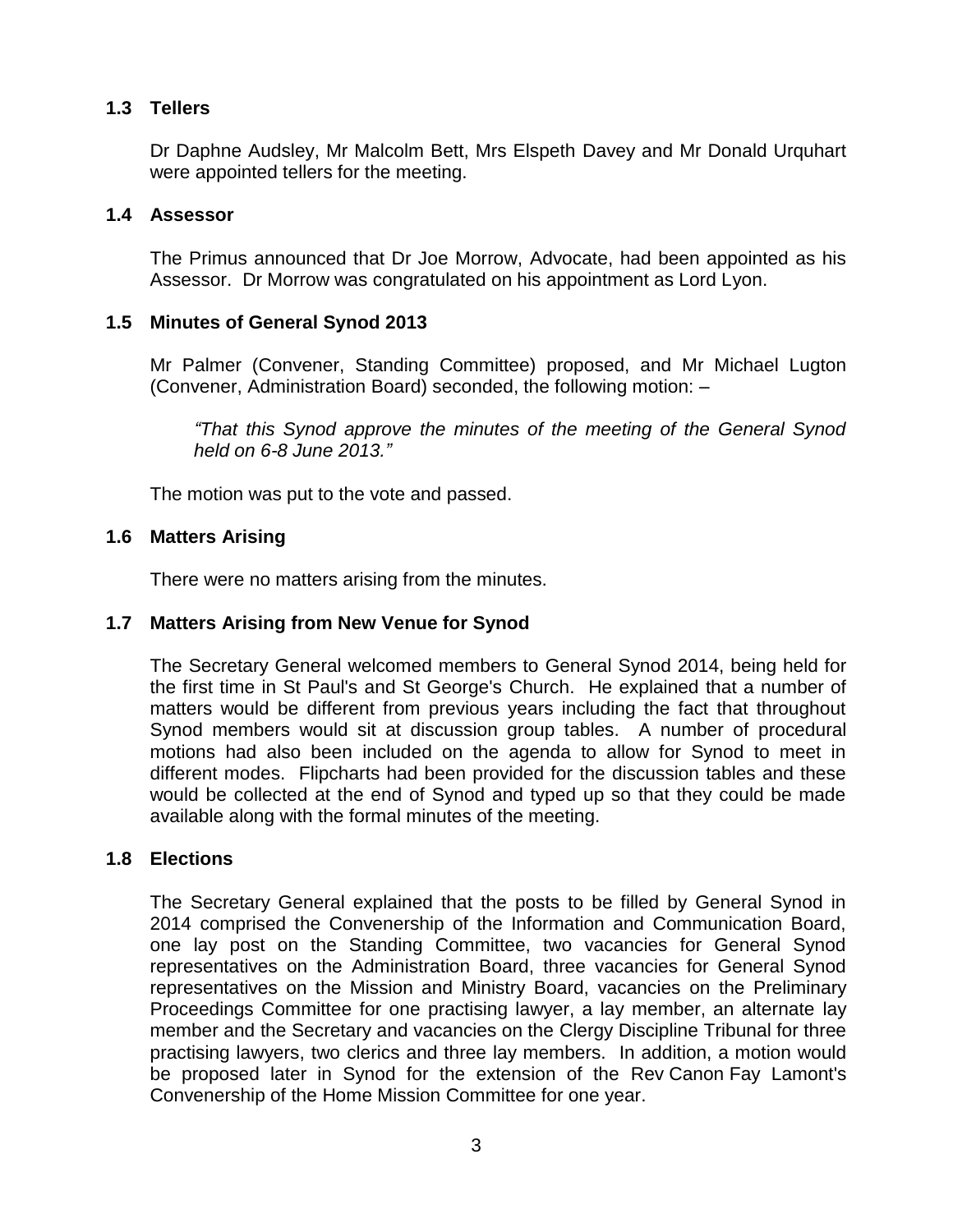As was explained in the Synod papers, the Rev Christopher Mayo was nominated by the Standing Committee for the Convenership of the Information and Communication Board and nominations were also made by the Standing Committee in relation to all of the vacancies on the Preliminary Proceedings Committee and Clergy Discipline Tribunal. In relation to the nomination of the Rev Canon Dr Anne Tomlinson as a cleric on the Clergy Discipline Tribunal, in the light of her prospective appointment as the new Principal of the new Scottish Episcopal Institute, Dr Tomlinson had indicated she would resign from the Clergy Discipline Tribunal at the point of taking up office as Principal. The Standing Committee had power to fill vacancies arising during the year and so would be invited to fill the vacancy at that point.

The Secretary General reported that a nomination of Mr Jim Gibson had been received in relation to the vacancy for a lay member on the Standing Committee and a nomination of Mrs Nan Kennedy had been received in relation to one of the vacancies for General Synod members on the Administration Board.

He explained that, in the past, where there had been no competing nominations for vacancies, the practice of Synod had been to fill the vacancies by general acclaim. Synod confirmed that it would be willing to do so again at the current meeting.

## **1.9 Audio Streaming of Proceedings**

The Secretary General indicated to Synod that, as had been done in previous years, the proceedings of Synod would be audio streamed through the provincial website.

#### **1.10 Roll Call**

The roll call of Synod members was taken by completion of attendance slips. A total of 137 members attended.

#### **1.11 Permission to Speak**

The Synod granted its permission for each of the following to speak during the course of the meeting: the Rev Bob Fyffe, Ms Ruth Jeffries, Mr Andrew November and the Rev Matthew Ross.

#### **1.12 Doctrine Committee**

Mr David Palmer (Convener, Standing Committee) proposed, and Mrs Anne Jones (member, Standing Committee) seconded, the following motion: –

*"That the Synod meet in groups for informal discussion of this item under Rule 4 (c)."*

The motion was put to the vote and passed.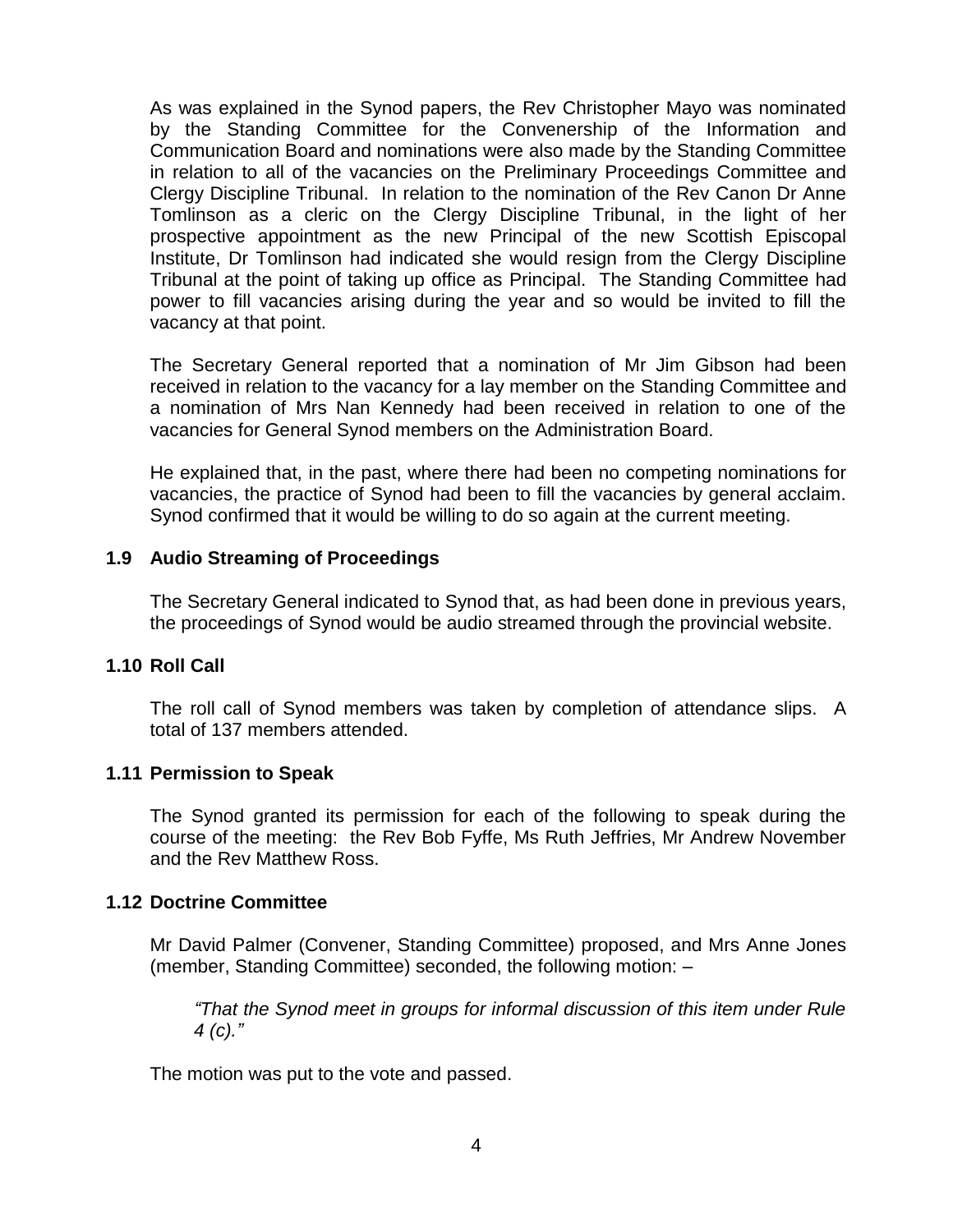The Rev Dr Harriet Harris (Convener, Doctrine Committee) introduced the most recent Grosvenor Essay which had been produced by the Doctrine Committee entitled *The Church and Scottish Identity*. The Grosvenor Essays were produced annually by the Committee and were intended for group or individual use to aid reflection on theological and social matters. The Committee hoped that the most recent Essay would have relevance for people before and after the Scottish independence Referendum. The idea for the Essay had begun with the Committee asking questions as to whether the Church, being by its nature both local and global, diverse, and in some ways divided, yet nevertheless still the body of Christ, and being in the world but not of it, could shape thinking about identity. She expressed thanks to those who had assisted the Committee in its task including the Primus, Dr John Reuben Davies, the Very Rev Dr Emsley Nimmo, the Very Rev Gerald Stranraer-Mull, the Rev Canon Dr Alison Peden, the Rt Rev Dr Gregor Duncan, the Rev Matthew Ross and Prof Will Storrar. Implicit in the Essay was a commitment to certain values, especially to peaceable and respectful relations. However, the Essay had been compiled as an invitation to its readers to draw out values and reflect further on the values they wished to see embedded in Scottish life. Shortly, the Synod would be invited to address certain questions in discussion groups and the comments recorded on flipcharts would be written up so that they could be reflected back to Synod.

Opportunity was given for questions but there were none.

The Synod then addressed the following questions in discussion groups: –

- 1. How does the forthcoming Referendum affect your thoughts about the role and identity of the Scottish Episcopal Church and what the SEC is able to offer?
- 2. What values do you most wish to see embedded in Scottish life?
- 3. What can we do to help embed these values?

## **Session 2 - The Very Rev Susan Macdonald in the Chair**

## **2.1 Standing Committee**

## **2.1.1 Annual Report and Accounts to 31 December 2013**

Mr David Palmer (Convener, Standing Committee) presented the Annual Report and Accounts of the General Synod for the year ended 31 December 2013.

During the year, the Standing Committee had considered a wide range of issues. These had included maintaining an overview of the Whole Church Mission and Ministry Policy including the establishment of a series of networks across the Province; continued monitoring of the financial position of the Synod and the budgeting process; following up the Pension Fund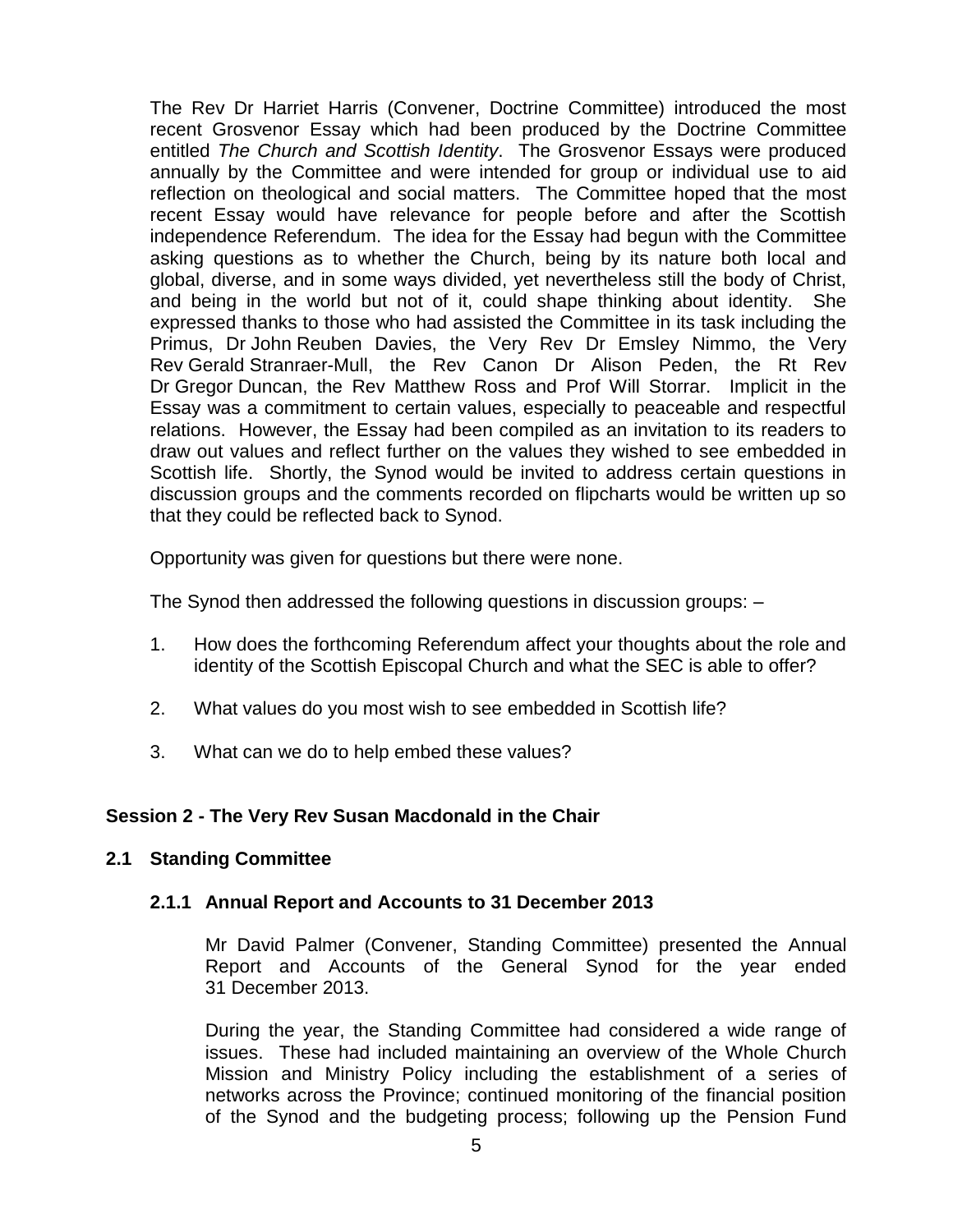debate which had taken place at Synod 2013 and the carrying out of the statutory consultation and implementation of recommendations approved by Synod 2013 with effect from January 2014; an overview of the steps taken by the Mission and Ministry Board following the external inspection report received in 2013 on TISEC; overseeing the planning and design of the 2013 Synod and taking account of the recommendations of the Organisation Review Committee which had included the recommendation that a new venue be considered for General Synod 2014; noting the progress made by the Information and Communication Board especially in relation to the development of the new provincial website.

Mr Palmer then commented on the Accounts contained in the Annual Report. The Standing Committee was committed to ensuring that the Synod operated within the financial resources available and it set budgets which, it hoped, would result in a break even position. In recent years, the Boards had been asked to review their budgets on a regular basis and to keep expenditure as tight as possible. In addition to a number of planned savings, the Standing Committee had encouraged Boards and other Committees to exercise restraint in their expenditure and the continuation of such restraint was one of the general contributory factors to there having been a surplus in 2013. The income on the General Fund had totalled over £1.7 million, comprising investment income and interest over £1 million and quota payments from dioceses of approximately £640,000. Overall income had been approximately £60,000 higher in 2013 than in 2012. It had also exceeded the budget projection by almost £30,000. This had been due to higher than budgeted investment income and higher than expected donations and legacies. Expenditure had been just under £1,517,000 and was £64,300 higher than in 2012 but nearly £134,000 below budget. This had produced a surplus of £237,490, more than £163,446 over budget. The Committee had not been deliberately trying to make a surplus, but as would be apparent when looking at the budget for 2015, that surplus would be very helpful. A number of factors had contributed to the surplus including: limited demand on Grants for Ministry resulting in an under-spend of £38,000; an underspend by the Faith and Order Board of nearly £8,000; savings by the Information and Communication Board of over £15,000 partly because fewer editions of *inspires* had been produced; an under-spend by the Ministry Development Committee of £56,000 arising from the fact that the budget had contained provision for an additional staff member but appointment had been deferred pending the outcome of the review of TISEC; an under-spend by the Home Mission Committee of almost £9,000 due to reduced costs associated with the Glenalmond youth weeks and a saving of £7,500 by the Church in Society Committee arising from a change in the way that ACTS' racial justice work was being undertaken. Mr Palmer thanked all of the Boards and Committees for their excellent work in operating within budgets.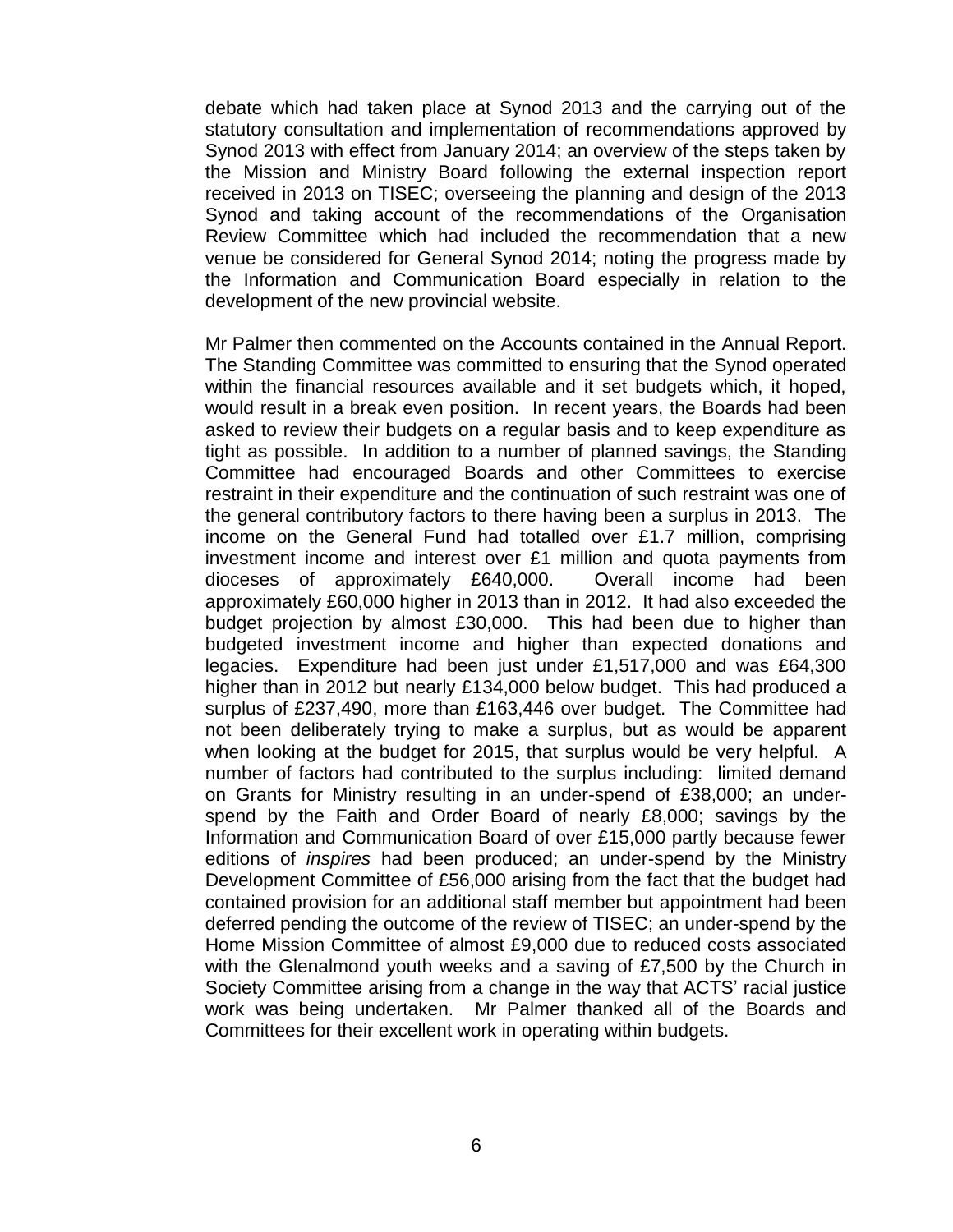Mr Palmer commented that the capital funds on the General Account had increased by over £2.6 million to £23.8 million, principally as a result of general increases in the stock market. Total capital resources were in excess of £35.4 million, as shown in the provincial balance sheet. Overall, the accounts showed a reasonably healthy financial position but there was still a need to budget carefully in future years to ensure that the Synod lived within the available funds.

Commenting on 2014, Mr Palmer drew attention to the fact that, as stated in the Annual Report, the Standing Committee would focus on: the need to address significant financial deficits projected for future years including whether it was feasible or desirable to reinstate the availability of substantial buildings grants; the need to ensure that resources were used efficiently and effectively; work in relation to the financial relationship between province and dioceses in order to underpin the diocesan-based emphasis of the Whole Church Mission and Ministry Policy (integral to this would be the role of the Grants for Ministry Fund and the phased discontinuation of funding previously made to dioceses for dispersed TISEC); follow-up to the TISEC review including, especially, the governance arrangements likely to arise and which would include alterations to the Board and Committee structure and the composition of Standing Committee itself.

Mr Palmer drew the attention of Synod members to the information included in the Synod Papers regarding the size of General Synod. He explained that the number of members of Synod was recalculated every 10 years in accordance with Resolution 8 under Canon 52. The number of diocesan representatives on General Synod had reduced from 140 to 124 as a result.

In closing, Mr Palmer thanked the Conveners and members of all of the Boards and Committees and the General Synod Office staff. He was willing to take any questions.

Mr Jim Gibson (Glasgow and Galloway) congratulated Mr Palmer and staff on the quality of the financial information which had been produced. At a time of financial pressure he noted from the figures contained in the Annual Report and Accounts that average giving appeared to be in the order of £5 per week. He asked who had responsibility for encouraging sacrificial Christian giving.

Mr Palmer responded that the issue was a very important one. The level of giving was very variable and there was a responsibility on province, dioceses and vestries, but, ultimately, the responsibility had to lie locally.

Mr Palmer then proposed, and Mr Michael Lugton (Convener, Administration Board) seconded, the following motion: –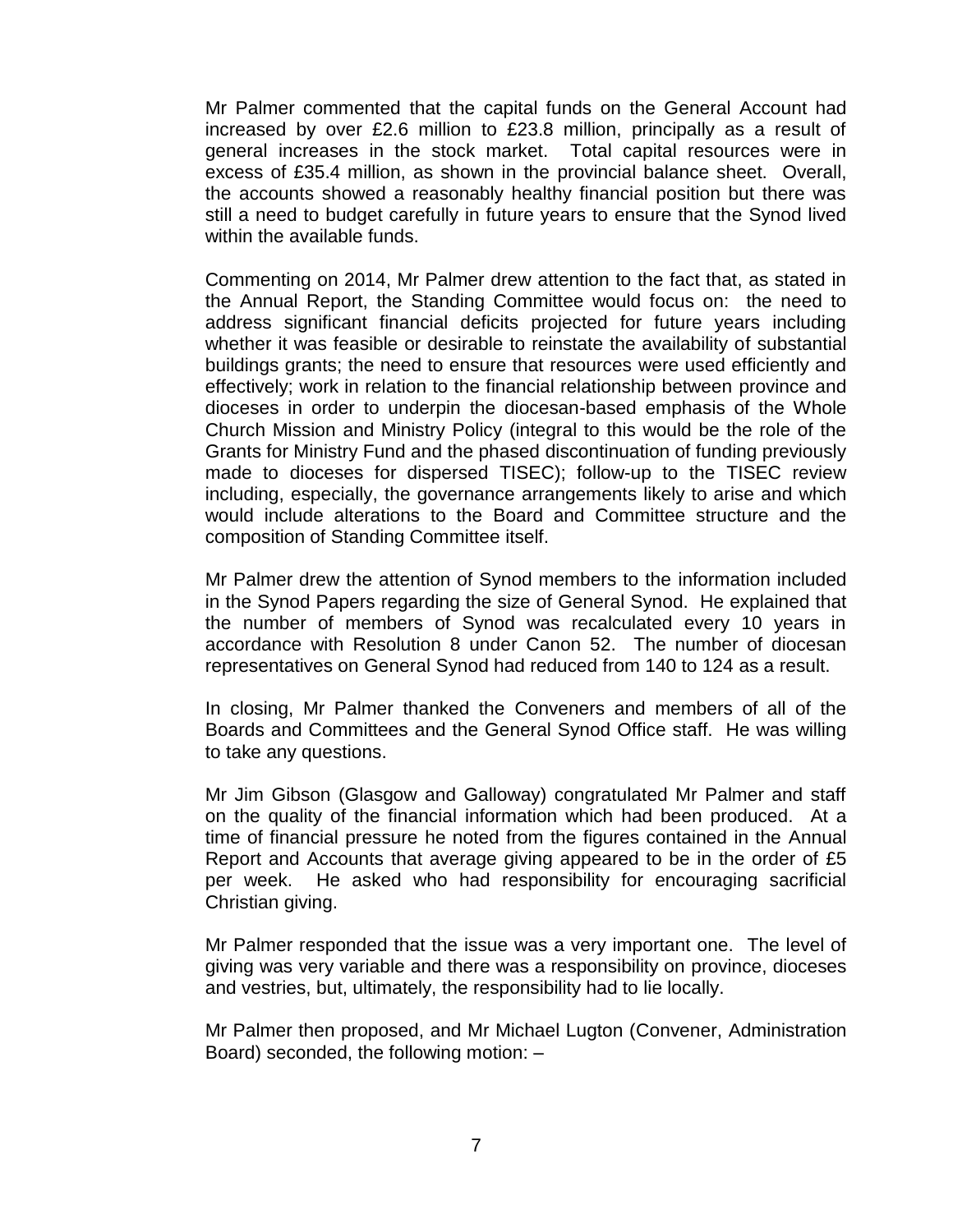*"That this Synod accept the Annual Report and Accounts of the General Synod of the Scottish Episcopal Church for the financial year ended 31 December 2013."*

The motion was put to the vote and passed unanimously.

## **2.1.2 Budgets and Quota Overview**

Mr Palmer turned to consider the budgets contained in the Synod Papers for the years 2014 to 2016. He explained that each year there was a detailed budgetary process undertaken by every Board and Committee whose proposals were then considered by the Standing Committee. Boards had again been asked by the Standing Committee critically to review their budget proposals for the years 2014–2016. In considering the proposals from the Boards, the Standing Committee had had, as always, two underlying principles in mind: that budgets should be set with a view to achieving a break even position on the General Fund and that large one-off receipts, such as legacies, ought to be capitalised by investing them in the Unit Trust Pool to provide future income rather than being used to fund current operating costs.

In 2009, investment income had fallen dramatically and pension costs had increased. As a result, it had been necessary to find significant savings in subsequent years. The Synod was heavily dependent upon investment income. Until 2008, such income had increased broadly in line with inflation. However, it had fallen by 15% in 2009 and there had been no increases in 2010 and 2012 and only small increases in 2011 and 2013. Market conditions continued to be volatile and it was difficult to predict what future rates of UTP distribution would be. The Investment Committee continued to work closely with its Fund Managers with a view to achieving modest growth in distribution rates. As a result, current investment income was estimated to be £1 million, as compared with £1.2 million had previous trends continued.

The reduction in investment income and the increase in pension costs had created a challenging financial situation. Savings had been made, mainly as a result of a reduction in staff at the General Synod Office and restraint in spending on the part of Boards and Committees. However, those savings had not been enough to eliminate the underlying deficit. Major cost reductions had been achieved by the moratorium on building grants but it was becoming clear that there was little prospect of anything other than modest increases in investment income in the short term. These actions had resulted in significant surpluses on the General Fund of £845,000 over the four-year period 2010–2013. These had helped to fund the lump sum of £2 million which had been needed for the Pension Fund and had avoided the need to sell investments which, in turn, would have further reduced income. It had also been possible to increase investments by approximately £200,000 which in turn would produce future income. A number of legacies received had also been invested.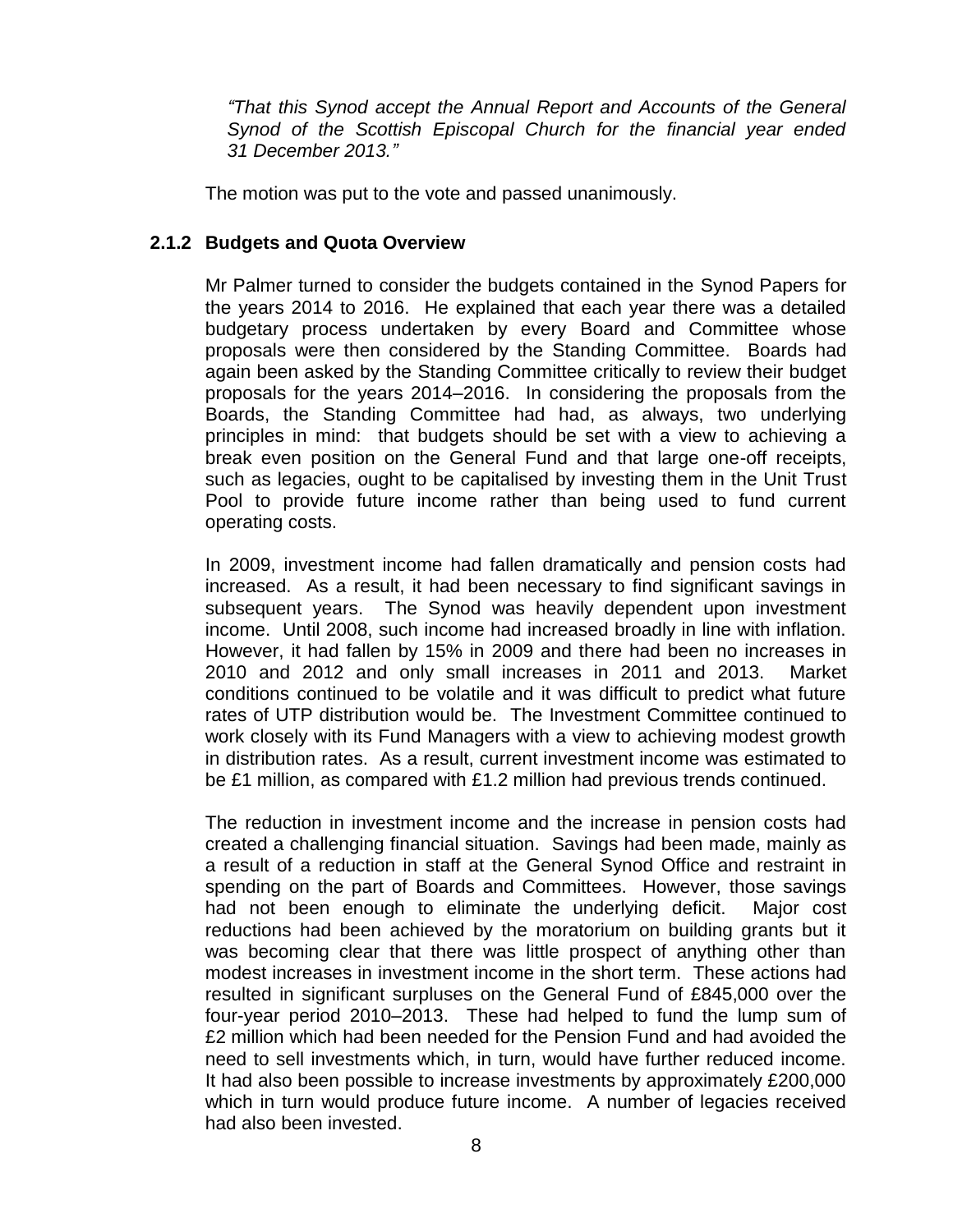Current budgets reflected a phased reintroduction of building grants but that might not be possible given other financial pressures. Standing Committee recognised that there was understandable concern regarding the impact that a lack of provincial building grants support might have. However, such grants were one of the largest areas of discretionary spending within the budget. Mr Palmer was pleased that the Administration Board and the Conveners of the Finance and Buildings Committees were working together to consider how to deal with the fact that it might not be possible to reintroduce larger building grants.

A further area of financial pressure was the expected increase in the number of curates in the coming years. Budgets had been prepared on the assumption that five stipendiary curates would be appointed in 2014. Since preparing the budgets, one of those curates had in fact opted for a nonstipendiary curacy position but nevertheless the number of stipendiary curates was double the number appointed in any of the previous four years. This was a welcome and important addition to the life of the Church but had financial consequences. Also, the financial impact of the proposed changes recommended in the TISEC Review Working Party report could be significant.

Mr Palmer explained that a surplus of £28,781 was now budgeted for 2014. However, budgetary pressures were continuing and there were projected deficits for 2015 and 2016 on the General Fund of £69,085 and £180,197 respectively, albeit those figures were indicative only. As was noted in the budget report contained in the Synod papers, the indicative budgets did not include the likely costs associated with implementing some of the proposals emerging from the TISEC review. Had such costs been included, the budget deficits in 2015 and 2016 would have been in the region of £125,000 and £273,000 respectively. Synod would have the opportunity to hear more about the proposals later in the meeting. One of the key priorities for the Standing Committee in the coming year would be to review the priorities for expenditure. He emphasised that as outlined in the finance paper accompanying the TISEC Working Party Report, the changes being made in relation to training provision were broadly cost neutral. A number of the aspirations in the report, however, had significant cost implications and the Standing Committee would work with the College of Bishops and others to consider the most appropriate timescale for their implementation and the most suitable strategy for increasing income.

As far as the budget was concerned, the overall budget, including Miscellaneous and Restricted Funds showed a surplus of £56,621 for 2014 with deficits in 2015 and 2016 of £54,880 and £142,177 respectively. He emphasised that the 2015 and 2016 figures were indicative only and would be considered by the Standing Committee again in the autumn. As far as quota was concerned, it was proposed to increase Provincial quota to £678,602, an annual increase of £19,765 or 3%. That increase compared with RPI in April of 2.5% and CPI of 1.8%.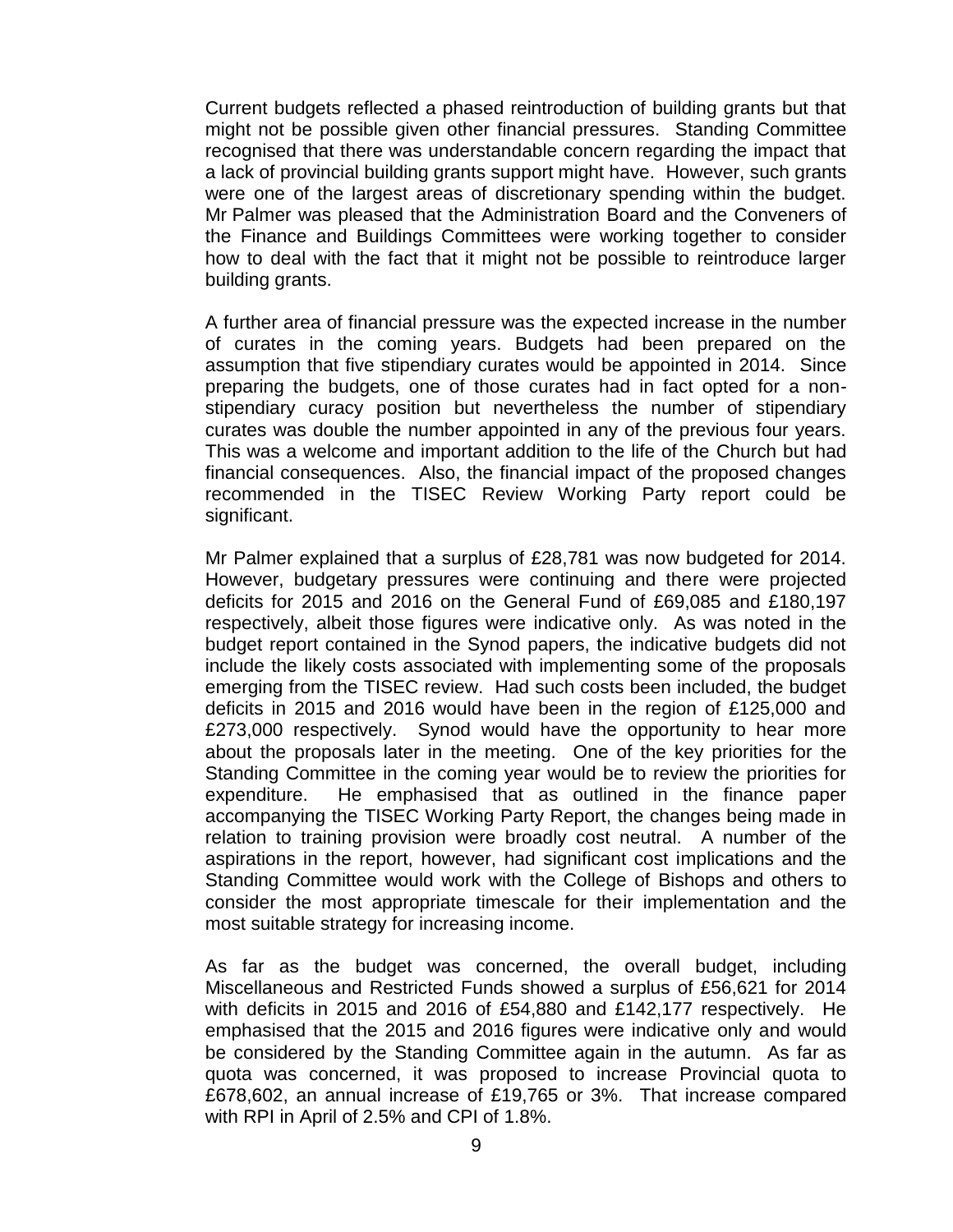In closing, Mr Palmer explained that at General Synod 2013 there had been requests for a greater quantity of financial information to be provided. The Synod Papers contained such additional information which he hoped would be useful for members. There would also be an opportunity to discuss that information at a lunchtime meeting later in Synod.

Questions were invited but there were none.

## **2.1.3 Rules of Order**

Mr Palmer explained that the Organisation Review Committee had recommended to the Standing Committee a couple of small alterations to the Rules of Order of Synod. At present, Rule 3 required members to stand and sit at various points. In the light of encouraging procedures which were as inclusive as possible of people with disabilities, the proposed change to Rule 3 would allow those who wished to speak simply to indicate this in a manner directed by the chairperson or by raising their hand. Similarly, the direction that a speaker should "sit down" when a point of order was raised would be altered such that the person speaking would be required simply to stop speaking until the question of order had been resolved.

Mr Palmer then proposed, and Mrs Anne Jones (member, Standing Committee) seconded, the following motion: –

*"That Rule 3 of the Rules of Order be amended as follows:*

*by the substitution of the first sentence by the words* 

*"Members desiring to speak shall indicate their desire to do so in the manner directed by the person occupying the Chair, or in the absence of any other direction, by raising their hand."; and*

*by the substitution of the last sentence by the words* 

*"A member who is speaking when a question of order is raised shall stop speaking until the question of order has been decided by the person occupying the Chair.""*

The motion was put to the vote and passed unanimously.

Mr Alan Rumble (Glasgow and Galloway) was concerned that in some places his Diocese was referred to in the Synod Papers as "Glasgow and Galloway" but in others simply as "Glasgow". He invited Standing Committee to address this and to ensure consistency.

Mr Palmer responded that this would be considered and apologised for instances where dioceses were not correctly designated.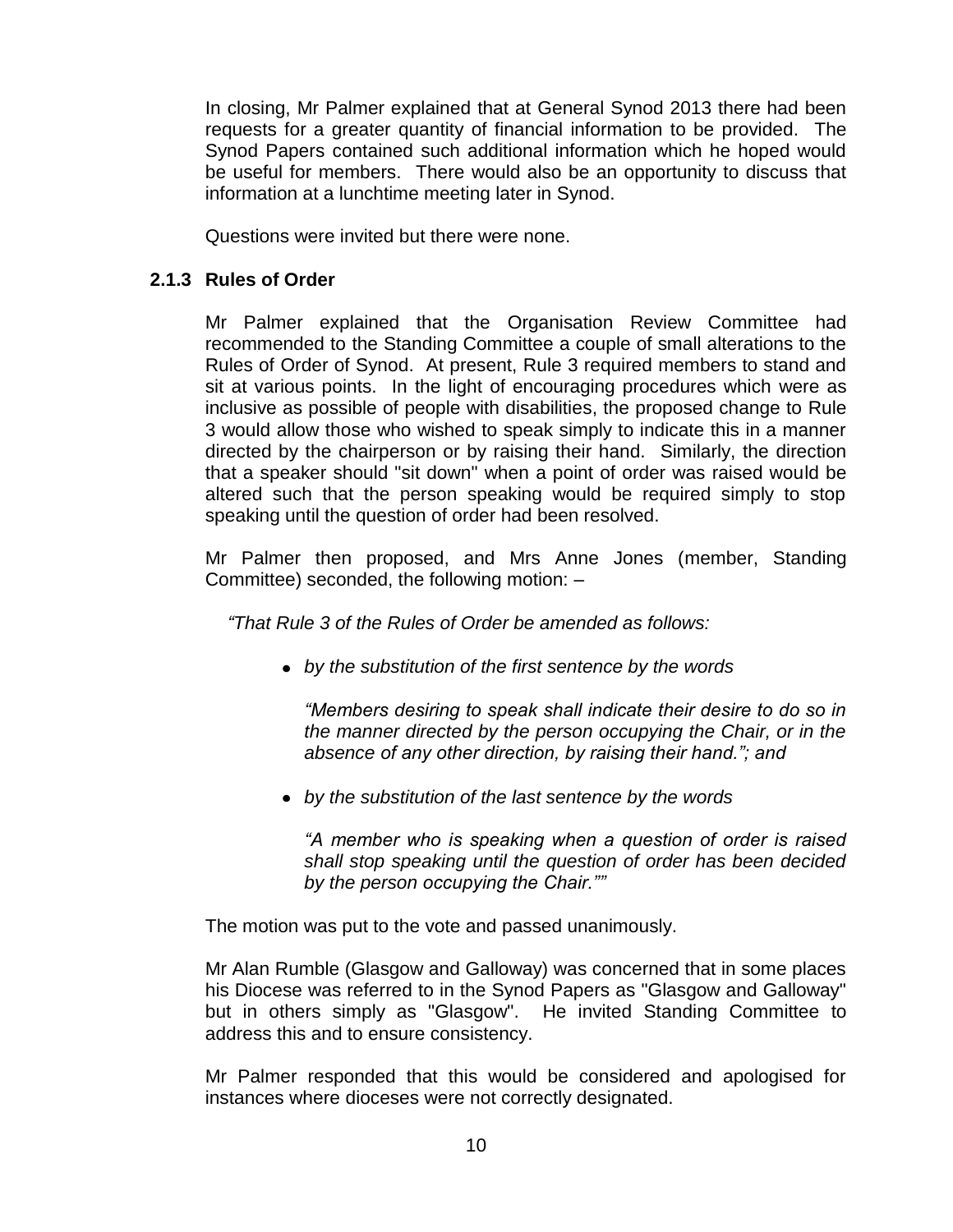The Chair expressed thanks to the Standing Committee for its work.

## **2.2 Rule 10 Motion**

The Secretary General explained that a motion had been received under Rule 10 of the Rules of Order proposed by Dr Beth Routledge (Glasgow and Galloway), seconded by the Very Rev Andrew Swift (Argyll and the Isles) and signed by twelve other members of Synod. He further explained that under the Rules of Order, Dr Routledge was entitled to a maximum of two minutes to address Synod as to why the Synod ought to consider the motion. A two thirds majority of those present and voting was needed to enable the motion to be considered. If that majority was achieved, the substance of the motion would be debated later in Synod.

Dr Routledge then addressed Synod on the text of the following motion presented under Rule 10: –

## *This Synod notes:*

- *1) The recent passage of legislation which allows same-sex couples to marry in Scotland,*
- *2) The principle which is now established in Scots law that no one should be forced to act against their conscience in this area,*
- *3) That Scottish Episcopalians are not of one mind about these and other matters.*

## *This Synod resolves:*

- *1) For the wellbeing, peace, and mission of the Church, to endorse the principle that no one should be forced to act against their conscience in this area within the Church,*
- *2) To request that the Faith and Order Board asks the Committee on Canons to draft an amendment to Canon 31 which will allow for the possibility of samesex weddings taking place in the Scottish Episcopal Church whilst ensuring that no celebrant be compelled to act against their conscience in this area,*
- *3) To consider such an amendment for First Reading at General Synod 2015, with consequent discussion in Diocesan Synods as an integral part of the Church's wider conversations within this area,*
- *4) To notify dioceses immediately after this Synod as to how General Synod intends this matter to be considered.*

Dr Routledge explained that there had been a conversation on same-sex relationships in the Scottish Episcopal Church during the previous year through the Design Group and the Cascade Conversations which it had facilitated. The Conversations which had taken place in Pitlochry had been very positive experiences for many who were there, some of whom had signed the motion.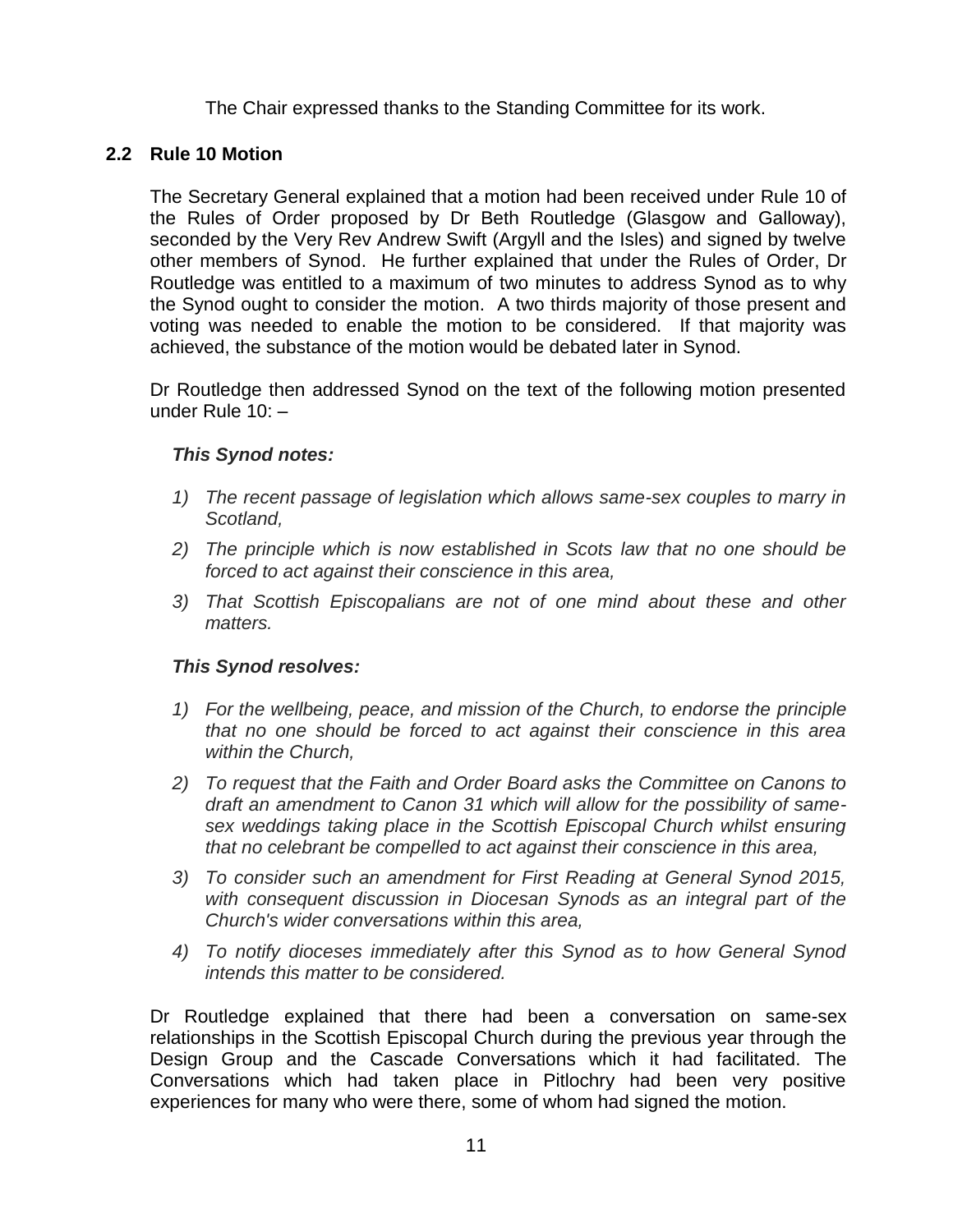Whilst many Synod members might think that much time was already being spent at the current Synod talking about this very issue, she explained that Synod was not being given the opportunity to do so in open debate. The discussion planned for the following day was intended to be in the form of a presentation followed by table discussions only. If the Synod agreed to debate her motion on Saturday morning, that would be the only opportunity in the current year to talk about the issue together, as a whole Synod. The motion would allow the whole Church to take forward the positive things which had come out of the Cascade process.

Dr Routledge indicated that people had said to her to be patient and that the conversation would happen "next year, next year". However, the Church had not started talking the previous year with the commissioning of the Design Group - the Church had started talking about it long before the Scottish Government began to seek legislation for equal marriage. It was the case that people had been talking about the subject for years. There were Episcopalians who had been waiting for many years to be married, some of whom did not have a lot of "next years" left.

Dr Routledge said that there were Episcopalians of deep faith and good conscience who took a different view to her and who were frustrated and frightened by the Church's inability to talk openly about what might happen and what it might mean for them.

She was one of the youngest members of the Synod and was not an Episcopalian by birth but rather by choice. She had been proud to join the Church and call herself a member of it – of this Church with its rich history of synodical decision making, its long understanding that to accept more than one idea was to make the Church better and stronger and its deeply held tradition that all were welcome.

The Rt Rev Dr Bob Gillies (Bishop of Aberdeen and Orkney) requested that voting be by ballot.

The Chair called for a show of hands from the members of the houses of Synod. After a show of hands, the Chair declared that the requisite majority for conducting the vote by ballot had been achieved.

Ballot papers were distributed on whether the Synod should consider the Rule 10 motion. After a count, the Secretary General declared the results: 77 in favour, 54 against.

In the light of the fact that a two thirds majority of those present and voting was required, the Chair declared the motion not passed.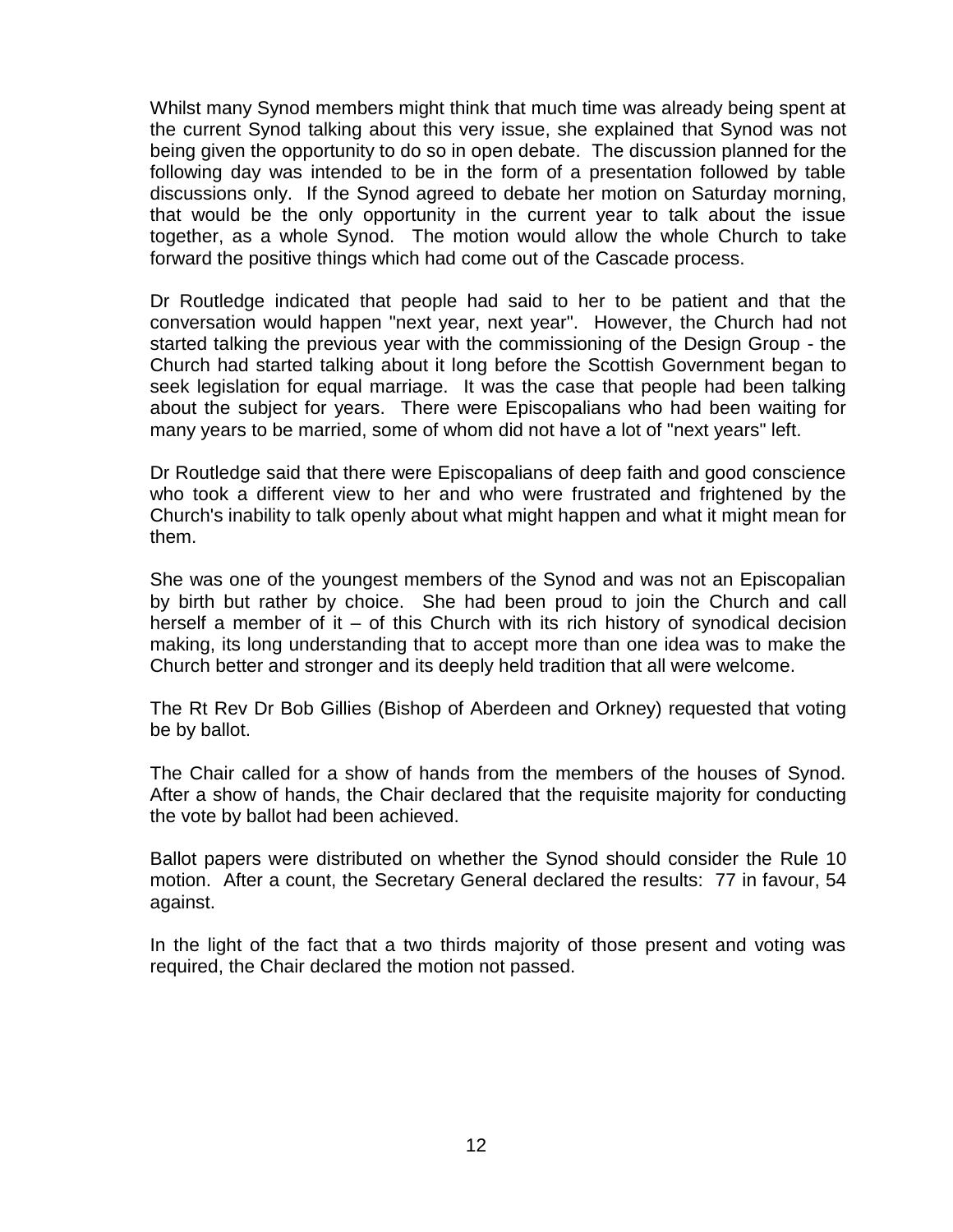#### **2.3 Faith and Order Board**

#### **2.3.1 Committee on Canons: Canons for Second Reading (Canon 63, Sections 1 and 4 –** *Of the Office of Lay Representative***)**

The Rt Rev Dr Gregor Duncan (Bishop of Glasgow and Galloway) explained that, as acting Convener of the Faith and Order Board, the Board determined policy and it was for the Committee on Canons to explain how proposed canonical changes implemented such policy. The policy in relation to Canon 63 was to tidy up the procedures for electing lay representatives and to make clear specifically who was entitled to vote in such elections.

The Rev Paul Romano (Convener, Committee on Canons) explained that the proposed alteration addressed two issues. In its current form, the Canon presupposed that there would always be a cleric in charge to oversee the election of a lay representative. The alteration addressed the situation where in fact there was no cleric in charge or where the cleric was unable, for whatever reason, to fulfil the necessary functions. The alterations also addressed the question as to whether or not a retired clergyperson could act as a lay representative. The answer was "no" and the alteration made clear that any lay communicant member was eligible to hold office as a lay representative or alternate lay representative.

Questions were invited but there were none.

The Bishop of Glasgow and Galloway then proposed, and Mr Romano seconded, the following motion: –

*"That the amended text for Canon 63, Sections 1 and 4 be read for the second time."*

The motion was then put to the vote in houses and passed by the requisite majorities as follows: –

House of Laity: passed unanimously House of Clergy: passed unanimously House of Bishops: passed unanimously

#### **2.3.2 Liturgy Committee: Alterations to the Calendar**

The Rt Rev Dr Gregor Duncan (Bishop of Glasgow and Galloway), as Acting Convener of the Faith and Order Board, explained that the policy of the Board in proposing a change to the Scottish Calendar of Saints was to make the Calendar as accurate as humanly possible.

The Rev Canon Ian Paton (Convener, Liturgy Committee) explained that he was retiring as Convener of the Committee at the current Synod. He then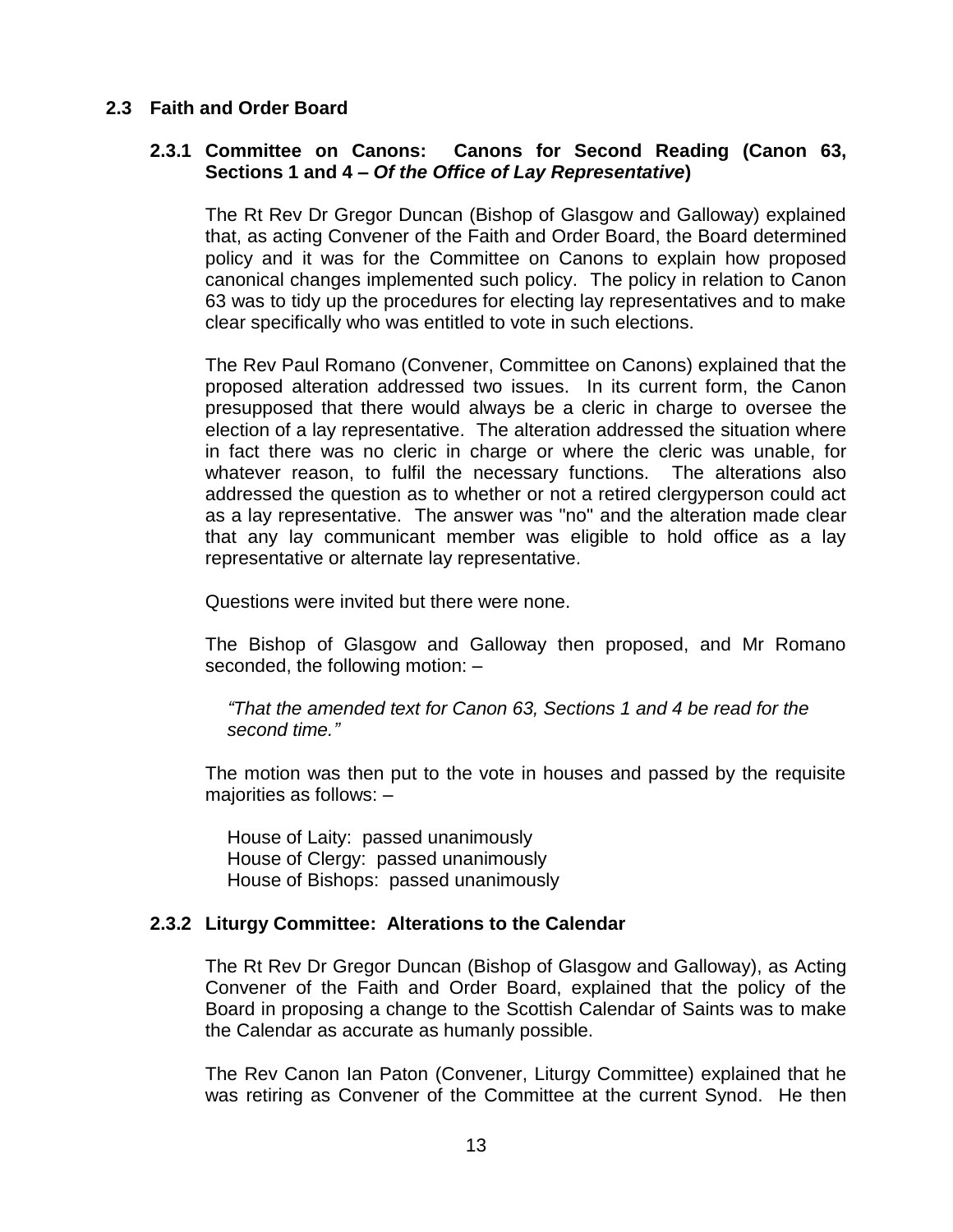introduced the Rev Canon James Milne who had been appointed by the Faith and Order Board to succeed him as the Convener of the Liturgy Committee.

Canon Milne (Glasgow and Galloway) explained the proposed alteration to the Calendar. John Mason Neale had been a priest who had been very involved in the Oxford Movement and had translated many ancient hymns. He had died on 6 August which was the Feast of the Transfiguration and, therefore, could not be remembered on that day. The custom in such circumstances was to remember the individual on the closest available day. Most Anglican churches had chosen 7 August for that purpose. However, the Scottish Episcopal Church had not been able to remember him on that date because it had already been allocated to St Boisel. The previous year, the date for remembering St Boisel had been altered to the correct date, thereby freeing up 7 August. The proposed alteration was, therefore, to bring the Scottish Calendar into line with the rest of the Anglican Communion.

Canon Milne then proposed, and the Bishop of Glasgow and Galloway seconded, the following motion: –

*"That the Scottish Calendar (1991) be amended such that the date of commemoration of John Mason Neale, Priest, 1866 be changed from 9 August to 7 August."*

The motion was put to the vote and passed *nem con*, one abstention.

Canon Paton then reported on the work of the Liturgy Committee. In addition to the matters covered by the Committee's report in the Annual Report and Accounts for the year ended 31 December 2013, he explained that the experimental period for the Service of the Word had been extended by the College of Bishops until General Synod 2015. The Liturgy Committee was keen to receive feedback by the end of September 2014. There was a form available online and from the General Synod Office for people to provide feedback. Also, he informed Synod that the Eucharistic Prayer which had been used earlier in the day in the opening Eucharist had also been an experimental text. It had similarly been authorised for use until General Synod 2015 and feedback was also sought on it. It was based on the 1929 Scottish Prayer Book. For those who might wish to use it, it represented a bridge between the Church's Prayer Book tradition and the 1982 Liturgy.

As outgoing Convener, Canon Paton expressed his thanks to the Church for the opportunity to serve as Convener, and to members of the Committee and Elspeth Davey, its Secretary. There was currently much work ongoing in relation to pastoral rites. There was also work being done on collects and the Committee had been asked to think about work on the Eucharist in the future. One day, the question of a Scottish Prayer Book might be revisited. He wished the incoming Convener and the Committee all the best for the future. Liturgy was the heartbeat of the Scottish Episcopal Church, saving it from the tyranny of the "here and now".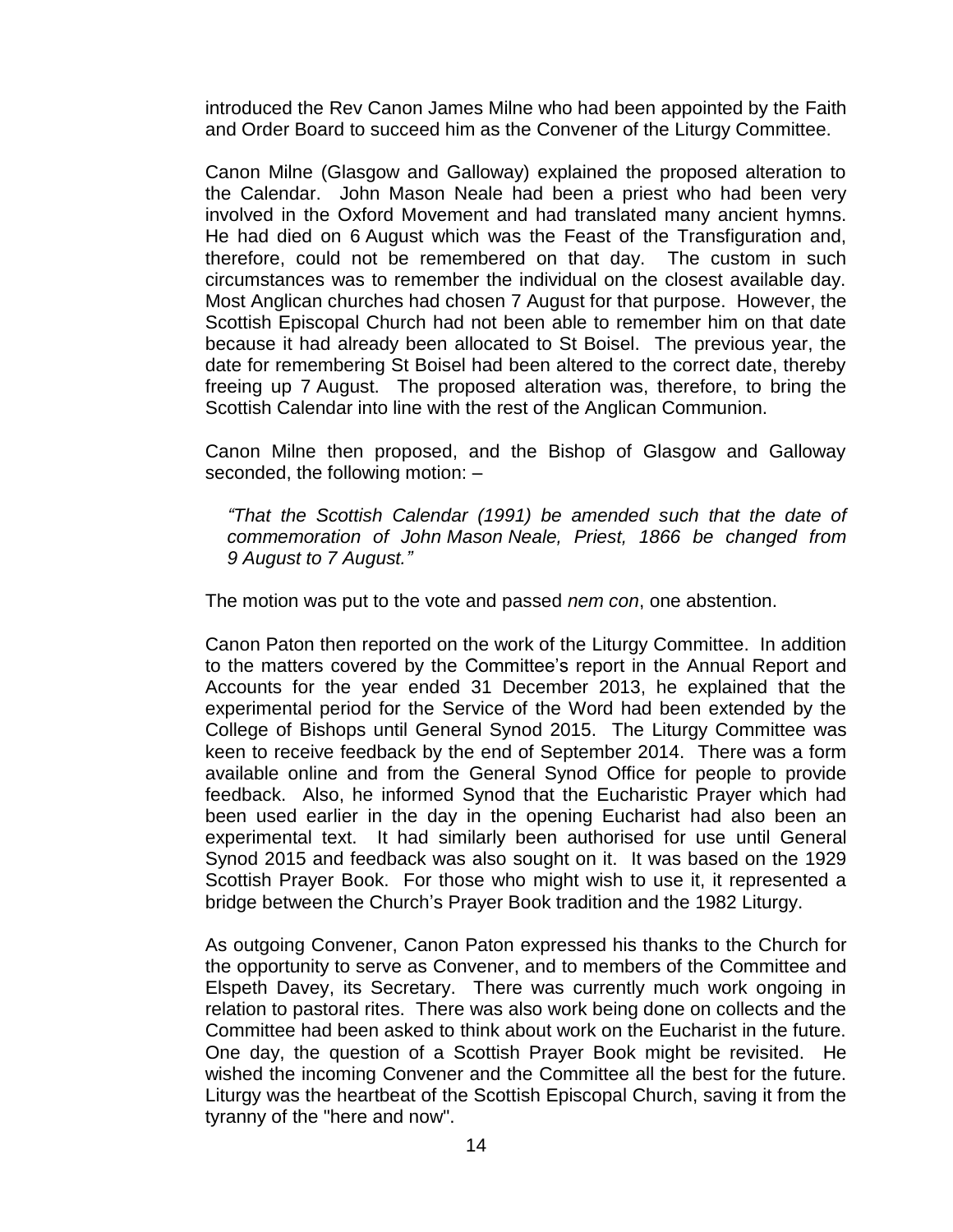Bishop Duncan thanked Canon Paton for all that he had done to help form the liturgical life of the Church. His contribution had been inestimable.

The Chair also expressed thanks to Canon Paton for his Convenership and to Bishop Duncan and all who served on the Faith and Order Board.

#### **2.4 Information and Communication Board**

The Very Rev Kelvin Holdsworth (Convener, Information and Communication Board) presented his final report as Convener. He explained that he had been involved in the life of the Board for most of the previous 16 years. As he now stood down from the Board, he reflected on how much the work of the Board had changed during that period. A whole information revolution had taken place. When he had first joined the Board, email had been something of a novelty and blogging was unheard of. The Board had generally been concerned with print medium and was, in effect, a small publishing house which produced a newspaper and a variety of small books, often local histories of one congregation or another. The Board also discussed the reprinting of Liturgies and this had now passed to the Liturgy Committee itself. As the world had changed, so had the work of the Board. The information produced in paper was now much less than that produced and distributed electronically.

One of the early developments during his own Convenership had been the production of *inspires online*. This was now a primary vehicle for communication within the Church. His expectation was that more narrowly targeted electronic publications would be coming. Throughout his Convenership the balance of what was produced online and what was produced in print had always been present. That issue would continue for the Board under a new Convener. He hoped that the collection of articles which constituted the printed version of *inspires* was a showcase for the Scottish Episcopal Church. As editor, he was in awe of those who wrote competently and speedily. While the quantity of printed material was less, he suggested that the quality of what was produced, for example in *inspires*, was rising. He was very grateful to those who used their imagination in the service of the Church.

Over the years, he had witnessed various incarnations of the Church's web presence. He recalled the time when through the website, the Church had offered an online prayer service. The facility had got a little out of hand when more than 400 prayer requests were being received each day. Earlier in the year, the latest incarnation of the website had been launched. A small team of members of the Board had worked under the leadership of the Rev Christopher Mayo to produce the new website. The Wordpress template which had been used for the website was owned by the Church and would be made available to congregations and dioceses who wished to have a site which looked similar. This would replace the template which Provost Holdsworth himself had produced a few years previously. In addition to the new website, the Board had also addressed a number of smaller matters. It had reviewed the heraldry of the Church. The "pub sign" had been digitised and the diocesan crests had been updated.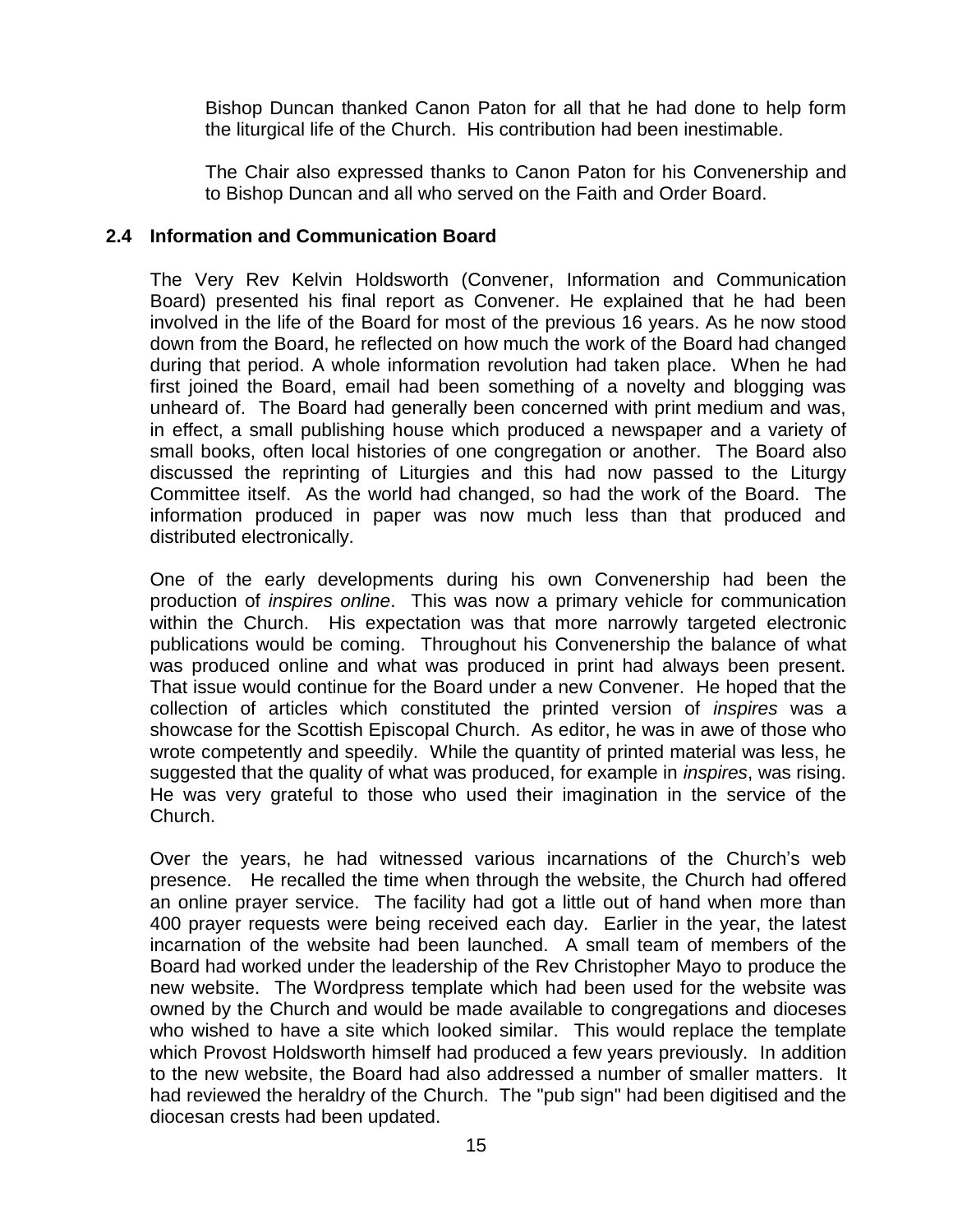As he stepped down as Convener, he was very aware of how this area had become integral to the life of the Church. The lines of mission and communication were now more blurred than they had been previously. He suggested that in future mission and communication should be more closely linked.

In closing, he referred to his written report in the Annual Report and Accounts of the General Synod for the year ended 31 December 2013. He thanked all those who had been involved in this area of the Church's life. He had enjoyed being at its heart and working with other members of the Standing Committee. He offered his good wishes to all those who would carry on the work in the future.

Questions were invited but there were none.

The Chair thanked Provost Holdsworth for his report and for all that he had done as Convener of the Board and as a member of the Standing Committee.

#### **2.5 College of Bishops**

The Rt Rev Dr Nigel Peyton (Bishop of Brechin) and the Rt Rev Dr Bob Gillies (Bishop of Aberdeen and Orkney) made a joint presentation on what it meant to be a Bishop in mission, explaining that their presentation was intended to be personal rather than theoretical.

Both Bishops referred to the influences during their upbringing and training. Bishop Gillies had grown up within an elderly congregation but the vicar had instilled within him an appreciation of "holy ground". Bishop Peyton had grown up in a congregation in West London where new members simply seemed to arrive. "Mission" was seen as something which happened overseas. At seminary, Bishop Gillies had encountered clergy who gave him a sense of what it could mean to be part of a missionary Church. In curacies at Falkirk and Edinburgh he had also witnessed congregations which were growing in numbers. Bishop Peyton had trained at Coates Hall under Principal Alastair Haggart who had believed that the Scottish Episcopal Church could operate in all places throughout Scotland. Parish placements had allowed him to experience the breadth of Church life. He had left college in no doubt that clergy and congregations had to "read the context".

Bishop Gillies had been heartened over the years by the ways in which the Scottish Episcopal Church sought to do mission. However, he had also been disappointed in that whilst various initiatives had been adopted to enable the Church to become intentionally more missional, they had tended to last for three or four years and then been allowed to lapse. The Church had not shown a deliberate willingness to keep going with certain initiatives. There was a need to change a mindset within Church members deliberately to become intentionally missional. At a recent meeting, a Church member had asked "what is mission?". The answer to such a question was not in a definition but in the activity which arose when such a question was asked.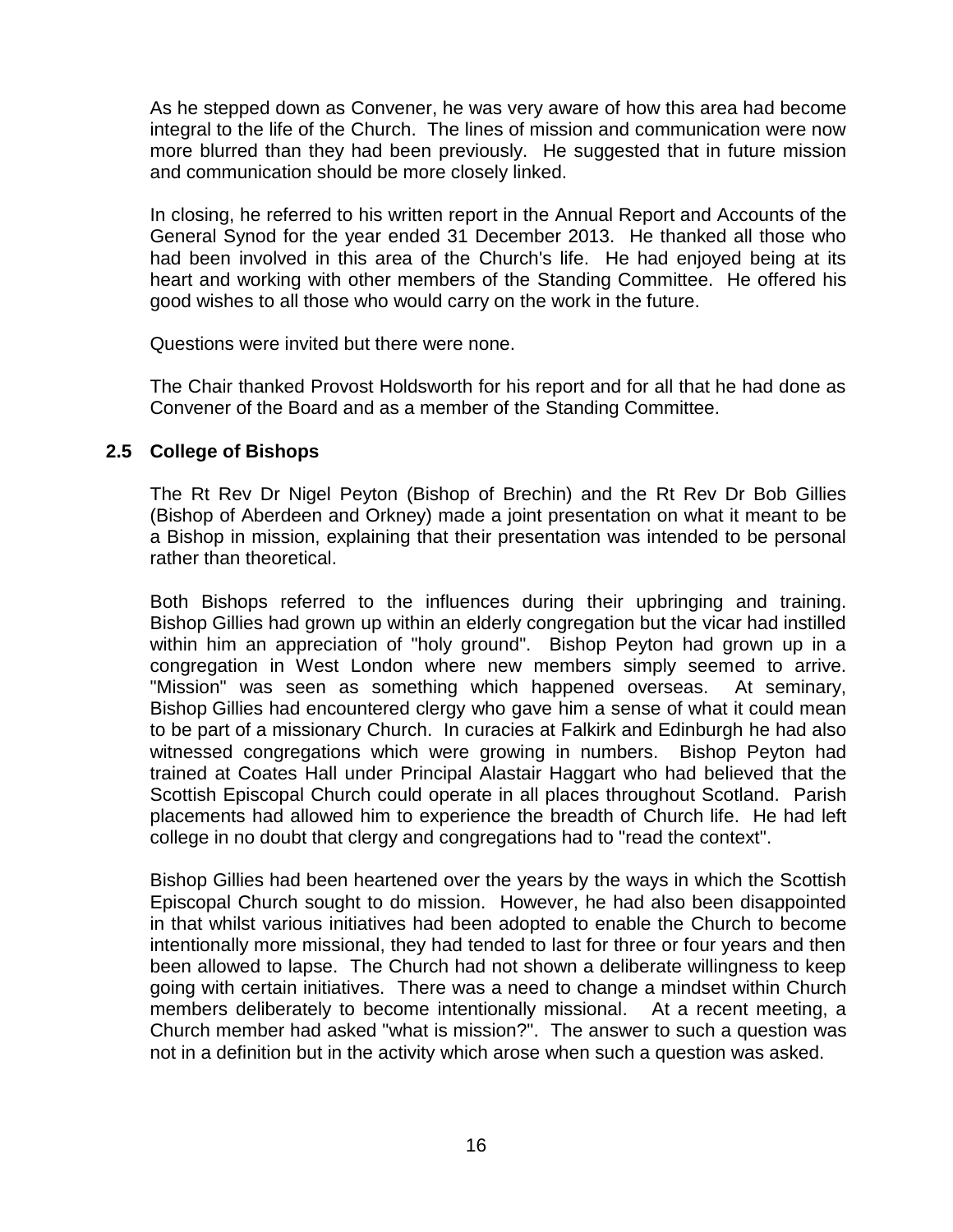Bishop Peyton spoke of his work as a vicar in a deprived area in Nottingham. The ministry had been so demanding that the question of Church growth had not been "on the radar". However, around that time the Church of England had engaged in the Decade of Evangelism. This had had a profound effect by reminding him about the Mark of Mission regarding the proclaiming of the good news of the kingdom. It was important not to be shy of preaching the good news of Jesus Christ. It was possible to be a deeply liturgical and pastoral Church, as the Scottish Episcopal Church indeed was, whilst also proclaiming the good news. He was no longer prepared to accept that church was a shrinking entity, vacating public space. As a Bishop, he had encouraged his diocese to think about what it meant to grow in numbers and outreach. Many congregations did not really think about such questions.

Bishop Gillies said he liked to challenge the assertion that mission was "not about numbers". The more people who met to praise God and pray, the better. However, there was the question of how practically to achieve growth. For example, how could a congregation of only three grow? He suggested that all that was needed was for those three people to have a Transfiguration experience. That was the foundation for growth. The move from being disheartened to being confident was the beginnings of mission. Every congregation could do better in the future than it was doing at present. He accepted, however, that sometimes the Church's buildings did not aid mission. There was a case for reordering some buildings in the spirit of what had been done at St Paul's and St George's.

Bishop Peyton had given much thought to the use of buildings. In his own Diocese, Church buildings were not necessarily in the wrong place but thought needed to be given as to how and when such properties were used. Some congregations were small and struggling only if measured by attendance at Sunday morning services. Measuring life by the use of church halls would give a different picture. St Martin's in Dundee had attracted particular attention when the multi-storey flats on either side of it had been demolished. The city planners were now very interested in the area and he hoped that St Martin's could develop a fresh mission to the people of the Hilltown area.

Bishop Gillies acknowledged that congregations which wished to re-orientate their buildings could face resource questions. However, any congregation, however small, could learn to pray together – for example by introducing the Ministry of Healing. As a start towards intentional mission, he urged every Episcopalian to develop that sense of personal confidence so as to move into couples or triplets in prayer after a morning service. For Christians to pray together on God's grounding Church was a mark of growing confidence and could lead to the sharing of God's love with others.

Bishop Peyton asked what it meant to be a vestry in mission? Did vestry members attend meetings with an attitude to face challenges other than just buildings and maintenance? Did vestries study the Bible together and think spiritually together? The answers to such questions were a measure of the Church's missional intent.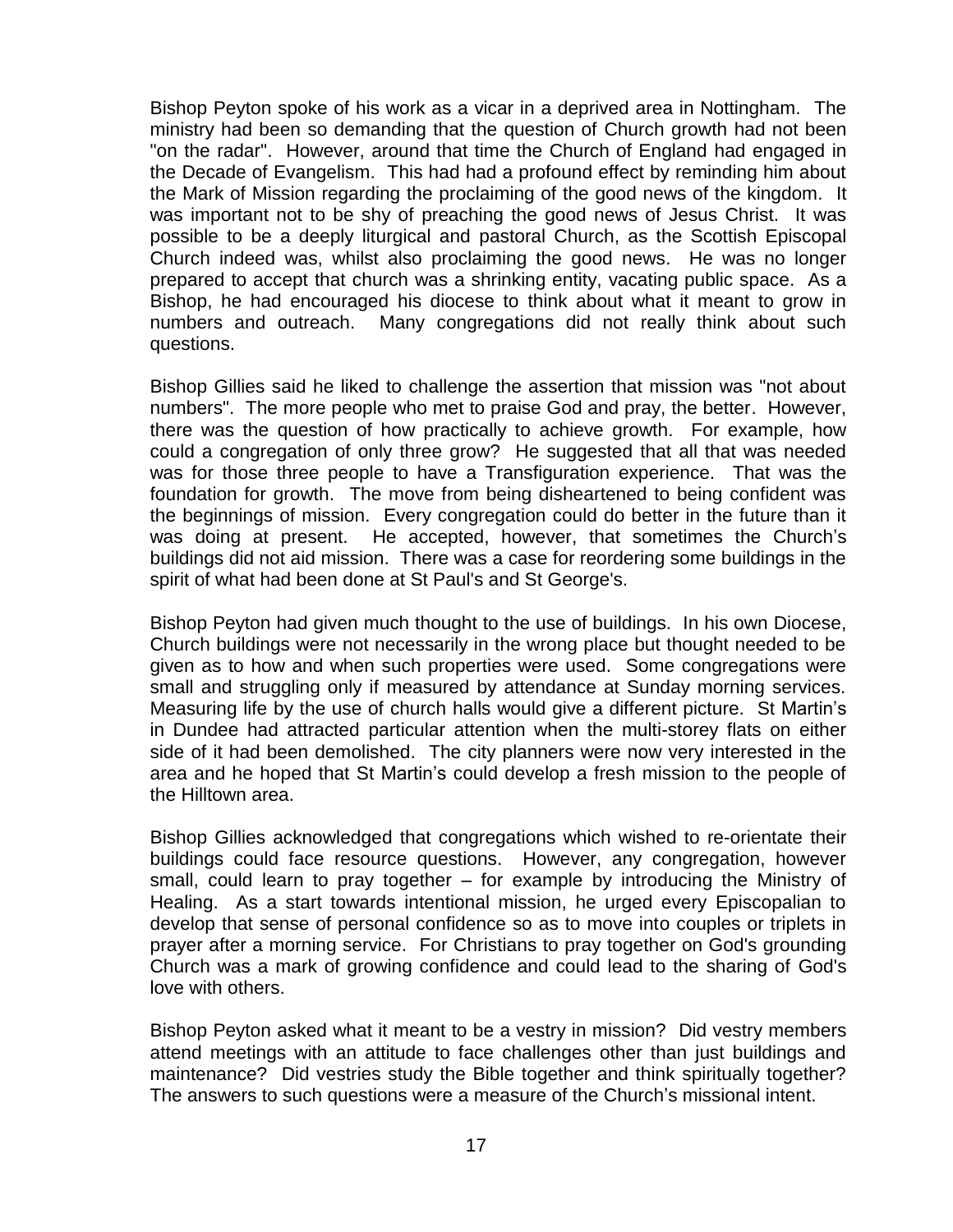The Chair expressed thanks to both Bishops for sharing their reflections and insights.

## **2.6 Thanks to the Rev Canon Dr Michael Fuller**

The Primus paid tribute to the Rev Canon Dr Michael Fuller who would be leaving TISEC at the end of August 2014. There was a close connection between TISEC, (and its successor the Scottish Episcopal Institute) with the College of Bishops because, ultimately, it was members of the College who decided whether an individual was to be ordained. Changes impacted on people and in moving from TISEC to the new Scottish Episcopal Institute he was aware of the "heart and soul" commitment of many people involved in training and, in particular, Dr Fuller. Dr Fuller had shown immense goodwill and graciousness. The Primus expressed thanks to him for all he had done since joining TISEC in 2000. Whilst conscious of the partnership between clergy and laity, it was in the training of clergy, in particular, that the quality of the next generation of the Church was defined. Dr Fuller had worked unstintingly, with limited resources, to provide quality of training and had helped to shape a generation of clergy.

The Primus presented a gift to Dr Fuller.

Dr Fuller thanked the Primus for his words. It had been a great privilege to serve the Scottish Episcopal Church in TISEC for the previous 14 years. He offered heartfelt thanks to all those who had played a key role during that time. In particular, he thanked Professor Judith George, Dr Peter Smart and the Very Rev Susan Macdonald who had served as Conveners of the Ministry Development Committee, the central staff, in particular, Mrs Denise Brunton, all of the academic co-ordinators, including the Rev Canon Ian Paton, those in the dioceses who had co-ordinated the work of TISEC and all those who had been students and constituted the learning community. He joined with all of those individuals in offering his prayers and best wishes to those who would be involved in the work of the new Institute including the Rev Canon Dr Anne Tomlinson and others who would be appointed in future.

## **Session 3 - Mr David Palmer in the Chair**

#### **3.1 Greetings from Ecumenical Delegate**

The Chair invited the Rev Matthew Ross, General Secretary of Action of Churches Together in Scotland, to address Synod.

Mr Ross expressed thanks, on behalf of the ecumenical delegates at Synod, for Synod's welcome, friendship and hospitality. It was a great joy to gather with brothers and sisters in Christ in taking seriously the prayer of Christ "that they may all be one".

He explained that 24 years previously nine of Scottish churches, including the Scottish Episcopal Church, had created Action of Churches Together in Scotland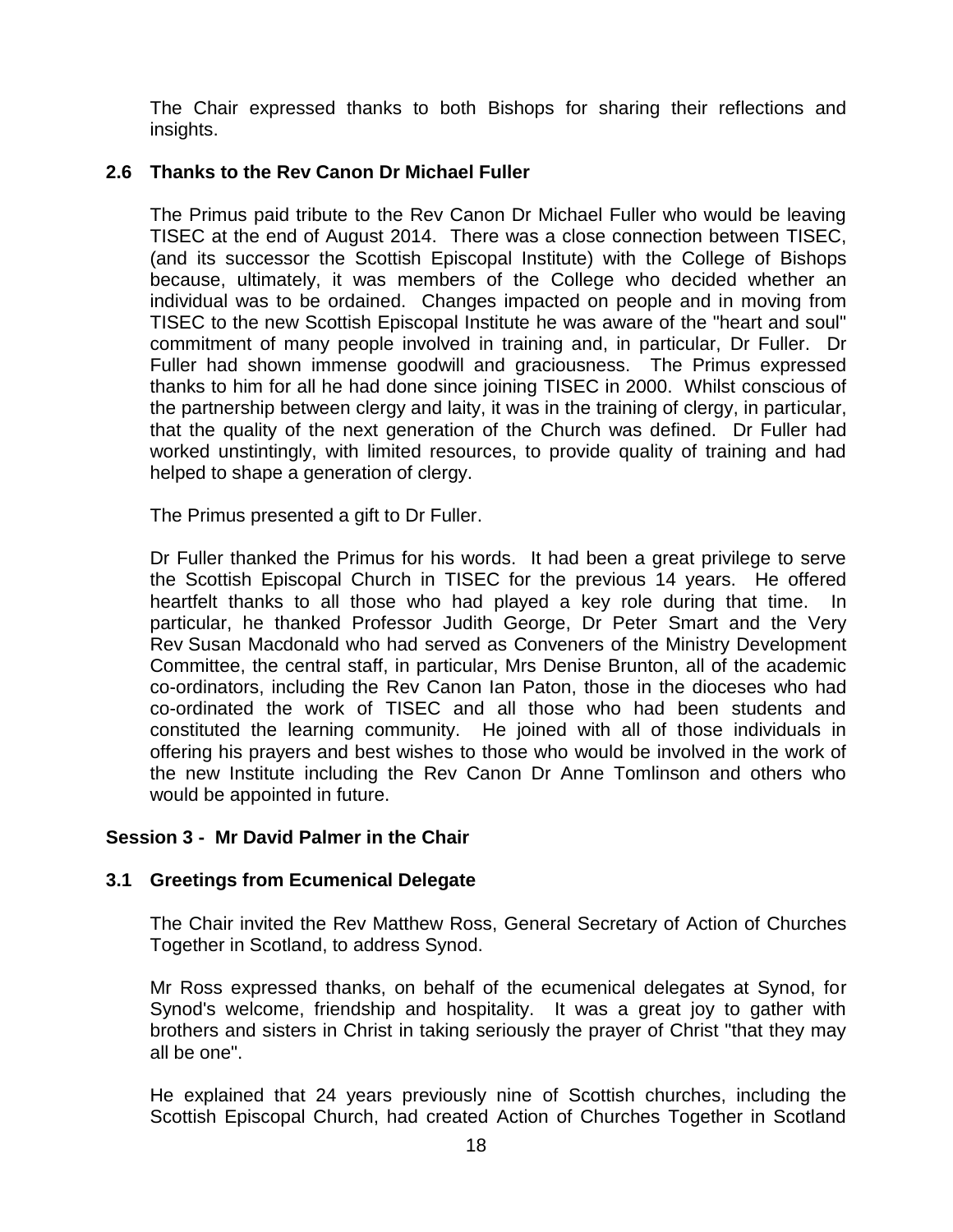(ACTS). The model of being "churches together" was essential because ecumenical relationships could not be something which "someone else does" – everyone was in it together.

In April he had had the privilege of succeeding Brother Stephen Smyth as General Secretary. Previously he had served in parish ministry in Fife and Midlothian as well as spending six years working for the Conference of European Churches in Brussels. He had been touched by the Primus' letter to him upon appointment.

Shortly before his appointment, Mr Ross explained that ACTS had undergone some significant changes. The previous ACTS networks had been replaced by fixed term programme work. Underpinning all of this was a commitment to prioritising ecumenical work at local level. The Scottish Churches' National Sponsoring Body for Local Ecumenical Partnerships had been given a new name and an expanded remit – the "Ecumenical Development Group" was now a core part of ACTS and would give practical, theoretical and administrative support to local ecumenical partnerships and other local forms of co-operation. Organic growth towards unity and an emphasis on value for money might seem unspectacular but could prove crucial for many congregations. The churches of all denominations faced challenges in the years and decades ahead. Both human and financial resources were coming under considerable strain. Declining congregations were not confined to a single denomination and some church buildings were becoming problematic and unaffordable. Effective outreach and mission in Scotland was beyond the ability of any one denomination. In short, could the denominations share? Through effective co-operation, trust and good communication, resources could be maximised so that Christ's prayer of unity could be lived out.

Ecumenism had been treated with suspicion by some in the past, with unity becoming confused with uniformity. The heritage, presence and future witness of the Scottish Episcopal Church was vital to Christianity in Scotland and the other denominations would be diminished without the Scottish Episcopal Church. An example of this was the recent Grosvenor Essay on Scottish Identity to which he had been delighted to be asked to make a contribution. The Essay was a wellinformed contribution to the current Scottish independence constitutional debate.

Mr Ross thanked all those from the Scottish Episcopal Church involved in the work of ACTS including Helen Hood, Elspeth Davey, the Rev Canon John Lindsay, the Bishop of Aberdeen and Orkney and the Primus. Ecumenical relations were as much about journeying together as arriving at a destination. He exhorted the Synod to enjoy journeying together.

Mr Ross indicated he was willing to answer questions.

Mrs Pat Boyd (Edinburgh) explained that she was an Episcopalian member on the Scottish Churches' Education Group. In that capacity, she had been asked to take part in a working group to produce Bible studies for churches to use in the run-up to the independence Referendum. She wondered whether the material had been disseminated.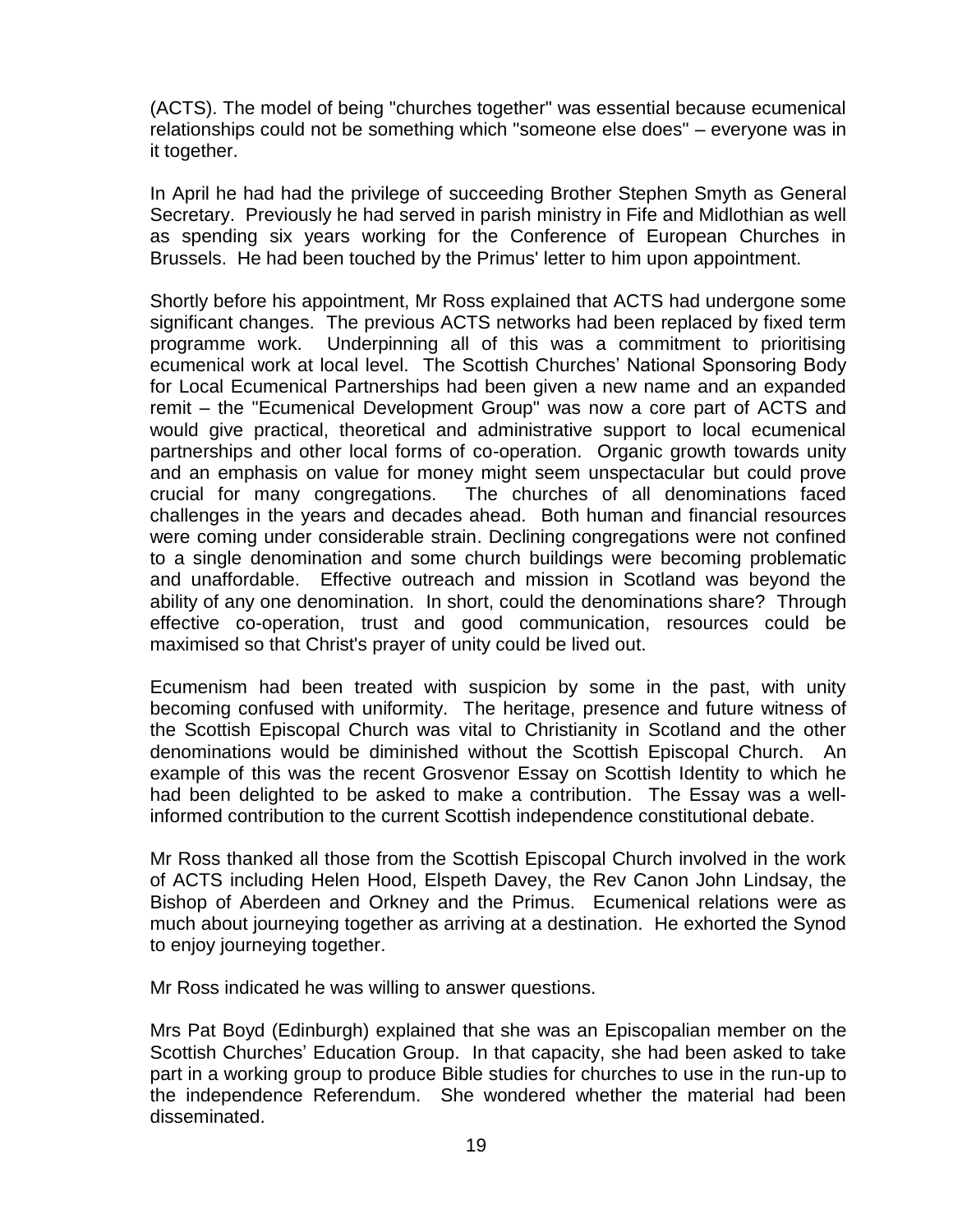Mrs Helen Hood (Edinburgh), speaking as the Convener of ACTS, explained that the material entitled *Values for Scotland* was available for downloading from the ACTS website. Limited hard copies had been produced and a small number had been provided to the General Synod Office. Mr Ross added that copies had been sent to all ACTS member churches. Also, he expected the ACTS website to be upgraded in the coming weeks.

The Rev Dr David Easton (Methodist Church in Scotland) mentioned that a Referendum conference had taken place earlier in the year. At that conference, it had been reported that material would be available for churches around the time of the Referendum. He asked that ACTS promote the material as far as possible. Mr Ross responded that the material would be available on the ACTS website during July in good time for use at the time of the Referendum.

The Chair expressed the thanks of Synod to Mr Ross.

## **3.2 Faith and Order Board: Inter-Church Relations Committee**

The Rev Canon John Lindsay (Convener, Inter-Church Relations Committee) drew attention to the Committee report in the Annual Report and Accounts of the General Synod for the year ended 31 December 2013. He expressed a welcome to the Rev Matthew Ross as General Secretary of ACTS. Canon Lindsay also wished a fond farewell to Major Alan Dixon of the Salvation Army who would retire shortly.

Canon Lindsay reported that the Rev Sandy Montgomerie had accepted the invitation to represent the Scottish Episcopal Church on the new Ecumenical Development Group of ACTS. With the sanction of the Faith and Order Board, the Committee would explore the possible extension of existing ecumenical agreements to churches with parallel agreements – in particular in relation to Lutheran and Anglican churches in North America. This was known as "transitivity".

Questions were invited on the general work of the Committee but there were none.

## **3.2.1 10th Assembly of the World Council of Churches (WCC)**

Canon Lindsay explained that three motions on the Synod agenda related to the World Council of Churches' Assembly in Busan which he and Elspeth Davey had attended on behalf of the Church. The Assembly had met in plenary and there had been a number of difficult business issues. The Assembly had produced four documents two of which came to the General Synod at its present meeting. The other two comprised a statement on mission which was being passed to the Mission and Ministry Board and *The Church: Towards a Common Vision* which was a sequel to *Baptism, Eucharist, Ministry*. Both were available from the WCC website and also the Church of Scotland website. He had been a member of the Church of Scotland Ecumenical Relations Committee for a number of years and it had been a godsend.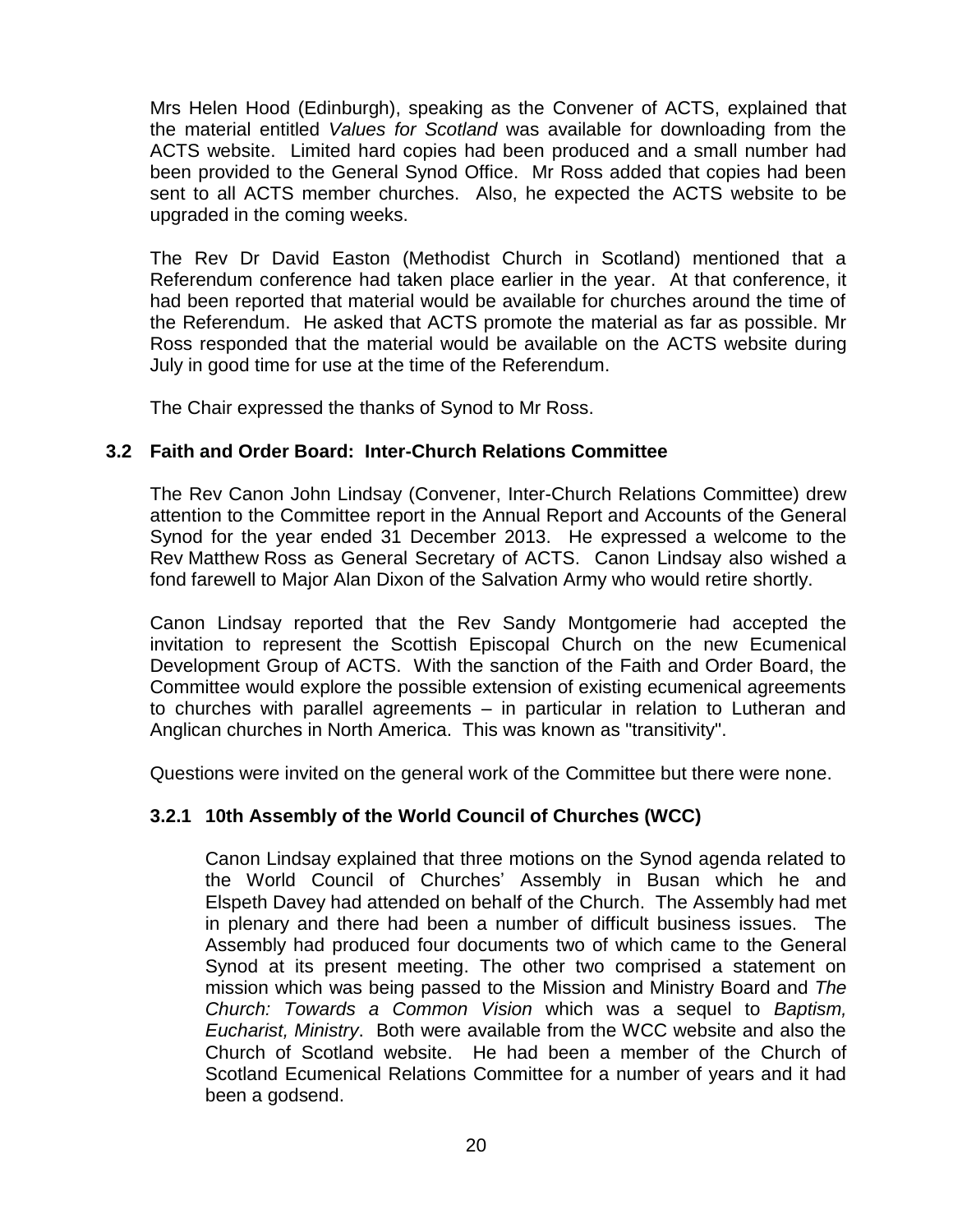Canon Lindsay then proposed, and the Bishop of Glasgow and Galloway seconded, the following motion: –

*"That this Synod receive and take note of the Message of the 10th World Council of Churches Assembly."*

The motion was put to the vote and passed *nem con*, one abstention.

Canon Lindsay explained that a study guide had been produced by Scottish delegates who had attended the WCC assembly. He then proposed, and the Bishop of Glasgow and Galloway seconded, the following motion: –

*"That this Synod receive the Unity Statement adopted by the 10th World Council of Churches Assembly and commend it for discussion to the Boards of the General Synod and to the dioceses and congregations of the Church."*

Comment was invited but there was none.

The motion was put to the vote and passed by majority, two against, one abstention.

Canon Lindsay proposed, and the Bishop of Glasgow and Galloway seconded, the following motion: –

*"That this Synod note the production of a Study Guide regarding the Unity Statement adopted by the 10th World Council of Churches Assembly and commend the Study Guide for use in dioceses and congregations of the Church."*

Comment was invited but there was none.

The motion was put to the vote and passed by majority one against, two abstentions.

## **3.2.2 The Porvoo Communion of Churches**

Canon Lindsay explained that from time to time it was necessary to alter the Schedule to Canon 15 which set out the list of Churches with whom the Scottish Episcopal Church regarded itself as being in full Communion. The Schedule already included the Churches of the Porvoo Communion. Two further Churches were about to sign the Porvoo Agreement and the motion which he would propose shortly was so that the Synod could consent to the addition of those Churches to the Schedule. The Churches in question were the Latvian Evangelical Lutheran Church Abroad and the Lutheran Church in Great Britain.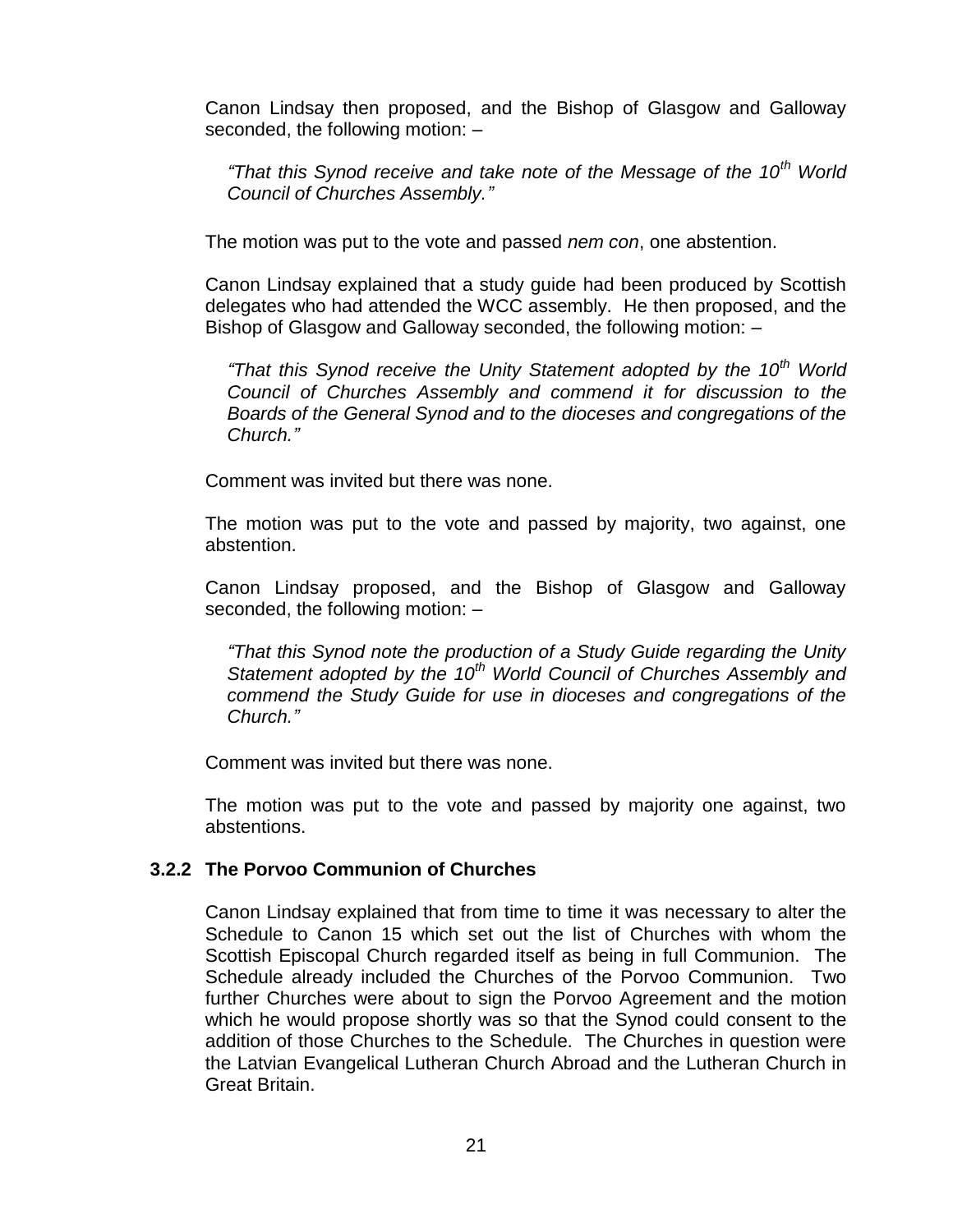Canon Lindsay then proposed, and the Bishop of Glasgow and Galloway seconded, the following motion: –

*"That this Synod consent to the Episcopal Synod adding to the list of Churches contained in the Schedule to Canon 15 each of the Latvian Evangelical Lutheran Church Abroad and the Lutheran Church in Great Britain, conditionally upon each of those churches signing their agreement to the Porvoo Declaration, so that following addition by the Episcopal Synod, the Schedule to Canon 15 would be altered by the deletion of the word "and" before the words "The Evangelical Lutheran Church in Denmark" and the addition at the end of the Schedule of the words "and the Latvian Evangelical Lutheran Church Abroad and the Lutheran Church in Great Britain"*."

The Rev Markus Duenzkofer (Edinburgh) supported the motion but considered that it changed the character of the Porvoo Communion. That Communion had originally been set up on a geographical basis and the admission of the proposed additional Churches would alter that. He, therefore, wished clarity on the effect which the admission of the additional Churches would have upon overlapping jurisdictions. For example, in Edinburgh there was a church which belonged to the Lutheran Church in Great Britain and he wondered what the implications would be. Also, he wondered whether there had been any consultations with other full Communion partners in Europe about the proposed changes.

The Rt Rev Dr Nigel Peyton (Bishop of Brechin) wished to support the motion warmly. He explained that from time to time Lutheran clergy came to Scotland from North America. An individual who was a priest in the Lutheran Church in Canada would not be authorised under current Canons to minister in Scotland. However, if such an individual were a Lutheran minister in the Lutheran Church in Great Britain then such a person would become part of Porvoo.

The Very Rev Kelvin Holdsworth (Convener, Information and Communication Board) asked about the limits of transitivity. He wondered whether any Lutheran could join the Lutheran Church in Great Britain and thereby find themselves in full Communion with the Scottish Episcopal Church?

Canon Lindsay responded to the questions by explaining that the motion was to add two Churches which admittedly had not been part of the process which had led to the original Porvoo agreement. Initially in the life of the Porvoo Communion, it had been clear to the Contact Group and the Primates that only those churches which had been involved in the original discussions would be members of the Porvoo Communion. However, that door had been opened when the indigenous Anglican churches in Spain and Portugal had been admitted to Porvoo under the auspices of the Church of England's Diocese of Europe. He understood the concerns raised by Mr Duenzkofer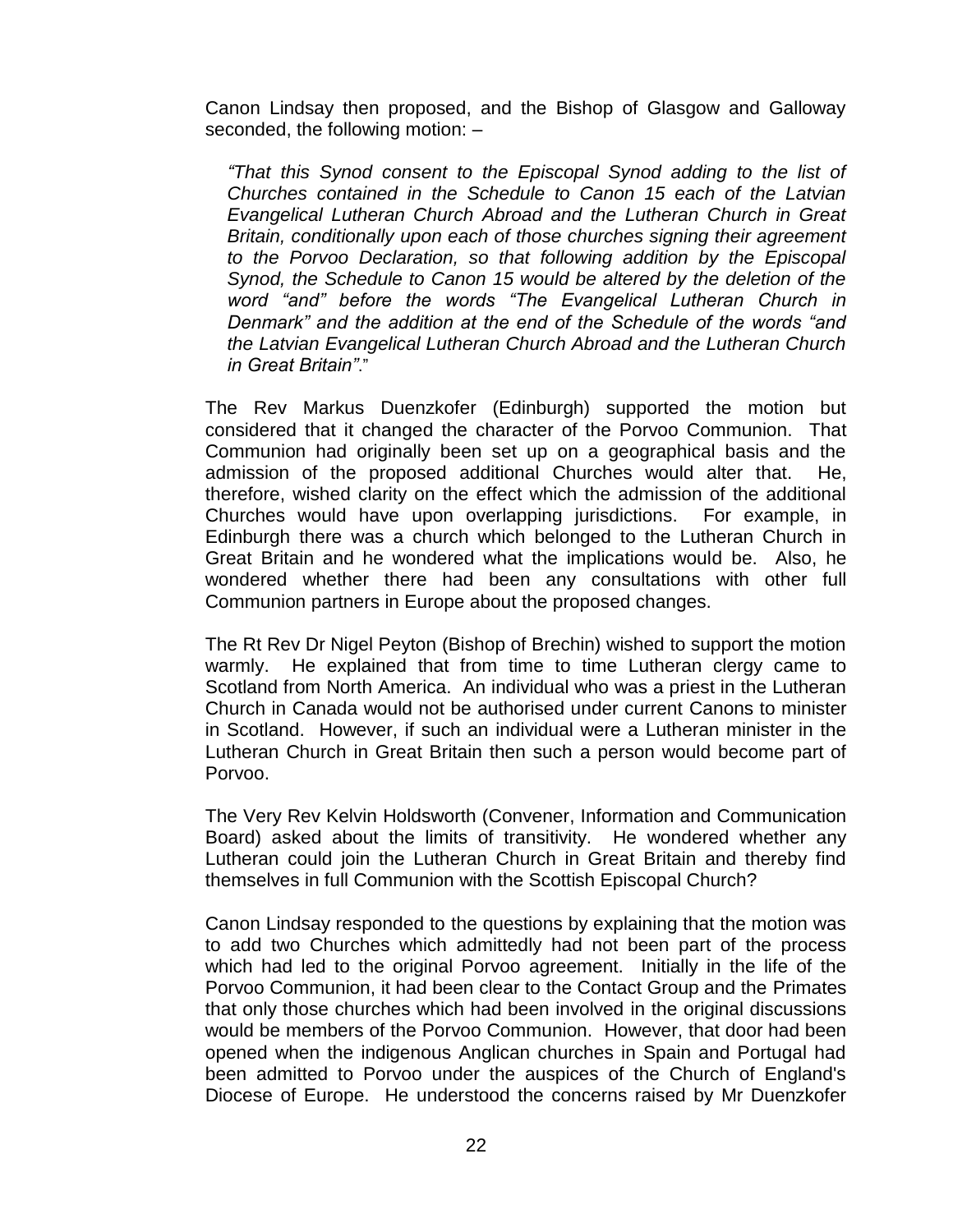but indicated that the Churches in question had gone through due process and the Primates of the Porvoo Communion had agreed to their admission.

Turning to the question of transitivity, Canon Lindsay indicated that this had been discussed at the Faith and Order Board which had agreed that further exploration should be conducted. It would involve looking carefully at the documentation which described the nature of other agreements. If the principle were adopted, it would only currently apply in relation to Anglicans and Lutherans. Apart from Porvoo, the only other full Communion agreements between Anglicans and Lutherans appeared to be in the USA, Canada and Tanzania. On the question of limits, Canon Lindsay said that matters were restricted to Anglicans and Lutherans. It would, therefore, be true that if the motion were adopted then there would be full interchangeability between members and clergy between the Scottish Episcopal Church and any churches which were members of the Lutheran Church in Great Britain.

The Rt Rev Dr Gregor Duncan (Bishop of Glasgow and Galloway) explained that the motion in question was not one about transitivity but was a distinct issue arising from the admission of the two additional Churches in question to Porvoo. It was important that Synod appreciated that. Transitivity was a hugely complex and distinct issue.

Mr Duenzkofer indicated that his second question about consultation had not been answered. In particular, he wondered whether there had been consultation with the Old Catholic Churches in Europe because he was aware that there had been some concern on their part about Anglicans entering into full Communion agreements with other churches on the continent. He suggested that overlapping jurisdictions might be counterproductive to the ecumenical movement. Canon Lindsay responded that the Old Catholics had been observers in the consultation leading to the original Porvoo agreement. He agreed that they had been upset by Anglicans moving towards full Communion arrangement with Lutherans. It was not a huge issue in Scotland because there were not many Old Catholics in Scotland.

The Rev Canon Dr Isaac Poobalan (Aberdeen and Orkney) commented that there were limitations to joint prayer in the ecumenical sphere. At the Roman Catholic Mass whilst a Bishop could turn the elements into the body and blood of Christ, he could not allow an Episcopalian to receive the Sacrament. It was, therefore, necessary to live with certain limitations.

The motion was then put to the vote and passed *nem con*, one abstention.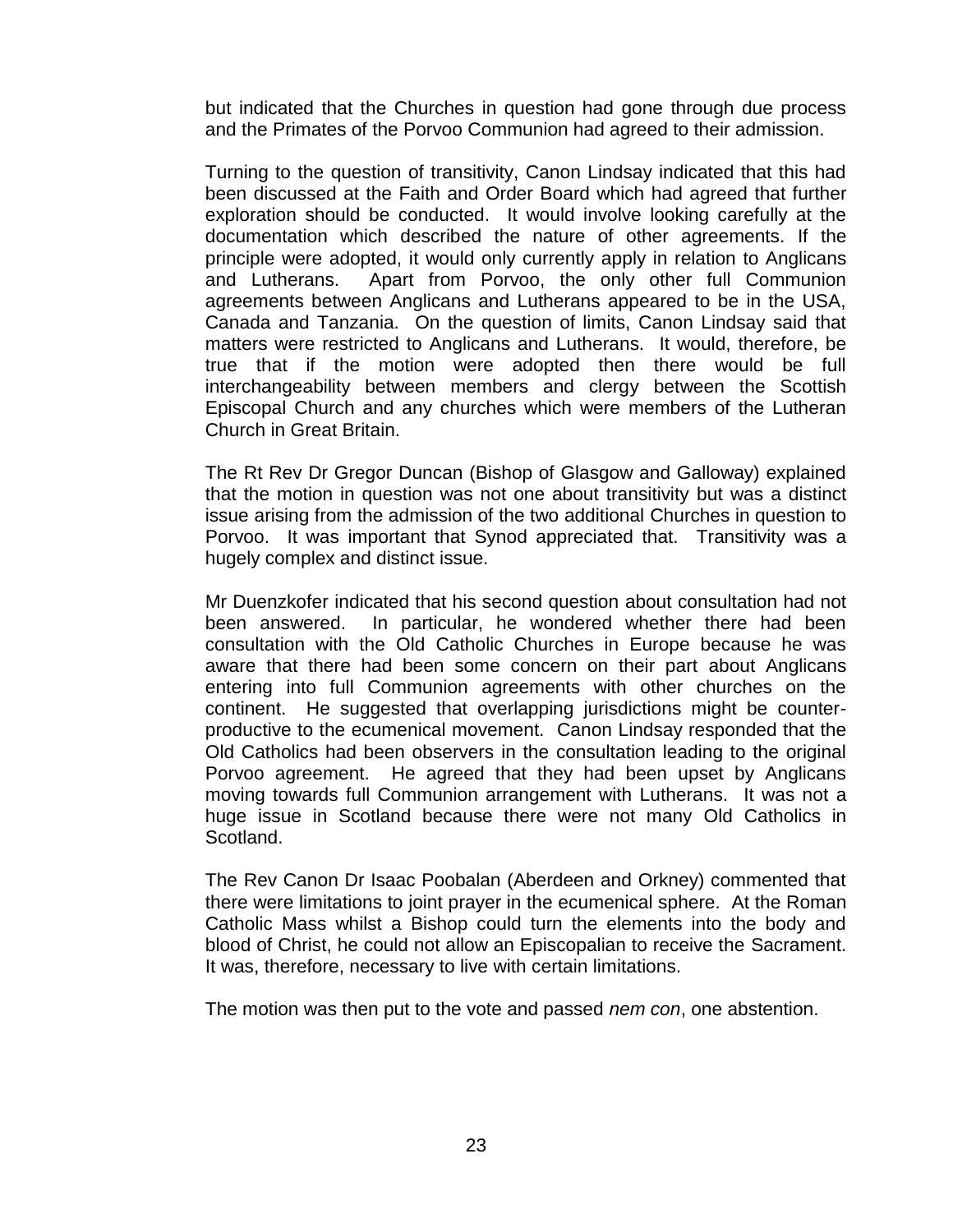## **Session 4 - The Rt Rev the Bishop of Aberdeen and Orkney in the Chair**

#### **4.1 Committee for the Protection of Children and Vulnerable Adults**

Mr Hugh Donald (Convener, Committee for the Protection of Children and Vulnerable Adults) referred to the report of his Committee appearing in the Annual Report and Accounts of the General Synod for the year ended 31 December 2013. Work on the implications for the Scottish Episcopal Church of the Anglican Consultative Council's Safe Church Charter was still ongoing. A specific item arising out of the Committee's work during the year had been to ensure that training received the necessary emphasis. This was being addressed in the current year and Mr Donald thanked the College of Bishops who had commended the undertaking of training. He encouraged people to take part in regional training events as they were organised and publicised.

In the previous year, there had been a heightening in society generally of awareness of historic abuse. The Church had procedures in place to address such matters. Also, considerable effort continued to be dedicated to retrospective admission of individuals to the Protection of Vulnerable Groups scheme. Unfortunately, the return rate of forms, owing to inaccuracies, was high and he encouraged Church members to bear with General Synod Office staff where they required to correct inaccuracies on forms which had been submitted to them. He expressed thanks to Donald Urquhart, Daphne Audsley and Betty Robertson for their work in the area of safeguarding.

#### Questions were invited.

The Rev Peter Harris (Edinburgh) asked why it appeared to be the case that if individuals were being admitted to the PVG scheme for roles in different organisations there appeared to be a need to pay the admission fee twice. Daphne Audsley, speaking with permission, indicated that the system was designed to operate so that only one payment was made. There ought to be an appropriate linking up where an individual undertook work in different organisations.

The Chair thanked Mr Donald for the work of his Committee.

## **4.2 Mission and Ministry Board**

#### **4.2.1 Whole Church Mission and Ministry Policy**

Synod granted permission to speak to Mrs Gill Young and Mrs Lorraine Darlow. The Chair also explained that the procedural motion appearing in the agenda for the current session did not require to be put to Synod because the presentation to be given on behalf of the Home Mission Committee, as now proposed, would fall within the scope of the existing Rules of Order.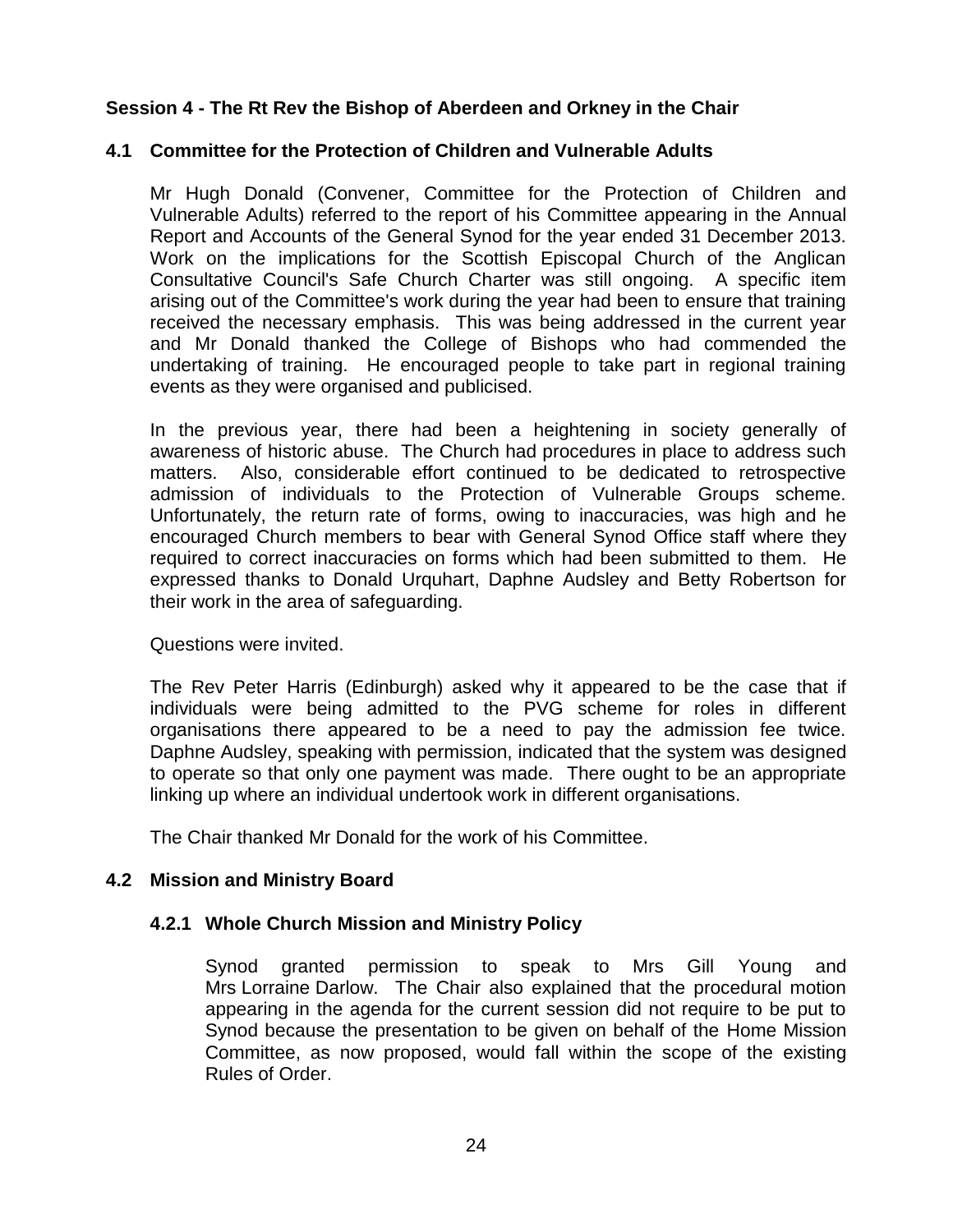The Primus introduced the session. He indicated that the appointment of the Rev Canon Dr Anne Tomlinson as the Principal of the new Scottish Episcopal Institute had been greeted with immense pleasure across the Church. No one knew the Church better than she did and she was known for the rigour of her work and her generosity. The new Institute would equip the next generation of those in authorised ministry to provide leadership within the Church.

The Primus reported that the Church had now travelled a long way in its Whole Church Mission and Ministry Policy and this was linked to the movement from TISEC to the new Scottish Episcopal Institute. As part of that, the Mission and Ministry Board would in future become a Mission Board. The Policy articulated the principle of the diocese as the focus for mission, with Bishops acting as leaders in mission. This was no longer an aspiration but a reality. The Church had let go of the idea of central policy being delivered by provincial officers working across the Province. The challenge now was how to prevent seven different approaches and to ensure an acceptable level of coherence.

The Rev Canon Fay Lamont (Convener, Home Mission Committee) reminded Synod that the primacy of mission had been affirmed in the Whole Church Mission and Ministry Policy which recognised the diocese as the focus for mission and Diocesan Bishops as leaders in mission. Since Synod 2013, the Home Mission Committee had been working steadily towards establishing networks in the following areas: youth, children, mission initiatives, stewardship, spirituality, lay learning and rural issues. The networks would support inter-diocesan collaboration for the sharing of information, planning and good practice thereby helping to maximise the resources invested in mission and strengthen the work across the Province. It was important that they gathered together those from across the dioceses who were called and who were passionate about particular areas of mission and who also had the necessary skills and practitioner experience in order to maximise potential.

Canon Lamont hoped that this would bring a degree of provincial coherence to the Church's mission without imposing significant burdens of infrastructure. The networks would operate on a "light touch" basis and would not simply add a new layer of committees to existing structures. How the networks might operate had not been prescribed and it would be for each network to determine for itself its own means of working. It was hoped that contact would be easier, regular and cheaper, saving time, energy, travel miles and paper, by encouraging contact through the website, email, telephone or social media. The new provincial website would offer fresh possibilities for interactive communication. The province would maintain broad oversight in relation to the networks and the Home Mission Committee intended to bring the co-ordinators of the networks together and would do so from time to time to enable connections to be made between work being undertaken by different networks so that no single network would operate in isolation. It was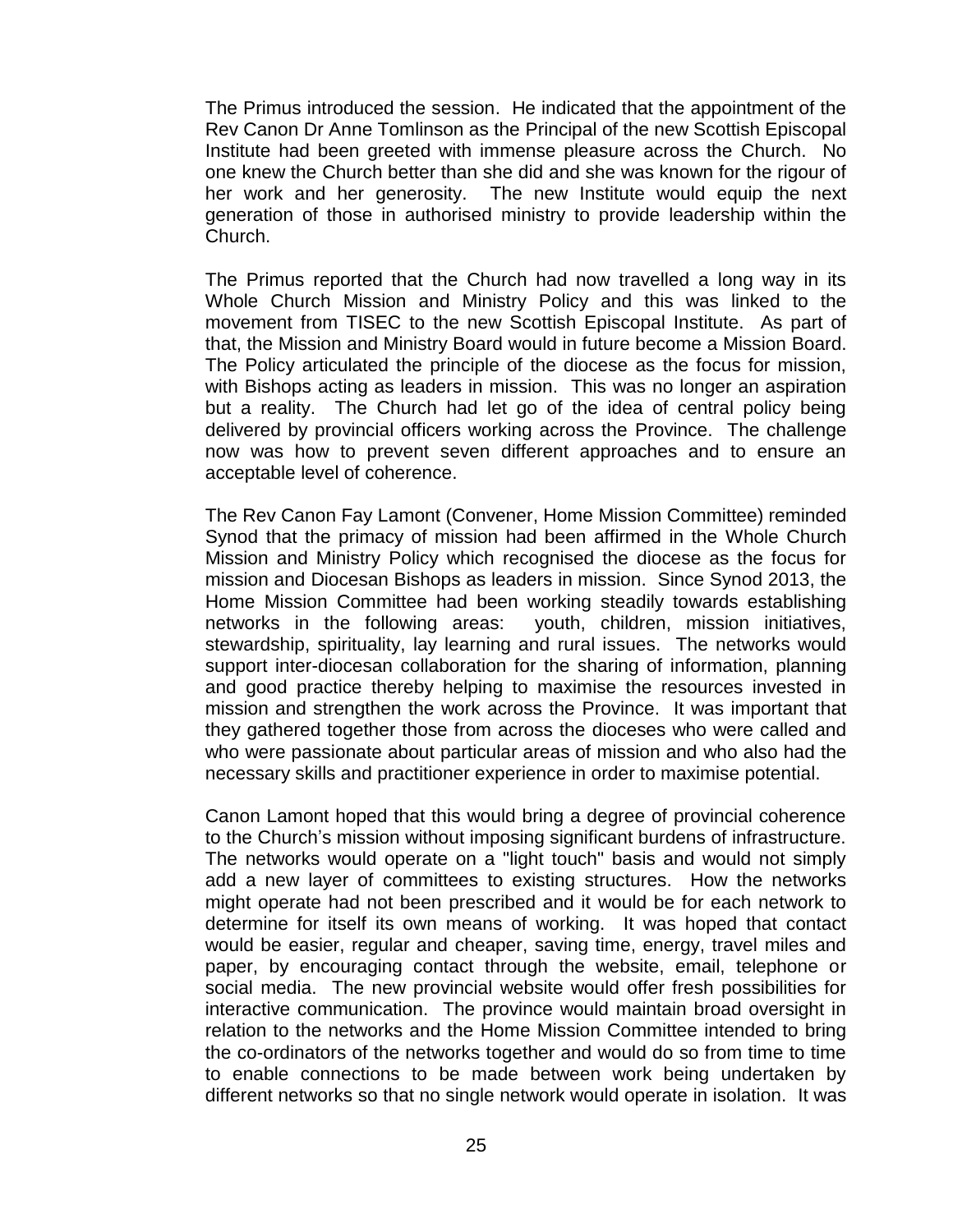envisaged that the new Mission Board would effectively be the appropriate provincial body to offer that oversight.

Canon Lamont introduced the Rev Tembu Rongong, Convener of the Youth Committee.

Mr Rongong, speaking with permission, explained that "life story" was the theme of Glenalmond 2014 – the life of Jesus and of everyone else. Bookings could still be accepted and details were available on the provincial website.

Canon Lamont indicated that she was currently the Co-ordinator of the Stewardship Network. Referring to the question asked earlier in the Synod about responsibility for stewardship, she suggested that dioceses had a responsibility to provide leadership. If Synod members knew of any person who was passionate about stewardship she would be pleased to hear from them.

Reporting that the Rev Lisa Eunson was the Co-ordinator of the Lay Learning Network and that the Rev Prof David Atkinson was the Co-ordinator of the Rural Issues Network, Canon Lamont introduced the Rev Canon Fred Tomlinson as the co-ordinator of the Spirituality Network.

Canon Tomlinson (Edinburgh) explained how he envisaged the Spirituality Network operating. For a number of years he had received reports from those in the dioceses responsible for organising retreats. Small grants were provided to dioceses by the Home Mission Committee for this. However, he had had a sense that more could be done together and was therefore encouraged when the idea of networks emerged. He had been struck by the idea of retreats being focused on different groups of people at different stages in life but, having had no direct experience of such retreats, wanted to find out from others who had such experience. He had therefore been pleased to hear from the Rev Paddy Allen.

The Rev Paddy Allen (St Andrews, Dunkeld and Dunblane) said it had been good to have had the approach from Canon Tomlinson. Retreats were a very powerful mission tool. She spoke of her personal experience of retreats which had been profound and had enabled her to meet God in a more authentic way. Many people outside the Church went on retreats such as business or art retreats.

Canon Lamont then introduced Mrs Lorraine Darlow as the Co-ordinator of the Children's Network.

Mrs Darlow explained that the Network aimed to encourage dioceses and local churches to consider how their involvement with children might grow and develop. She commented on six areas. Nurturing spirituality meant affirming children as whole spiritual persons. They had innate spiritual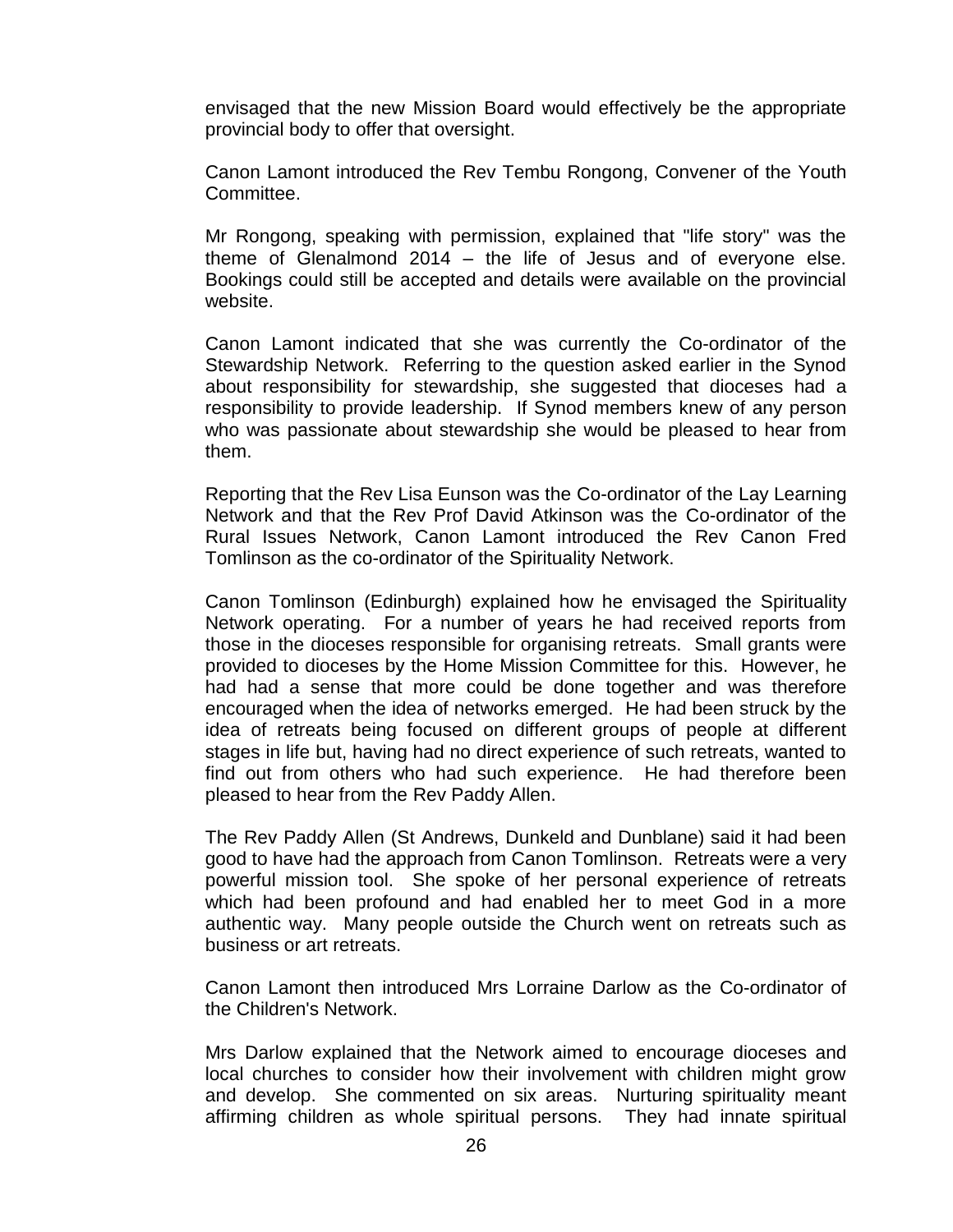sensitivity and had much to teach adults. Supporting the faith formation of children meant recognising that belonging to the family of faith was a key aspect for the faith formation of a child. However, some traditional models of discipleship among children had often looked to separate children from adults and segregate them by age ranges. The paradigm of ministry among children was shifting with a greater emphasis on modelling Christian life and worship. There was a huge amount of resources available to help equip the Church and parents for the discipling of children. Involving children in worship could be problematic for many churches and yet was a real priority. If gathered worship had the potential to be not only formational but transformational then there was a need to explore how the Church could engage children in the full worshipping life of a congregation, including Communion. Being child and family friendly meant making room for children and letting them know that they belonged and were free to participate. If that were to happen, there was a need seriously to reflect on how best to welcome and make provision for children and families.

Several denominations had invested in developing Child Friendly Church initiatives and awards and work had already taken place in at least one diocese in Scotland. The aim of this was to encourage churches to assess, develop and regularly review their practices in order to make church gatherings child and family friendly. Simple things such as ensuring that children could see what was happening during a service or considering the way words and images were used would help to include children. A CFC programme could provide mechanisms for a church to develop its provision as part of the mission of the congregation. The Network could help in the utilising of resources by sharing information as to what might be appropriate in terms of materials for different contexts. One example was *Godly Play* which was being used more and more with all ages, not just children. Finally, providing support and development for those working with children, whether clergy, paid workers or volunteers was important. One means of support was the provision of appropriate training. *Core Skills in Children's Work* was a foundational six session course developed by the Consultative Group on Ministry among Children (a network of Churches Together in Britain and Ireland). It covered topics such as child development, teamwork, programme planning, children and community, pastoral awareness, using the Bible with children and prayer. She encouraged people to join in the conversation through the Children's Network Facebook page.

Canon Lamont then introduced Mrs Gill Young, the Co-ordinator of the Mission Initiatives Network. Mrs Young suggested that the advent of the networks meant a change from a top-down approach to one that was horizontal across dioceses. Each diocese had its own way of organising its mission and all congregations had their own calling. She was in contact with people across the dioceses in the various diocesan initiatives for mission. Later that month, a meeting of mission action facilitators from the Dioceses of Glasgow and Galloway and St Andrews, Dunkeld and Dunblane would take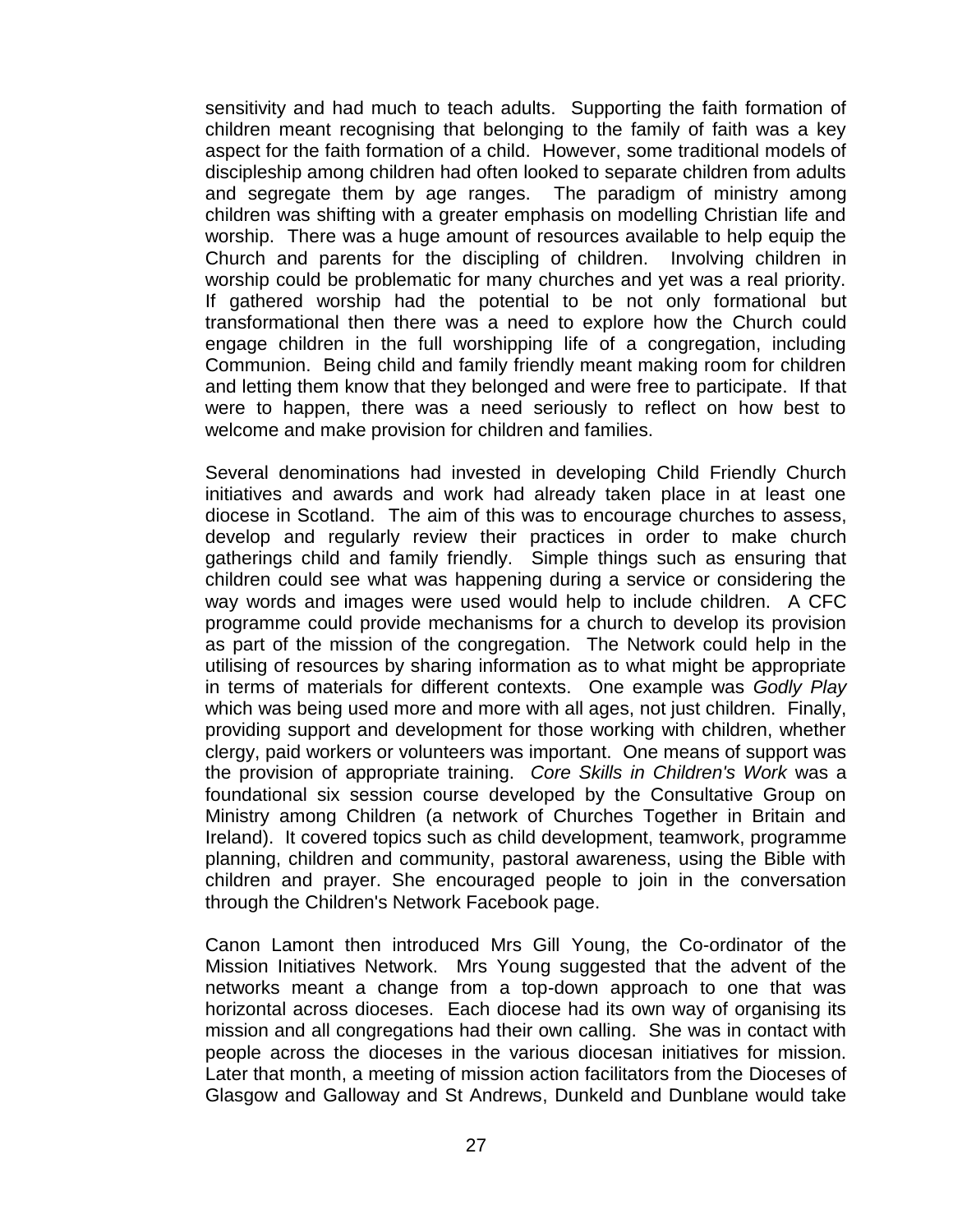place. The networks were a means of encouraging informal communication. She encouraged diocesan Mission Officers to be in touch with her.

Canon Lamont thanked all of the Network Co-ordinators for their contributions. Questions were invited.

Dr Peter Kemp (Argyll and the Isles) welcomed the emphasis being placed on dioceses and charges in relation to mission. He was excited by the establishment of the networks but suggested that proposals in the Digest of Resolutions appeared to recreate the old structure. He believed that the future lay with the networks and that alterations to the Digest of Resolutions to be proposed the following year should include reference to the networks and invest them with appropriate authority.

#### **4.2.2 TISEC Review**

The Rt Rev Kevin Pearson (Bishop of Argyll and the Isles) reported as Convener of the Scottish Episcopal Institute Implementation Group and as a member of the TISEC Review Working Party. He explained that the Working Party had commenced its work under the Convenership of the Rev Canon Anne Dyer and when she had, unfortunately, had to withdraw for health reasons, Bishop Pearson had taken over the Convenership. He thanked Canon Dyer for her work and support throughout.

The Implementation Group had worked very hard to meet the deadlines dictated by meetings of the Mission and Ministry Board, the College of Bishops and the Standing Committee. He paid tribute to Dr Fuller without whose work and wisdom the Implementation Group would not have been able to complete its task. He wished to report under the headings mission, ministry and money.

As to mission, this was the context within which the reports were presented to Synod. The reports were contained in the Synod Papers and he wished to remind Synod of the ethos within which the work had been carried out. Mission was the gospel imperative. In terms of the Scottish Episcopal Church motto, "Evangelical Truth and Apostolic Order" it was the case that mission made real the Word of God as the Church sought his truth and apostolic order made real the sacramental hope of drawing closer to God. The reports and the recommendations within them had been made in the context of the real excitement that, in mission, the Scottish Episcopal Church had something to offer the whole community in Scotland. The holistic approach of the Whole Church Policy was working. The networks pointed to inter-diocesan co-operation which came out of a deep desire to preach the gospel and make God's love real. He did not subscribe to the view that the mission initiatives of the previous 35 years had been temporary enthusiasms which had disappeared. They had in fact made the Scottish Episcopal Church the Church which it was today. The insights of local collaborative ministry had shown that there were real benefits when the Province acted as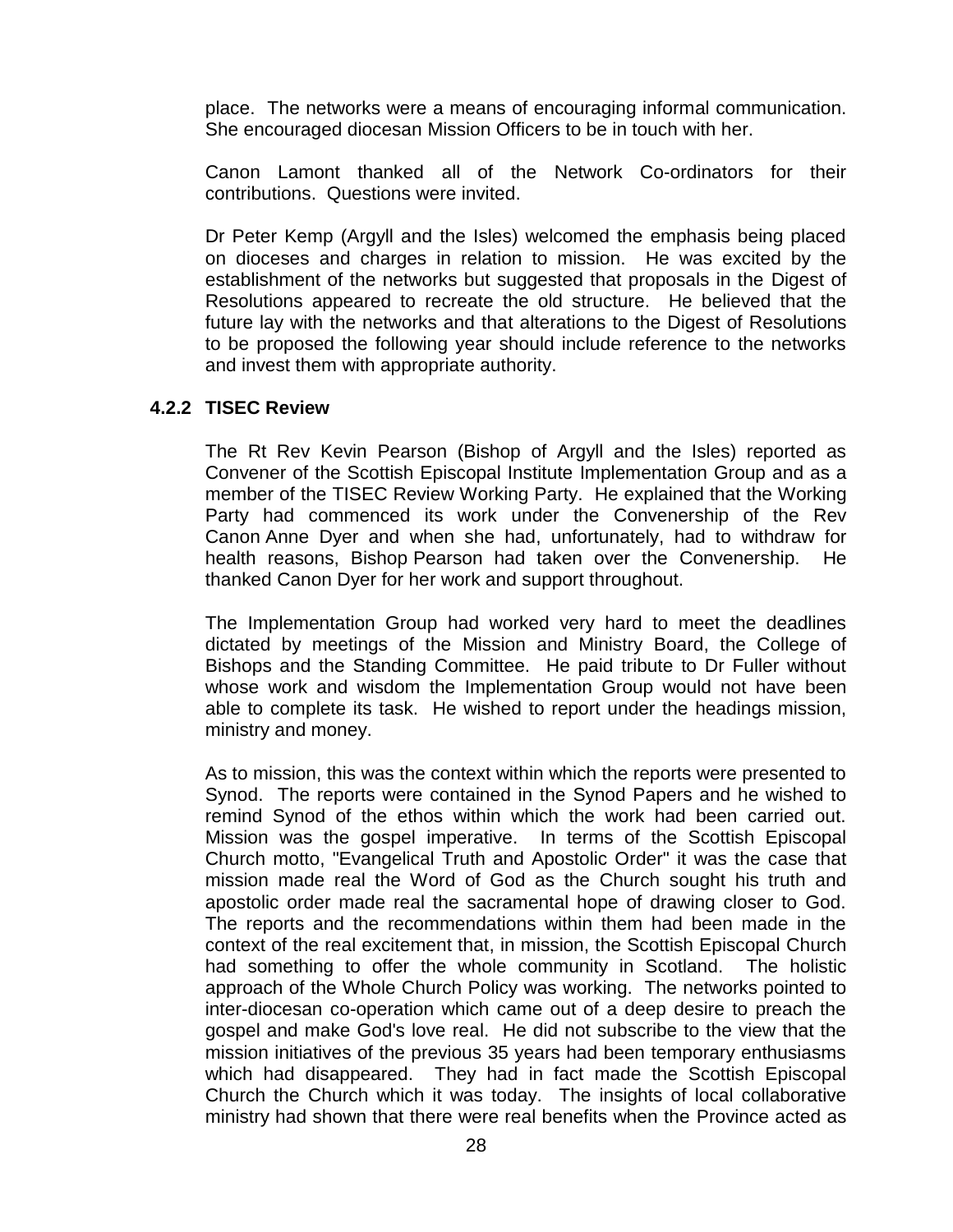a whole. Million for Mission had reminded the Church that if it was not to retreat into cathedrals and leafy suburbs but to remain committed to the whole country, there was a need to grapple with real issues such as rural poverty.

As to ministry, Bishop Pearson said that ministry was that of the whole people of God in which some were called to the specific orders of bishops, priests and deacons. The Quality in Formation Panel report which had been received in 2013 had marked TISEC's coming of age and took up matters which had been on the agenda for some time, including governance, staffing and the placement of curates. The formation of those who exercised ordained ministry in the Church was crucial to the future health and growth of the Church's mission. Formation took prayer and the sacramental life as the basis for all theological reflection and encouraged the individual to seek God as a disciple. The false distinction between initial ministerial education and subsequent years was broken down in the reports. Theological reflection was the tool of ordained ministry which constantly needed use and renewal.

The adoption of the Common Awards validation procedure under the University of Durham was an exciting development in the context of theological study and formation. It would also give the Scottish Episcopal Church the chance to have its own customised validation approach and Dr Tomlinson would lead the process in ensuring that the Scottish Episcopal Church had a programme which suited its own needs. The fact that the report on formation referred to the role of Bishops was very important because it made clear that the role of the Bishop was not just a supervisory one but pointed to the fact that the Bishops were themselves involved in the formational process in their own ministries. The College of Bishops had embraced unanimously and enthusiastically the insights of the report. It was important to note that the Primus had taken the initiative earlier in the year to bring together ecumenical partners to discuss formational issues. TISEC had always worked closely with ecumenical colleagues and the new Institute would continue to do so. Also, at a training day organised by the Provincial Director of Ordinands earlier in the year, Church of England staff had made a major contribution. The same staff had visited the Church of Scotland the following day and explained how and why the recruitment and selection procedures worked so well in the Scottish Episcopal Church. In the United States, Anglican formational training was now seen as a paradigm of business leadership.

TISEC's coming of age could also be seen in relation to lay readership. Lay readers were an incredible asset in the Church and represented a theological resource in congregations which was why canonically they were authorised to preach. They too needed to spend time in a formational context together all of which could be done in the Institute. The reports enunciated an appreciation for that particular ministry.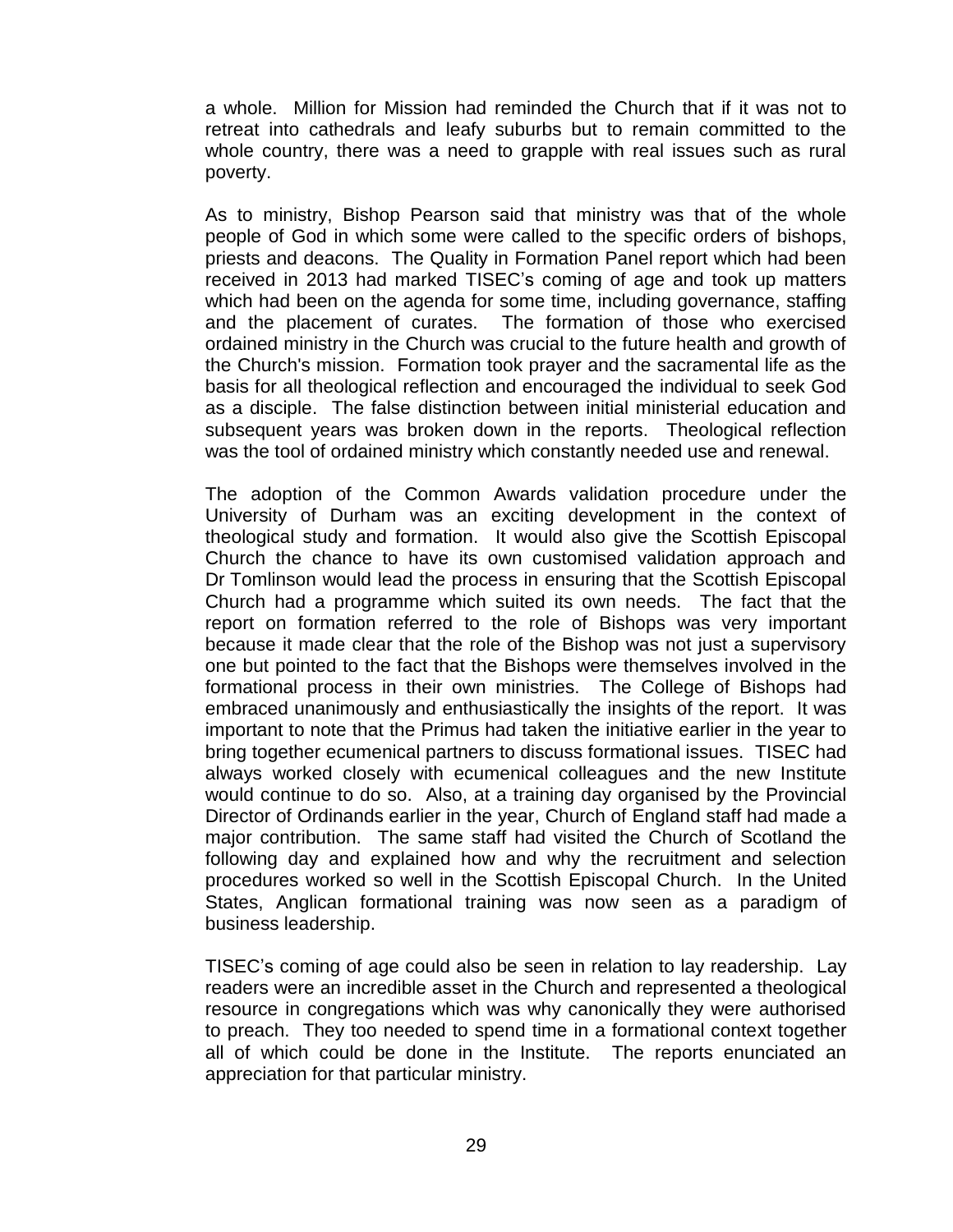The governance structures proposed for the new Institute reflected the Church's new confidence in mission. The 35, or more, bodies responsible to, for, or with TISEC were to be replaced by a single Institute Council.

As to money, Bishop Pearson explained that the financial paper included in the Synod Papers pointed to the fact that the training programme would in fact be cost neutral. The big questions arose in relation to full-time training grants and curacy grants which at the present time were aspirational. Over many years, Synod had acknowledged the need to invest more in theological training and formation. The aspirations for more ordinands and more curates could be met if every communicant member of the Church gave £10 extra each year for the sole purpose of ordination training. The College of Bishops had pledged that their individual Lent Appeals in 2015 (or in the Diocese of Aberdeen and Orkney in 2016) would be dedicated to the new training fund. Collections at ordinations would likewise be donated to that fund. It was a very small beginning but represented a pledge to and for the future.

Bishop Pearson commended the reports and the motions in the Synod Papers to Synod.

The Venerable Christine Wilson (Church of England), speaking with permission, indicated how excited she was by the powerful and confident report. She had worked as a vocations consultant and she was delighted that the report contained an emphasis on the formation of the whole people of God out of which ministerial formation emerged. She was excited by the sense of people being equipped for mission and evangelism and she intended to take the report back to the Church of England.

Bishop Pearson indicated that the Church of England had commended the Scottish Episcopal Church for the speed and quality of its response to the Quality in Formation Panel report of 2013.

He explained that the Synod would shortly be invited to go into group discussion and provide feedback on flipcharts and that during the forthcoming coffee break, the Rev Dean Fostekew would endeavour to extract common themes from the flipcharts. Also, during the coffee break, the Primus and he would be willing to answer detailed questions from any members of Synod arising from the material being presented to Synod.

Mr David Palmer (Convener, Standing Committee) then proposed, and Mrs Anne Jones (member, Standing Committee) seconded, the following motion: –

*"That the Synod meet in groups for informal discussion of this item under Rule 4 (c)."*

The motion was put to the vote and passed.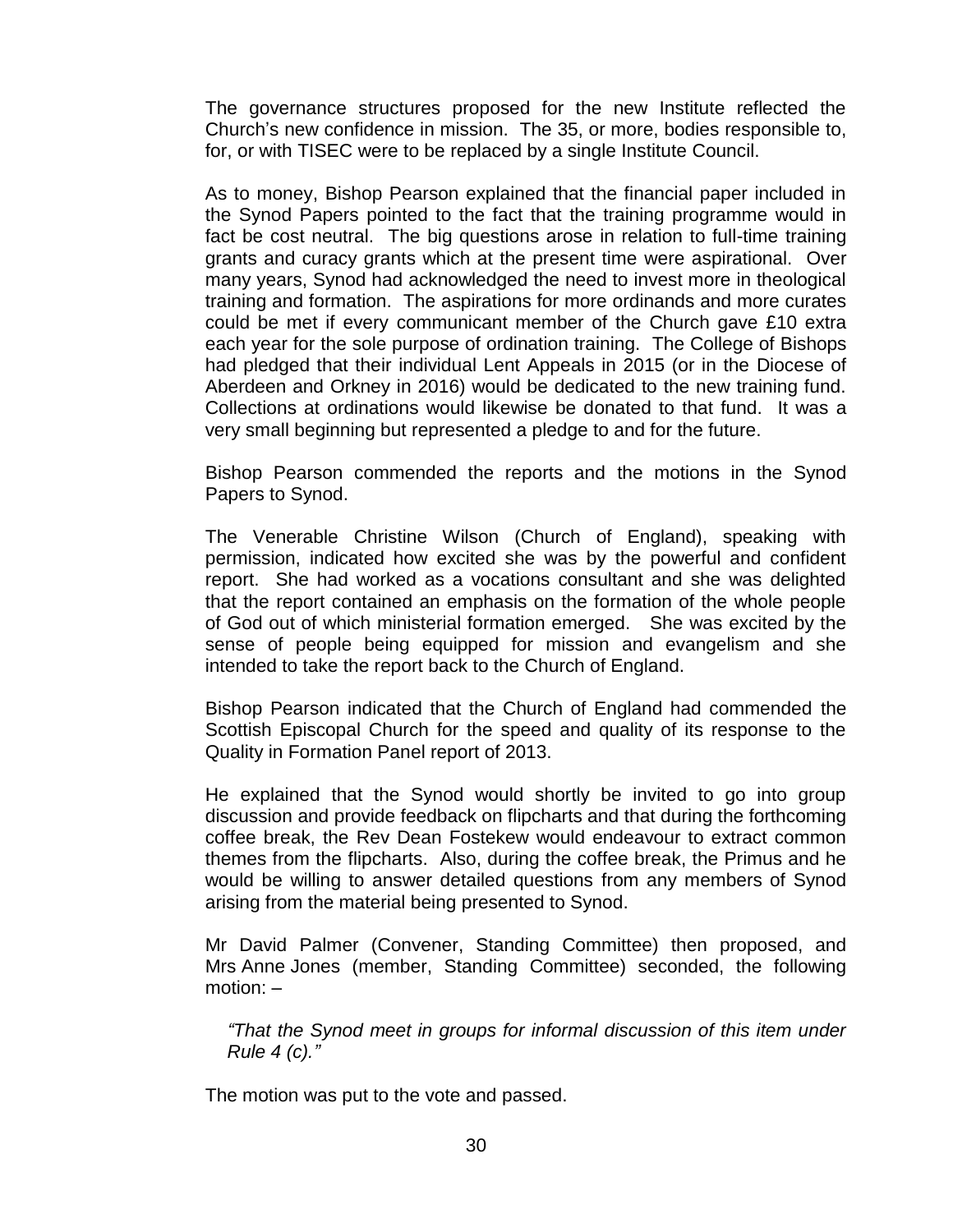The Synod then discussed the following questions in groups: –

- 1. What qualities do you hope to see in your clergy?
- 2. Should ordination training be purely academic or practical as well?
- 3. What skills do clergy need in today's Church and society?
- 4. What is the best way of equipping those training for ministry to become effective ministers and leaders?

Following discussion in groups, questions were invited.

The Rev David McCarthy (Glasgow and Galloway) asked whether there were any plans to change current recruitment and selection procedures, which involved the use of Church of England Bishops' Advisory Panels, and in particular whether the Scottish Episcopal Church ought to think more independently.

Mr Kennedy Fraser (Glasgow and Galloway) noted from the report that whereas six pages were devoted to recruitment and selection for ordinands, lay readers received only half a page. The questions which the Synod discussion groups had been asked to consider related only to clergy. There was, therefore, a question as to how the Church viewed its readers. There was also the question of the recruitment of younger people into the reader ministry. He himself was the youngest reader in his diocese. At a recent provincial conference for readers, there had been discussion as to whether the demands of reader training were too much for those in their 20s, 30s and 40s.

The Rev Canon Dr Isaac Poobalan (Aberdeen and Orkney) said that today was a day of thanksgiving for the life of Henry Scougal, a Professor of Divinity in Aberdeen, who had died in the 17th century. Some of his work was available on Google books and he commended the speech made to the Diocesan Synod in 1674 which was entitled *Of the Importance and Difficulty of the Ministerial Function.*

Mr Gordon Aitken (Brechin) indicated from his experience of working with young people that many of them worried about job security. If the Church were to encourage younger people to enter the ministry there was a question as to whether or not the Church would be able to assure them that there would be a place available for them on completion of training.

The Rev Canon Ian Paton (Edinburgh) indicated that he had taught for many years within TISEC. He welcomed the report. It placed considerable emphasis on curacies but made no mention of placements as part of the training process. He wished to emphasise the importance of such placements. He suggested that thought needed to be given to how support was given to those who supervised placements or curacies.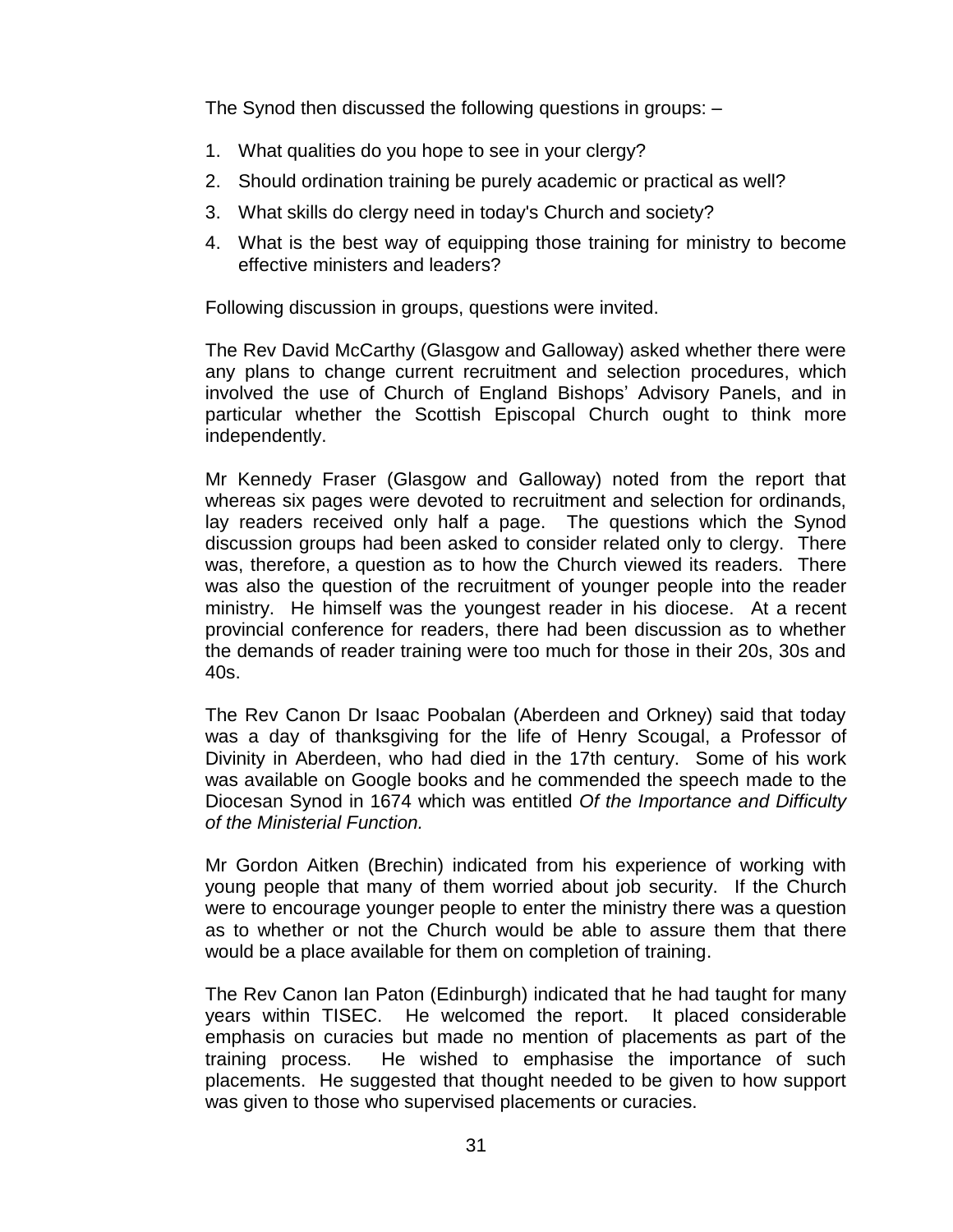The Rev Ruth Innes (Edinburgh) expressed thanks for the report and for Bishop Pearson's passion. She offered £10 to start the funding appeal at once instead of waiting until Lent 2015.

Dr Beth Routledge (Glasgow and Galloway) asked about post-ordination support. She worked for the NHS and following graduation medics were offered a two-year period of support from their higher education institution. This was important for individuals going into jobs where there were significant demands. She expressed enthusiasm for the notion of the Scottish Episcopal Institute taking on post-ordination support. She noted that the Rev Canon Malcolm Round had commented earlier in the year on the need for clergy support.

Mrs Kate Sainsbury (St Andrews, Dunkeld and Dunblane) wondered whether there could be a wider way of viewing ministry that was not sharply differentiated between stipendiary and non-stipendiary but which would allow people "in the world" to remain in the world. Some financial support could help support such ministry.

The Rev Anne Haselhurst (St Andrews, Dunkeld and Dunblane) indicated that she had a responsibility to look after the newly ordained and newly licensed readers. She wondered whether people directed to train as either readers or clergy were sufficiently clear about what their vocation was. There was a need for a clearer understanding of vocation.

The Rev Canon James Milne (Glasgow and Galloway) wondered whether, if stipendiary clergy were not "in the world", then where were they?

Prof Alan Werritty (St Andrews, Dunkeld and Dunblane) said there was a vital need for continuing ministerial development. Post-ordination support had been touched upon but there was a need to take that further into areas of appraisal and continuing development.

Bishop Pearson responded to points raised.

He explained that there were no plans to change the current system of using Church of England Bishops' Advisory Panels. Such Panels happened on a regular basis (almost weekly) and provided an objective view. Speaking as a former Provincial Director of Ordinands, he explained that in the past Panel advisers had received threats of physical violence by non-recommended candidates. Whilst it was possible for the Scottish Episcopal Church to do much on its own the external objectivity provided by Bishops' Advisory Panels was very helpful. It was the case that there were Scottish selectors used as part of the Bishops' Advisory Panel system. He was also aware that the current Provincial Director of Ordinands was providing significant input to the Church of England processes. Whilst there were no plans to change, the question was kept under continuing review.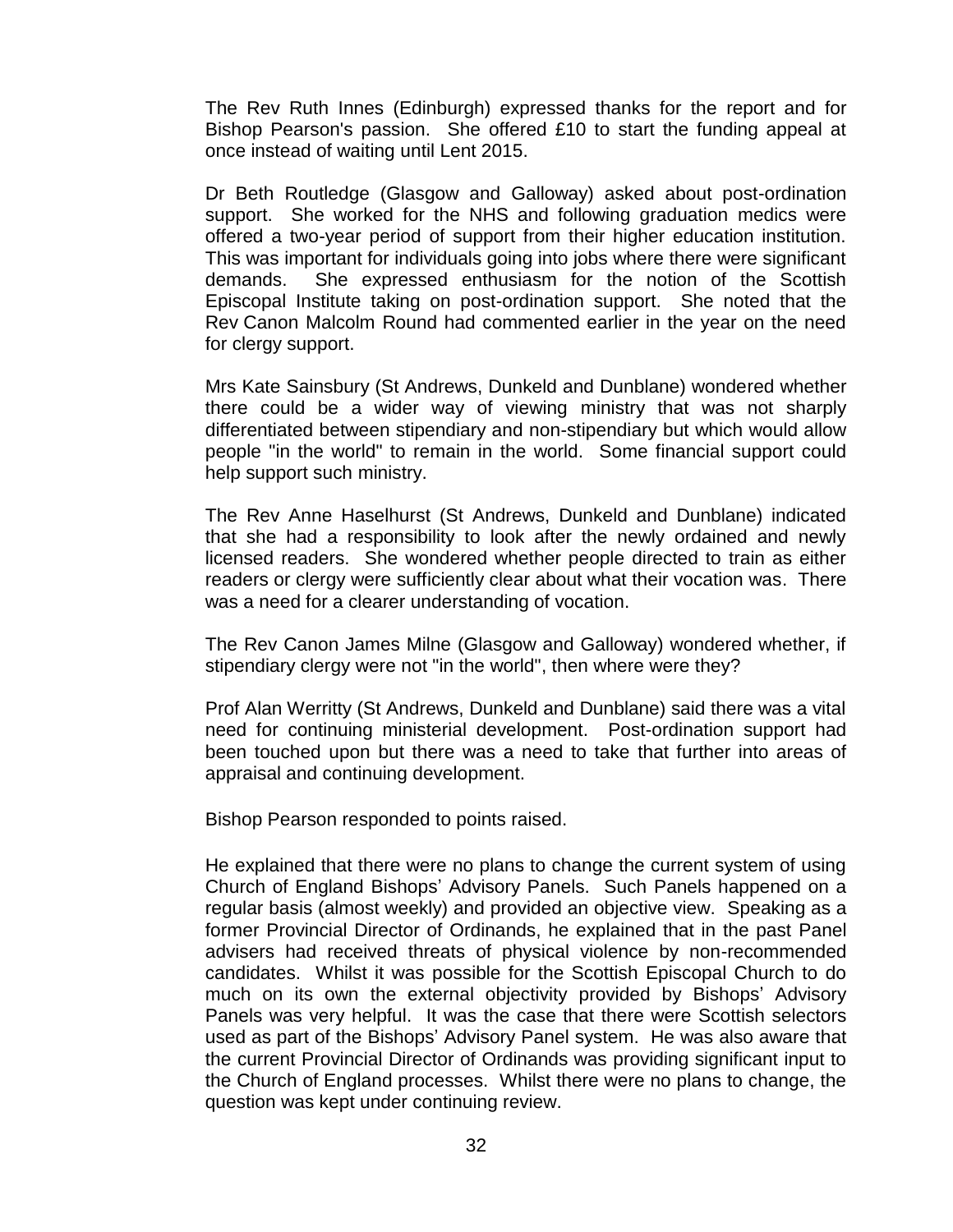On the question of lay readership, Bishop Pearson accepted that the report was thin on that point. One of the reasons that lay readership was not recruiting younger people at the present time was because, for many years in the province, there had been a lack of clarity about the role of lay readers. The review report, however, appreciated the very distinctive nature of lay readership and acknowledged that lay readers were not clergy. There was a constant tension which needed to be acknowledged and made creative.

On the question of younger people, Bishop Pearson suggested that they were much more adventurous than they were given credit for. Their vocations were being nurtured in many ways and taken seriously. He confirmed that there would be a job at the end of the training process but he could not confirm the parameters within which that ministry would be exercised. The Church had changed significantly in the previous 35 years since his own ordination and patterns of ministry were evolving. New patterns of ministry were being explored. For example, Evening Prayer at Synod the previous day had been led by an intern at St Paul's and St George's.

In relation to curacies and placements, Bishop Pearson said that those who acted as supervisors were heroes because such supervisory work was hard work, and if it was not hard work, the job was not being done properly. A curate was not "an extra pair of hands". There was a need to ensure that students were placed with those who had the appropriate expertise.

On the question of fundraising, Bishop Pearson asked Synod not to despise the offer made by the Rev Ruth Innes. The hospice movement in Scotland had started in a similar way.

As to higher education and support, there were a number of questions. It was essential that continuing ministerial development included support for people in the field. Stipendiary clergy could feel very demoralised at times because other people did not seem to understand what it was like to sustain ministry week by week. However, it was important that clergy used the sources of expertise available. Appraisal and ministerial review were already available as tools for continuing ministry. He personally had found appraisal very helpful throughout his ministry.

On the question of clarity in vocation he agreed wholeheartedly - lay readership was not a consolation prize for those who were not recommended for ordination.

Bishop Pearson then proposed, and the Primus seconded, the following motion: –

*"That the amended text for Canon 52, Section 23 be read for the first time."*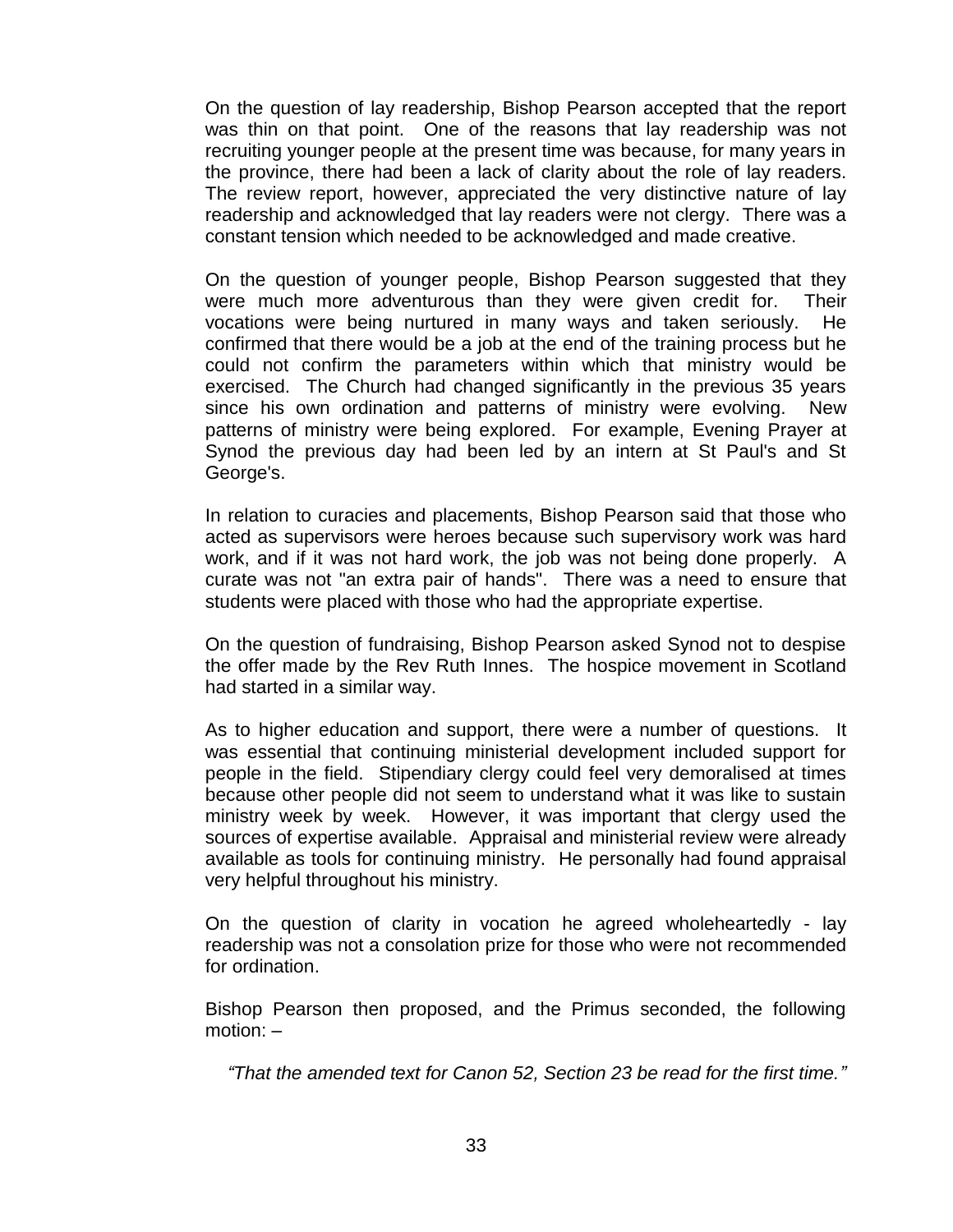The motion was then put to the vote in houses and passed by the requisite majorities as follows: –

House of Laity: passed *nem con*, one abstention

House of Clergy: passed by majority, one against, one abstention

House of Bishops: passed unanimously.

Bishop Pearson then proposed, and the Primus seconded, the following motion: –

*"That for the period from General Synod 2014 until General Synod 2015, the role of the Ministry Development Committee be suspended and that all of its functions be undertaken by a body to be appointed by the Standing Committee and to comprise a convener and such other members as have appropriate skills and experience to manage the transition of the Theological Institute of the Scottish Episcopal Church into the Scottish Episcopal Institute."*

The Rev Ken Webb (Edinburgh) spoke in favour of the motion. He asked that the new body should take account of the vast amount of experience which was already present among those involved in delivery of training "on the ground". The body should, therefore, include someone who had experience of "frontline" delivery in the dioceses. Also, would the body include ecumenical representation?

The Chair indicated that those comments were noted.

The motion was put to the vote and passed *nem con*, with two abstentions.

The Rev Markus Duenzkofer (Edinburgh) indicated that he would be happy to organise a collection during Evening Prayer later in the day to support the fundraising for training. The Chair noted that this raised a point of order which the Assessor would consider.

## **Session 5 - The Rt Rev the Bishop of Moray, Ross and Caithness in the Chair**

## **5.1 Mission and Ministry Board**

## **5.1 Mission and Ministry Board: TISEC review (continued)**

The Bishop of Argyll and the Isles reported that the questions which he and his colleagues had been asked during the coffee break at the end of the previous session had been incredibly positive. Synod members had appeared "lit up" by what was going on. He suggested that this was a "Holy Spirit moment" in the life of the Scottish Episcopal Church. He reported that the Rev Dean Fostekew had reviewed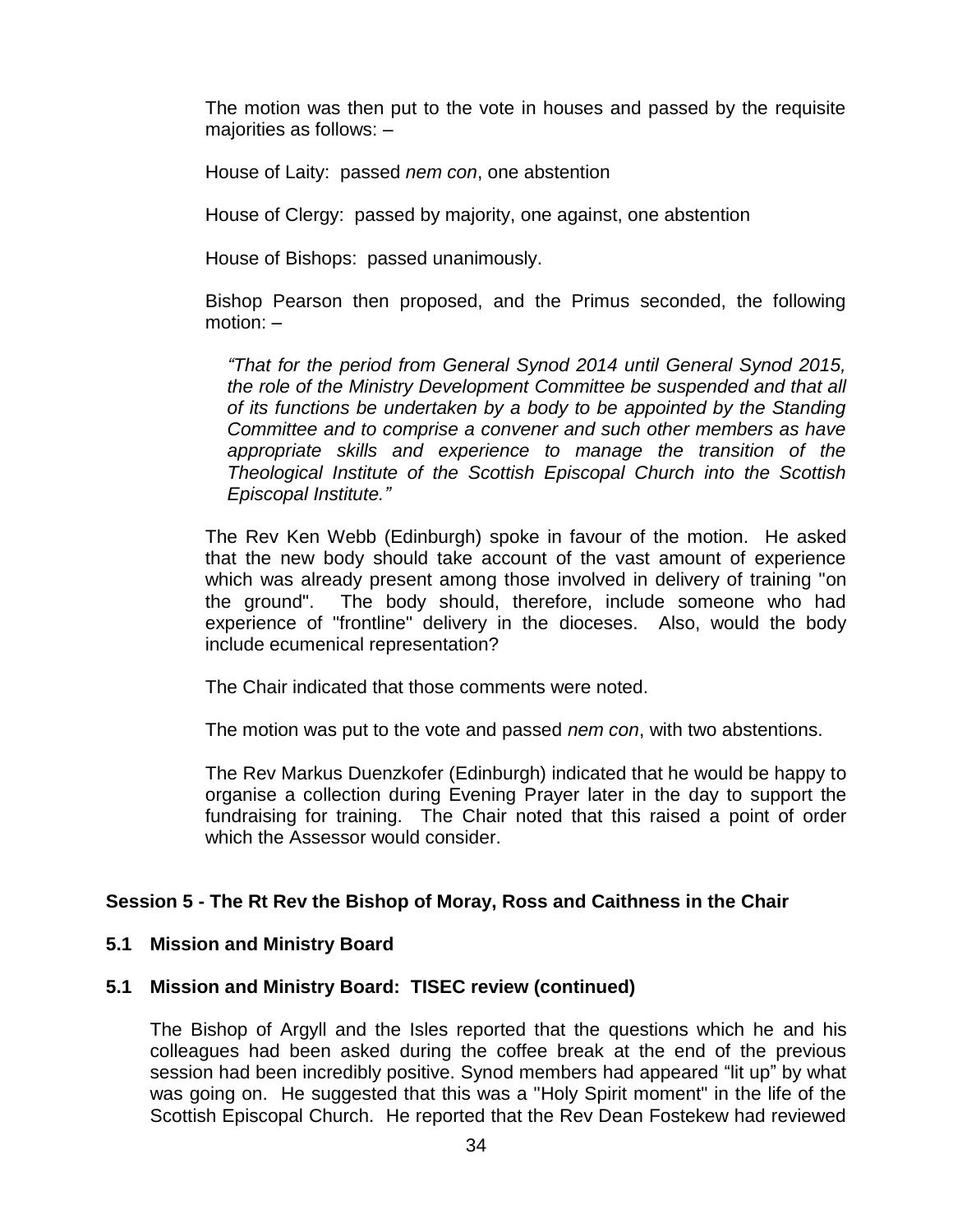the flipchart responses. Some of the issues mentioned had been the need for prophetic and challenging leadership, the need for training to be both practical and academic, the importance of reflective practice, the need for those in ministry to have good communication and people skills and for the different pathways available for training to be used. He thanked all Synod members for their engagement with the process.

## **5.2 Mission and Ministry Board (continued)**

## **5.2.1 Ministry Development Committee**

The Very Rev Susan Macdonald (Convener, Ministry Development Committee) referred to the written report of her Committee contained in the Annual Report and Accounts of General Synod for the year ended 31 December 2013. Since, as a result of the motion passed earlier, the Ministry Development Committee had been suspended, she had little to add to the written report. She offered thanks to all those who, in the course of the previous 14 years, had given a breadth and depth of expertise and commitment to the life of the Committee and the Board of Studies, underpinned as always by Denise Brunton in her role as Administrator. Earlier in Synod, the Primus had paid full tribute to the Rev Canon Dr Michael Fuller. The Committee also acknowledged and gave thanks for his service and wished him well for the future. Following in the illustrious footsteps of longer serving Committee Conveners Prof Judith George and Dr Peter Smart, Dean Macdonald said it had been an honour to serve as the Convener of the Committee over the previous year. During the year of review, the commitment to the students in training had not wavered and she echoed Dr Fuller's thanks earlier in Synod to those across the Province who currently acted, or who had acted in the past, in different roles in TISEC. On behalf of the Committee, she offered the new transitional Council blessings and support as it managed the transition of TISEC into the new Institute and also to the Rev Canon Dr Anne Tomlinson as she took up the post of Principal.

The Chair thanked Dean Macdonald for her work as Convener.

## **5.2.2 Overseas Committee**

The Rev Val Nellist (Convener, Overseas Committee) explained she would update Synod on the work of the Committee since the time of its report contained in the Annual Report and Accounts for the General Synod for the year ended 31 December 2013.

The Mission and Ministry Board had asked that consideration be given to a name change for the Committee which would make more explicit the reciprocal nature of its relations with the Church in other parts of the world. It was intended, therefore, that the Committee would change its name to the "Global Partnerships Committee".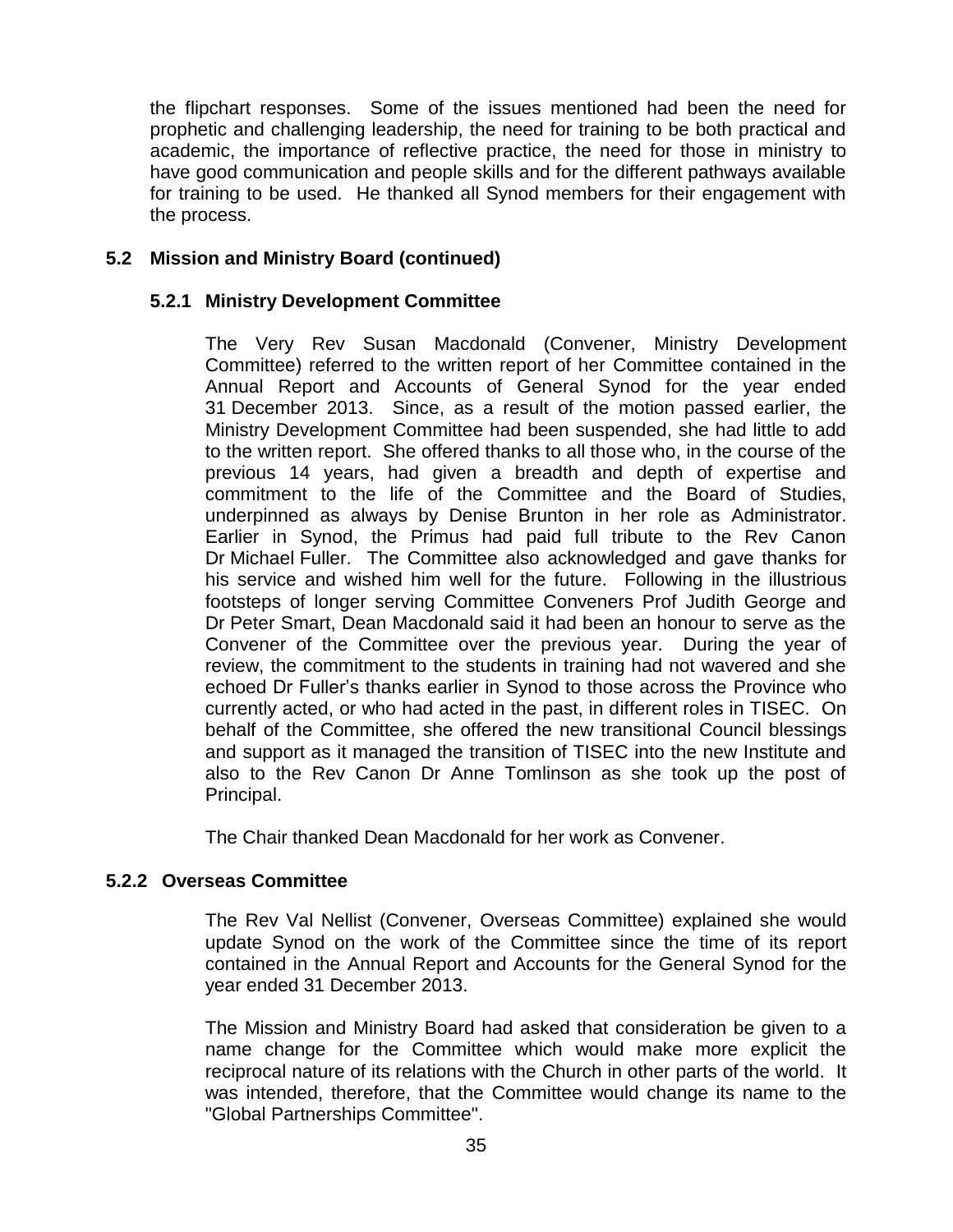The Committee worked with partners, one of which was Christian Aid. With their Church and Community Worker Val Brown, the Committee had produced the Lent Cookbook. It had been a joy to work with her and Elspeth Davey, learning about the good things which were being done with lives being changed for the better. To the Committee's surprise, the entire print run of 5,000 had been taken up by study groups and individuals across Scotland and beyond. The Committee was now looking, with Christian Aid, at a reprint of a smaller number towards the end of the year. The publication was not year-specific. It was also available to download from the Christian Aid website.

In partnership with Christian Aid and the Episcopal Church in Brazil, the Committee was contributing to work aimed at combating violence against women in society and in the Church. The Episcopal Church in Brazil had produced a study guide for their own use but which would be applicable in other parts of the world and a good English translation was available. Mrs Nellist had already shared it with Dr Elaine Cameron of the International Anglican Women's Network and with the Diocese of Kolkata. She could provide an electronic copy if Synod members wished to be in touch with her via the General Synod Office.

The Committee had supported the attendance by Dr Elaine Cameron at the 58th session of the United Nations Commission on the Status of Women in New York in March 2014. She had been part of the Anglican delegation and the session had focused on challenges and achievements in the implementation of the Millennium Development Goals affecting women and girls. A full report was available in the May edition of the newsletter of the International Anglican Women's Network, of which Dr Cameron was the editor.

Mrs Nellist explained that the Anglican networks enabled the diversity of Anglican Churches to come together and to engage with common issues. Twenty years previously, Bob and Rachel Mash had gone from St Paul's and St George's to undertake a pioneer ministry in a shanty town in Cape Town. The now Rev Canon Dr Rachel Mash had become the Co-ordinator for the Environmental Network of the Anglican Church in Southern Africa. The Network's goals were to encourage churches to preach and pray about the environment, to encourage churches to work locally to reduce their carbon footprint and to be involved in advocacy and relief work. Canon Mash and her Archbishop had invited the Scottish Episcopal Church to become partners with them and the Committee had made a financial grant as a first step to enable participation in environmental theology training.

More widely across the continent of Africa, Mrs Nellist explained that the churches were facing the growth of Islamisation linked, in places, with extreme violence. At the same time there were divisions within the Anglican Church relating to the interpretation of Scripture. The Council of Anglican Provinces in Africa was aware of these problems and had launched a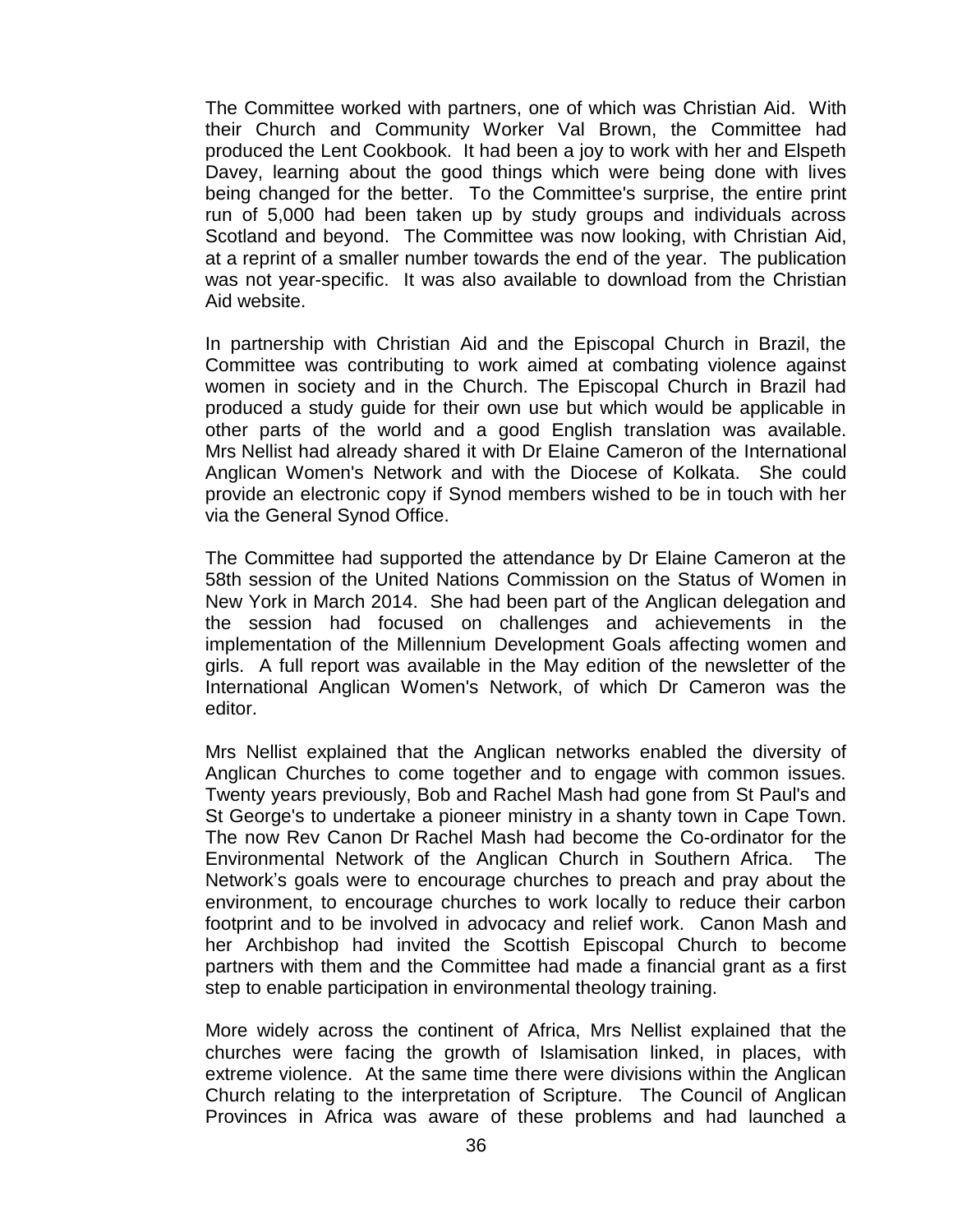consultation for heads of Anglican theological institutions and universities. The Committee had been happy to provide some finance. The consultation would bring together 60 participants from across provinces in Africa including the chairs of provincial education boards and provincial secretaries.

South Sudan continued to be a place of open conflict. The Diocese of Wau had been investing in more efficient means of food production. Their most recent request to the Committee had been for funding for ox ploughs. The symbolism of beating swords into ploughshares had not been lost on the Committee. Stability in food production could lead to reduction in conflict.

The Committee had also supported church growth in the Diocese of Tarime in Tanzania where substantial progress had been made in building new churches. Much had been achieved in a short time including the construction of a school, a diocesan office, housing for clergy and, most importantly, growing lively congregations.

Finally, Mrs Nellist reported on companionship links. She reported on the visit of representatives of the Diocese of St Andrews Dunkeld and Dunblane to the Diocese of Kolkata where opportunity had been taken to share what it meant for each to be engaged in mission and ministry. On 15 November 2014 the Committee was organising a sharing day for all who were already, or who wished to become, part of a companionship link. This would take place at the St Paul's Centre in Perth. It would include sessions on starting a link, including youth involvement, healthcare links, sharing with the Church of Scotland on how to undertake real time Bible study and how to recognise when a link should be brought to an end. Invitations to the event would be sent out to dioceses shortly.

Questions were invited but there were none.

## **5.2.3 Church in Society Committee**

The Rev Prof David Atkinson (Convener, Church in Society Committee) indicated that he had only recently taken up office as Convener of the Committee. The Committee's report in the Annual Report and Accounts of the General Synod for the year ended 31 December 2013 had been written by his predecessor, the Very Rev Ian Barcroft. Prof Atkinson thanked Dean Barcroft for his work and echoed the thanks which Dean Barcroft had himself expressed in the report.

Dean Barcroft had commented on the importance of partnership and this would be picked up on shortly since the Committee had invited Rev Bob Fyffe of Churches Together in Britain and Ireland to make a presentation on the Good Society project.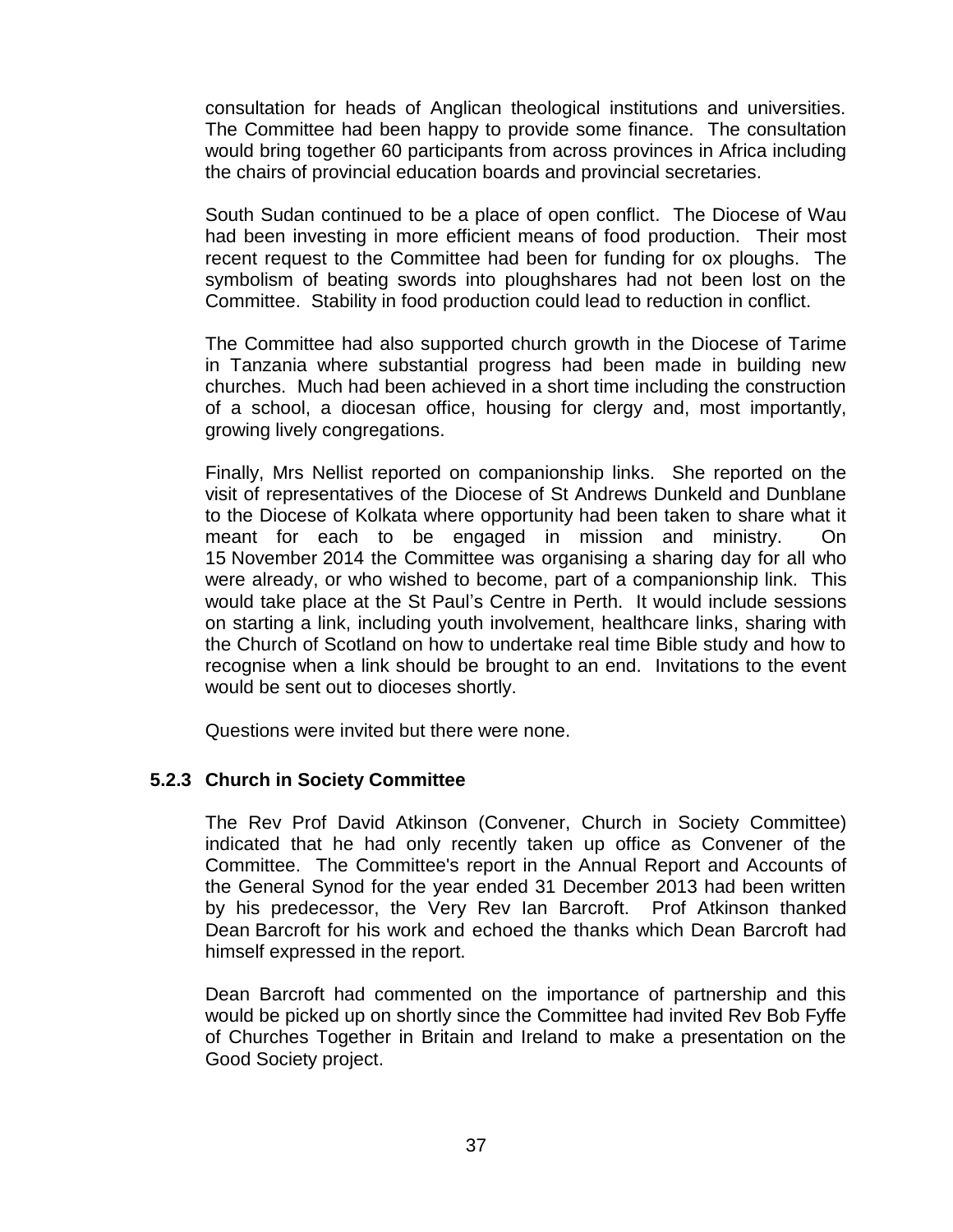Prof Atkinson reminded Synod that the question of the Living Wage had been addressed at General Synod 2013. The Church in Society would shortly be following this up by asking dioceses what had happened as a result. The Committee had also decided that it would establish a small working group to address issues regarding credit unions. There was already work going on in the Church of England and Church of Scotland and there was a need to work out where the Scottish Episcopal Church became part of that picture. A further matter was that of the interrelation between matters of ethical investment and climate change. There was a question as to whether the Church was prepared to invest in companies whose businesses were primarily based on fossil fuels and he proposed to discuss this with the Investment Committee. The Committee was also considering how it should encourage discussion within congregations and dioceses on the question of the independence Referendum. However, the primary matter on the agenda was the question of how the Scottish Episcopal Church could make a positive contribution on issues related to poverty, particularly poverty exhibiting itself in relation to inability to pay for energy or food. The Committee therefore intended to undertake some serious work on those topics. The Committee continued to be ecumenical and included representation from the Methodist and United Reformed Churches. The Committee for Relations with People of Other Faiths was also a pendant Committee of the Church in Society Committee and it was recognised that issues of energy and food were interfaith concerns also.

Questions were invited but there were none.

## **5.2.4 Good Society Project**

The Rev Bob Fyffe (General Secretary, Churches Together in Britain and Ireland) addressed Synod. He suggested that contrary to the view of the popular press, faith played a pivotal role in society. It was to be hoped that churches existed not as closed gatherings but rather as having a deep concern for their neighbourhoods. Against the background of the Big Society, seven pilot areas around the UK had been asked to consider "what does a good society mean to you?". What had emerged was a number of projects showing a dedication to others and a commitment to community building. A good society emerged as a place which rebuilt the spirit by offering hope, integrating different generations and faiths and modelled healthy ways of living. Faith groups and faith leaders were expected to stand for shared values and were asked to be voices of truth rather than holders of power. They were challenged to see their buildings as places of sanctuary. The *Good Society Project* listened to the voices of those who were rarely heard.

A short film capturing the voices emerging from the *Good Society Project* was shown.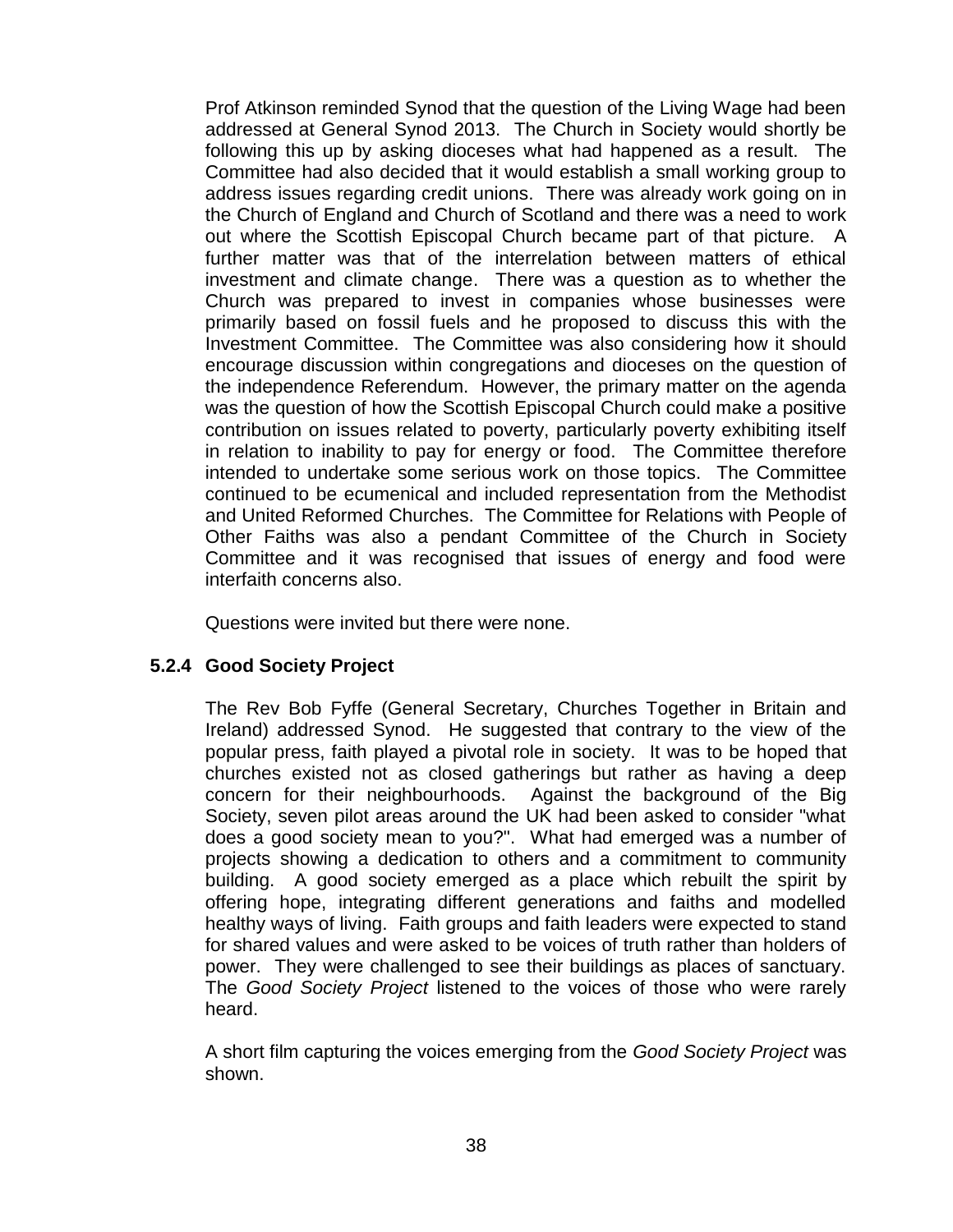Mr Fyffe spoke about the work undertaken by Tron St Mary's Church of Scotland whose parish encompassed the notorious Red Road flats. He suggested that a good society needed to have an ethical basis since one that was relativistic would find it difficult to pull together. CTBI was therefore encouraging a year of conversation. The report and brochure which had been provided to members of Synod gave guidance on how to undertake a conversation about good society. These resources could be downloaded from the CTBI or Good Society websites. CTBI hoped that many congregations in the coming year would take part in the suggested conversation.

The Synod then had discussion in table groups. Thereafter comments and questions were invited.

The Rev David Mumford (Brechin) was concerned that the project did not offer a socio-political analysis nor offer recommendations to the Church or Government. In considering the needs of people in Scotland, the Church needed to ask how it could make its love for neighbour effective. It was not just a question of offering individual solutions to problems that were essentially corporate and social. There was a need to ask why so many people were living in poverty. There was a need to articulate transitional demands that would embed structures of justice in society. Apart from the Living Wage there were other matters such as full employment, adequate benefits, defending the NHS or valuing public service. There was indeed a question as to whether an independent Scotland might be better placed to deliver that. His question was whether, if the exercise were to be done again, would Mr Fyffe would change his views as to whether socio-political analysis and recommendations to Government ought to be included.

Mr Jim Gibson (Glasgow and Galloway) asked what would be done with the conversations once they had been had? Would there be a subsequent report or petition to Parliament?

The Rev Peter Harris (Edinburgh) recalled comments he had made at General Synod 2013 when it had been suggested that the Church was not active in its community. The kind of conversations to which Mr Fyffe had referred were already going on in local communities. The question was whether or not the Church was engaging with them. There were already neighbourhood planning groups in every council area across Scotland. Were churches involved at that level?

Mr Fyffe then responded to the comments which had been made. On the question of including socio-political analysis and recommendations to Government, he indicated that the project had been run by CTBI in partnership with Church Action on Poverty and so plenty of socio-political analysis was already available. The purpose of the exercise was to give a voice to those who normally had none. Provision of analysis at the outset would have prejudged the conversations which the project wished to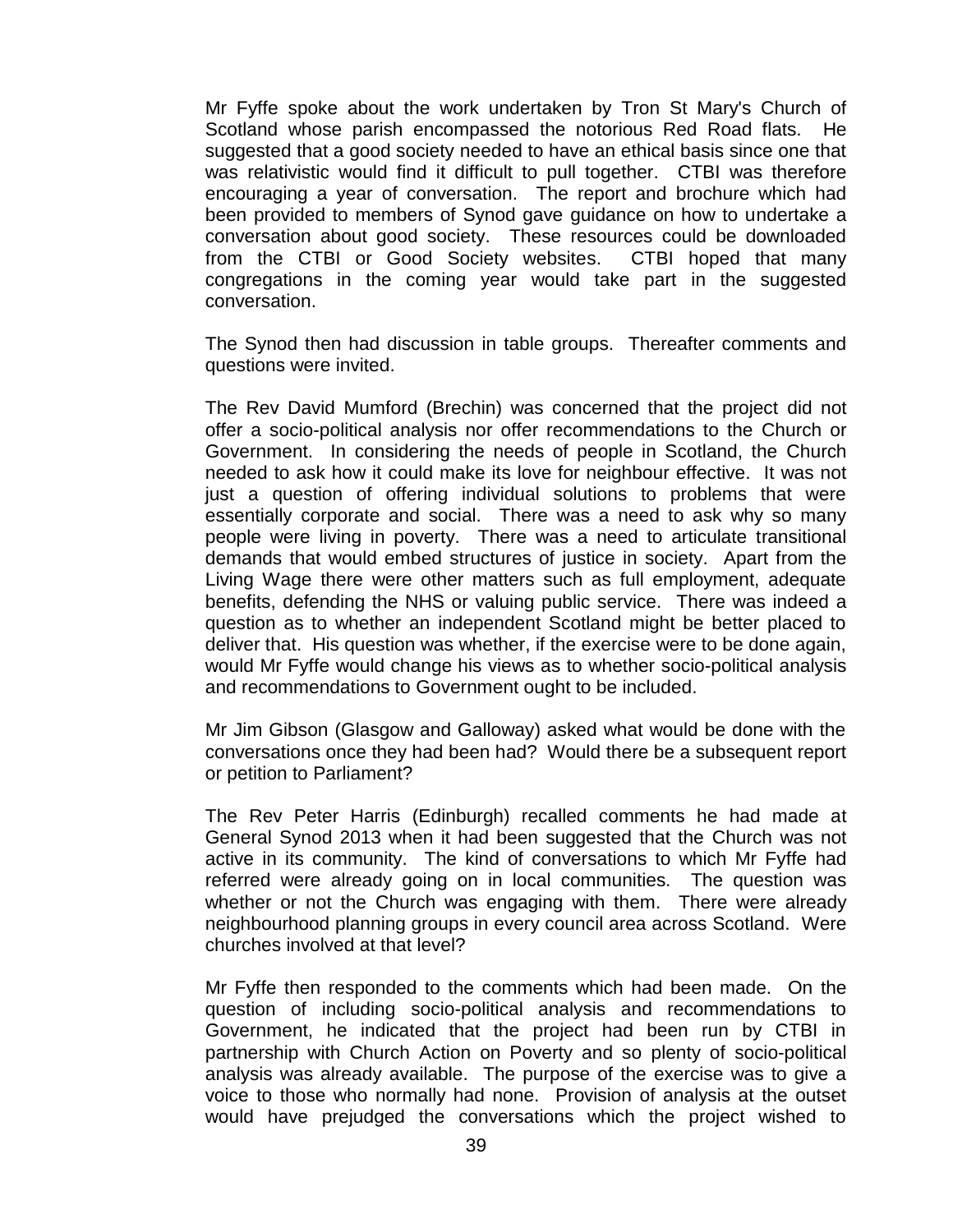encourage. A number of pilot locations had been considered but in a number of communities there had been difficulty in moving beyond contact with clergy because the clergy wanted to speak for their communities. What had emerged more often than not were the voices of people on the periphery. What was to happen following the conversations was up to the local church or diocese – that was not a role for CTBI. He hoped that the conversations would operate across different church and geographical communities. He cited an example from Cornwall where the need for a community laundry had been articulated. However, the Methodist minister had also been able to respond to a need for a breakfast club for young mothers after dropping children off at school. This had not resulted in a proposal to Government but nevertheless made a significant local difference. Mr Fyffe also agreed with the comment which had been made by Mr Harris. There was indeed already much going on and the project would give ideas which could be picked up in other places.

Prof Alan Werritty (St Andrews, Dunkeld and Dunblane) wondered whether there was an opportunity to use the conversations being proposed by the Good Society Project to re-energise the mission endeavour in deprived areas of Scotland which had been the subject of the previous Million for Mission initiative. There might be a place for a network to link and nurture such conversations.

Prof Atkinson indicated that it would be very easy for the Synod to vote for the motion which he was about to propose but not do much about it. He urged Synod members only to vote in favour if they were clear that they wanted to do something about it. He recalled that at the March 2014 meeting of the Mission and Ministry Board, the Primus had spoken about the increasing confidence within the Scottish Episcopal Church and its moving to be an outward looking church and not one that simply provided a chaplaincy service. The motion was a means of the Church providing such leadership. The paper which had been given to Synod members already provided much information and it was an opportunity for congregations to become thoroughly involved in their communities. Much leadership also involved listening.

Prof Atkinson then proposed, and the Rt Rev Dr John Armes (Bishop of Edinburgh) seconded, the following motion: –

*"That this Synod receive the Good Society report produced by Churches Together in Britain and Ireland and commend it to dioceses and congregations of the Church as they consider mission in their local communities."*

The motion was put to the vote and passed *nem con*, 12 abstentions.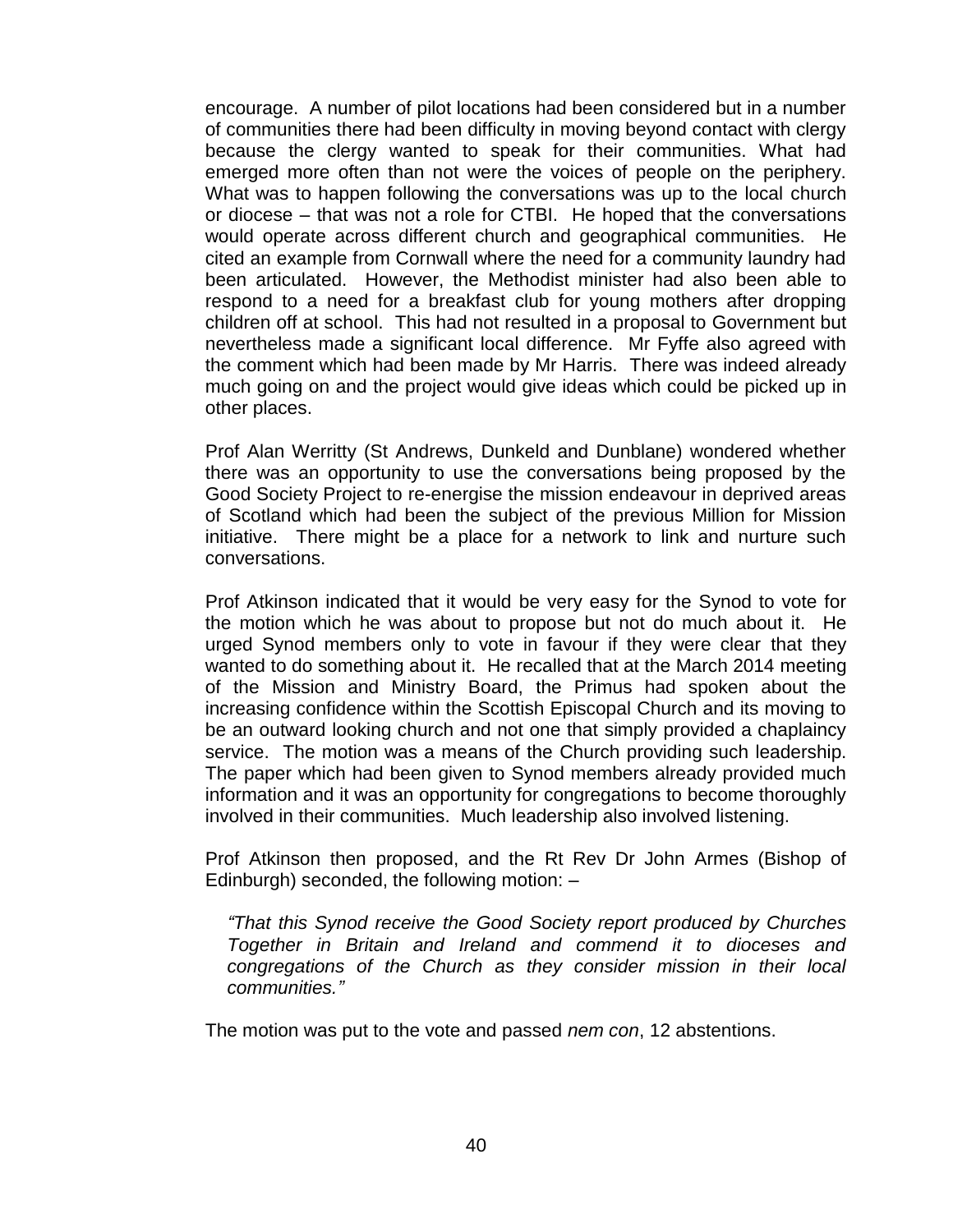## **Session 6 - The Rt Rev the Bishop of Glasgow and Galloway in the Chair**

#### **6.1 Mission and Ministry Board: Same-sex Relationships Discussion Process**

The Rt Rev Dr Nigel Peyton (Bishop of Brechin) explained that he was the Convener of the Design Group for discussing same-sex relationships established by the Mission and Ministry Board. Within the membership of the Group there was a range of views and it was committed to providing a Whole Church approach to topics which many found challenging. It had sought advice and made itself available to interest groups.

Members of the Group had visited Diocesan Synods earlier in the year, at some of which facilitated discussions had taken place and the Design Group had arranged the Cascade Conversation in Pitlochry at the end of April 2014 which had drawn together approximately 60 individuals invited by their respective Diocesan Bishops. Five "participants" had also been invited to Cascade, namely: Father Edward Hone (Roman Catholic Redemptorist priest, currently based in Luxembourg), Ms Ruth Jeffries (social worker and lay member of the Diocese of Moray, Ross and Caithness), the Rev Dr Marjory MacLean (former Depute Principal Clerk of the Church of Scotland and member of the General Assembly Theological Commission on Same-sex Relationships and the Ministry), the Rev Canon David Porter (Archbishop of Canterbury's Director for Reconciliation) and the Rt Rev Keith Sinclair (Bishop of Birkenhead and member of the Church of England House of Bishops' Working Group on Human Sexuality). Facilitated group discussion had been at the heart of the Cascade Conversation and some impressions and outcomes had already been reported on in *inspires online*. Overall, the Conversation appeared to have been judged as more helpful than anything which had previously been attempted within the Scottish Episcopal Church and he expressed thanks to the Design Group and General Synod Office staff. There had been courageous, painful, moving and wise moments during the Conversation. In particular, many of those who had been there better understood the views of others and, in particular, there was a better appreciation of how the contemporary social challenge of same-sex marriage pressed upon the Church's theology and practice.

The cascading purpose, enabling as wide a Church discussion as possible, had already been taken up in dioceses. Those who had attended Pitlochry were communicating their experience in their own dioceses where further facilitated discussion opportunities were being arranged in the coming months, including within the College of Bishops. A video which brought to life the encounter between differing viewpoints had been filmed and would be available on the provincial website shortly after Synod as a discussion starter. Bishop Peyton expected the task of the Design Group would be completed by the autumn.

Bishop Peyton explained that from the outset, the Design Group had recognised that the current meeting of General Synod would provide a particular opportunity for facilitated discussion on the part of Synod members, in addition to any motions which Synod chose to debate. Earlier in the current meeting, Synod had expressed a view on whether it wished to debate a motion under Rule 10. However, all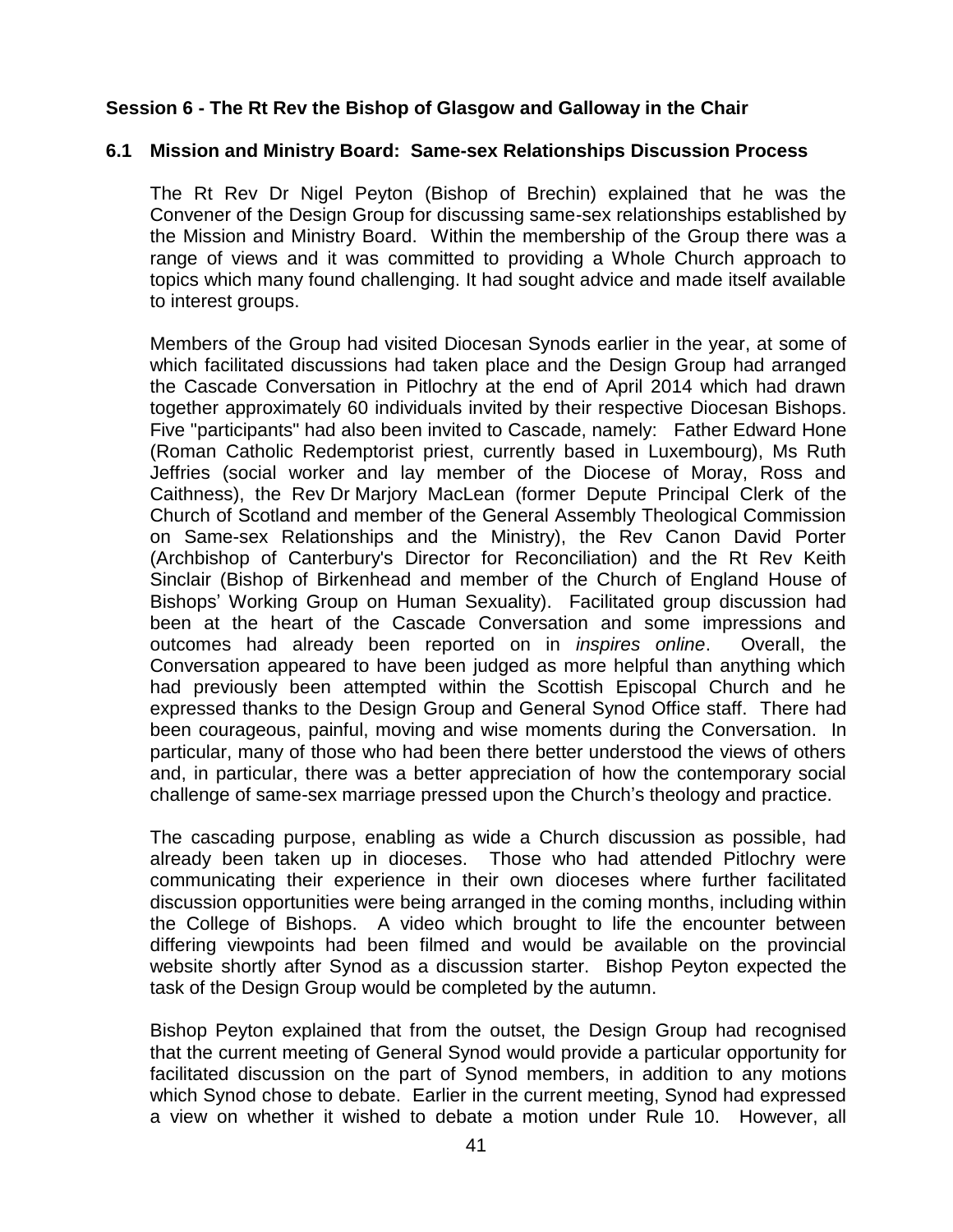members of Synod were aware that there was much yet to be done to find a common mind while remaining within the same tent. Shortly, he would hand over to Mr Hugh Donald of *Place for Hope* who had generously provided assistance to shape the character and process of the facilitated discussions to date. It was proposed that initially Synod would listen in to a conversation and then Synod members would be asked to address questions in facilitated groups. At the end of the session the Rev Dean Fostekew would invite Synod members to express thoughts anonymously using sealed envelopes.

Before Synod was invited to consider a procedural motion, Dr Peyton invited questions but there were none.

Mr David Palmer (Convener, Standing Committee) proposed, and Mrs Anne Jones (member, Standing Committee) seconded, the following motion: –

*"That the Rules of Order be temporarily suspended under Rule 15 to enable a series of short presentations regarding the Cascade Conversation held in Pitlochry in late April 2014, followed by group discussion."*

Mrs Christine McIntosh (Argyll and the Isles) indicated she would speak against the motion. The subject matter in question was important business for the Church. Earlier in Synod, Synod had expressed, by a clear majority, the desire that it should be discussed in open debate as per the usual conduct of Synod business. She asked Synod to vote with her against the procedural motion so that Synod could revert to the usual Rules of Order to discuss together the presentation which was about to be received and the questions which would be put.

The motion was put to the vote and passed by the requisite majority with 93 in favour, 32 against, and four abstentions.

Mr Hugh Donald introduced the discussion process and facilitated a discussion among the Very Rev Jeremy Auld, the Rev Samantha Ferguson, Ms Ruth Jeffries and the Rev Canon Malcolm Round. Mr Donald explained that the purpose was to give Synod something of an insight into the Cascade Conversation which had taken place in Pitlochry. At the heart of that Conversation had been the building of relationships. It had also involved the taking of risk in undertaking respectful and honest conversation. Also, it had been about engendering a potential place of reconciliation. The four individuals then reflected with Mr Donald on the Cascade Conversation.

Thereafter, Synod members were invited to consider the following questions in discussion groups:

- 1. What did you see and hear in the conversation which has just taken place?
- 2. What has shaped your views about same-sex relationships over the years?
- 3. What considerations should the SEC take into account when exploring whether to incorporate same-sex marriage into its life?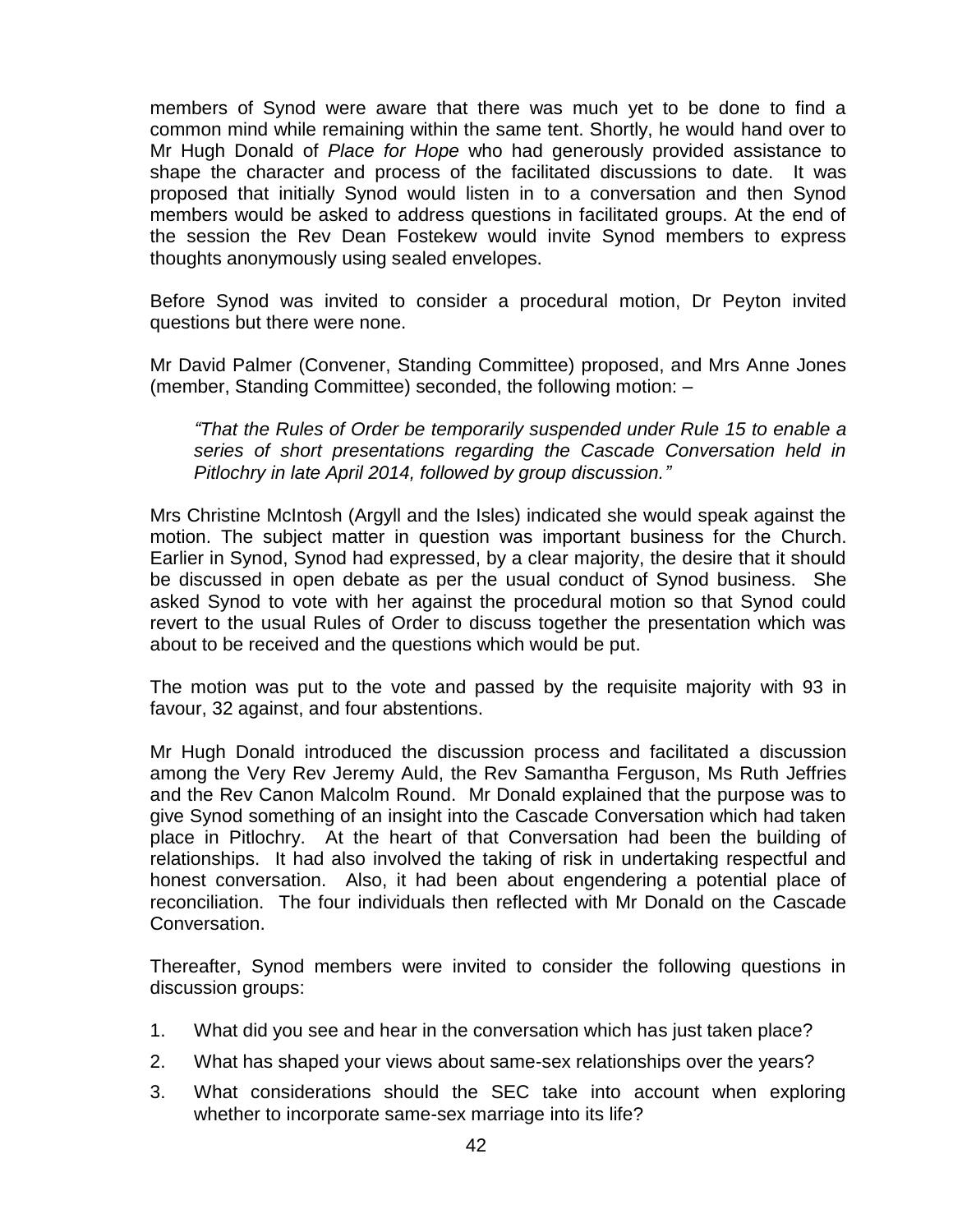The Primus addressed Synod. He explained that after the presentation which Synod had just received and following the debate regarding the Rule 10 motion earlier in Synod, he believed he should share some of his current thinking about how the Church should respond to the context in which it found itself in Scotland. Sharing his thinking was part of the leadership which he shared with the members of the College of Bishops. The decision of Synod not to debate the Rule 10 motion had been a decision of Synod. However, he believed that those who had brought the Rule 10 motion could be forgiven if they felt disappointed that it had not reached the Synod agenda. It would be a mistake to conclude that there was not a significant feeling in the Church that it should be moving on human sexuality issues. How far, and in what timescale, would be for the Synod to decide. However, he believed that the changed context arising from the passing of the Marriage and Civil Partnership Act made movement necessary and inevitable. The Church was aware of the rapidly changing social attitudes and which were particularly visible among young people.

Whilst the Church had been talking for a long time, it had not been about the issues which needed to be talked about. Discussion had been conducted on the Anglican Covenant when in fact the Church should have been talking about the underlying issues. The Covenant debate had encouraged churches, mistakenly he believed, to think that the conflict around human sexuality was primarily an inter-provincial matter within the Anglican Communion. Synod had firmly decided not to adopt the Anglican Covenant. What followed logically, as he had mentioned in his charge to Synod, was that the first focus now needed to be on the Scottish Episcopal Church's own internal diversity with the second focus being on the diversity of the Anglican Communion.

The Cascade Conversation had been highly successful and was becoming a model for others. A church-wide process was already underway in the dioceses. This was entirely within the mainstream of Anglican Communion life since provinces were realising that such issues would not be resolved by win/lose votes, at least not without creating winners and losers. Similar movements had been visible at the recent Church of Scotland General Assembly where the report of the Theological Forum had urged that Church to adopt a mixed economy. Interwoven strands of faith and life were carried within the life of the Scottish Episcopal Church. Those included different approaches to the understanding of the authority of Scripture; a passion for justice and inclusion; understandings of holiness of life; a picture of Jesus whose ministry included rather than excluded.

It was important to remember that the question was about more than same-sex marriage and whether clergy would celebrate such marriages in Scottish Episcopal churches. It was also about the situations which would arise when clergy who were in civil partnerships decided to enter a same-sex marriage or when a person who was already in a same-sex marriage presented themselves in the process of vocational discernment for ministry.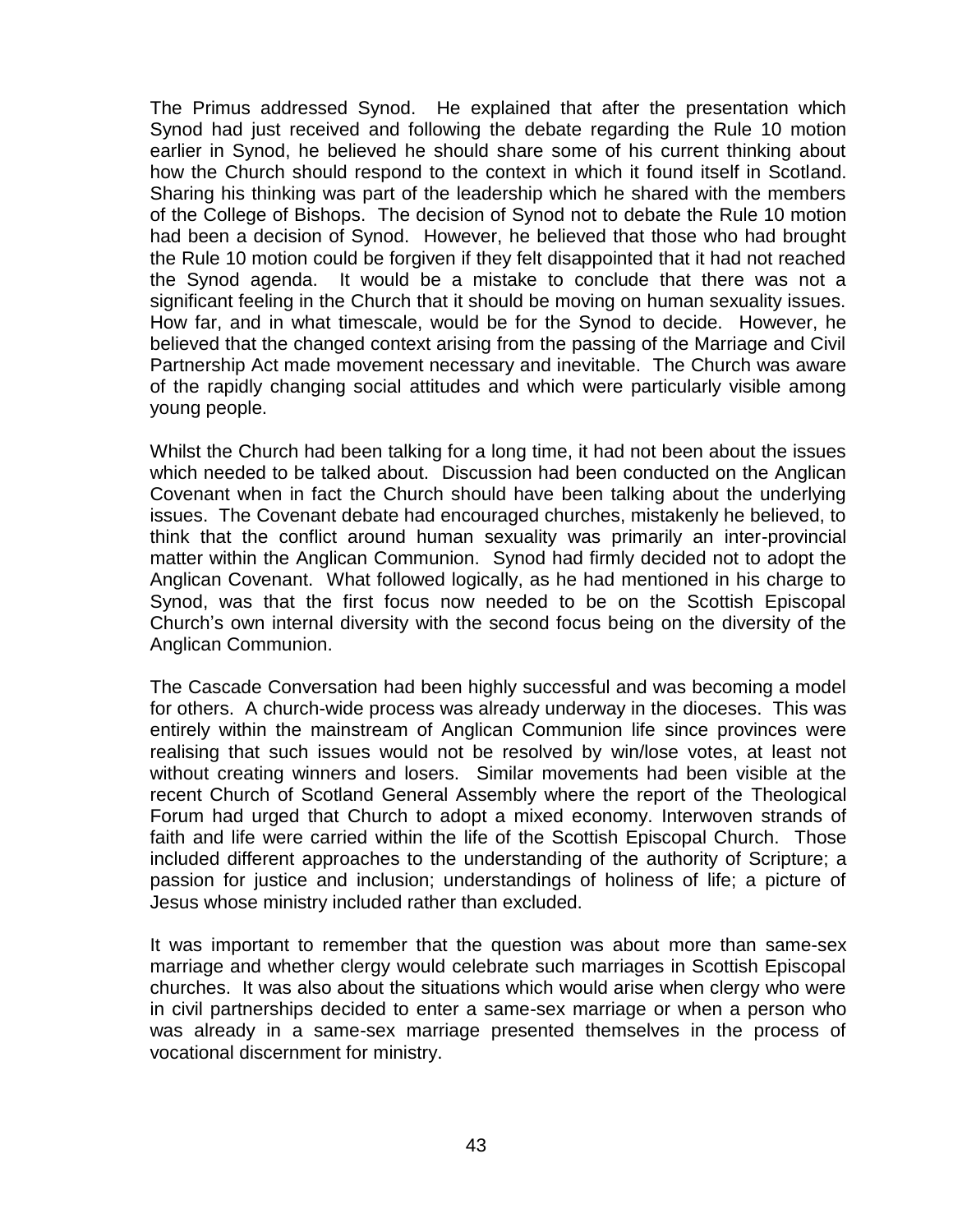Reflecting on what ought now to happen, the Primus suggested that the Cascade process would run during the rest of 2014. At the end of it, it would be for the Mission and Ministry Board and the Faith and Order Board to discern what they could see of the "mind of the Church". He had also already been suggesting that while the Cascade process continued to run, he and one or two others ought to seek some quiet consultation with particular individuals and groups to explore possible approaches for the future. There was a need for some material for debate including some work on the theology of marriage from the Doctrine Committee. He indicated he would like to see a substantial discussion at General Synod 2015 in which all of those issues could be looked at in a way which would inform action in following years.

Finally, he suggested that churches should model to the world patterns of how to move forward together in relationship even where the was no agreement. He was uncomfortable with "mixed economies" if that actually meant "separate economies". As he had said at the General Assembly, he was happy with diversity but not if it was a diversity without engagement. If the Church were to move on these issues, he hoped that those who found it difficult to agree would be an honoured and respected part of that movement. Whilst such an aspiration was illogical, he reminded Synod that Christians were not members of an institution but Disciples of Jesus Christ.

At the close of the session, the Rev Dean Fostekew invited Synod members to complete a sheet articulating hopes, fears, aspirations and concerns about how the Scottish Episcopal Church responded to the subject of same-sex relationships. These were to be completed anonymously and placed in an envelope and would be available at the end of Evening Prayer for Synod members to take away so that they could pray for the person whose envelope they had taken.

The Chair thanked everyone who had taken part during the session.

## **Session 7: The Very Rev Alison Simpson in the Chair**

## **7.1 Pension Fund Trustees**

Mr Andrew November (Chair, Pension Fund Trustees) reported on behalf of the Pension Fund. He explained that a pension fund was composed of two components: liabilities and assets. The liabilities comprised the pensions which had to be paid out to those who had already retired, those who would become pensioners in the future and those who were deferred members (ie who had left the employment of the Church but would be entitled to a pension in the future). It was good that clergy and their spouses lived a long time but that was not quite so good for a pension fund since it meant that the liabilities of the fund were higher. The Pension Fund needed to pay such cash flows over a very long period of time, related to how long people lived. The required cash flows were funded from a pool of assets. Those assets comprised cash or other wealth-generating assets such as Government bonds or equities. The assets also included contributions paid on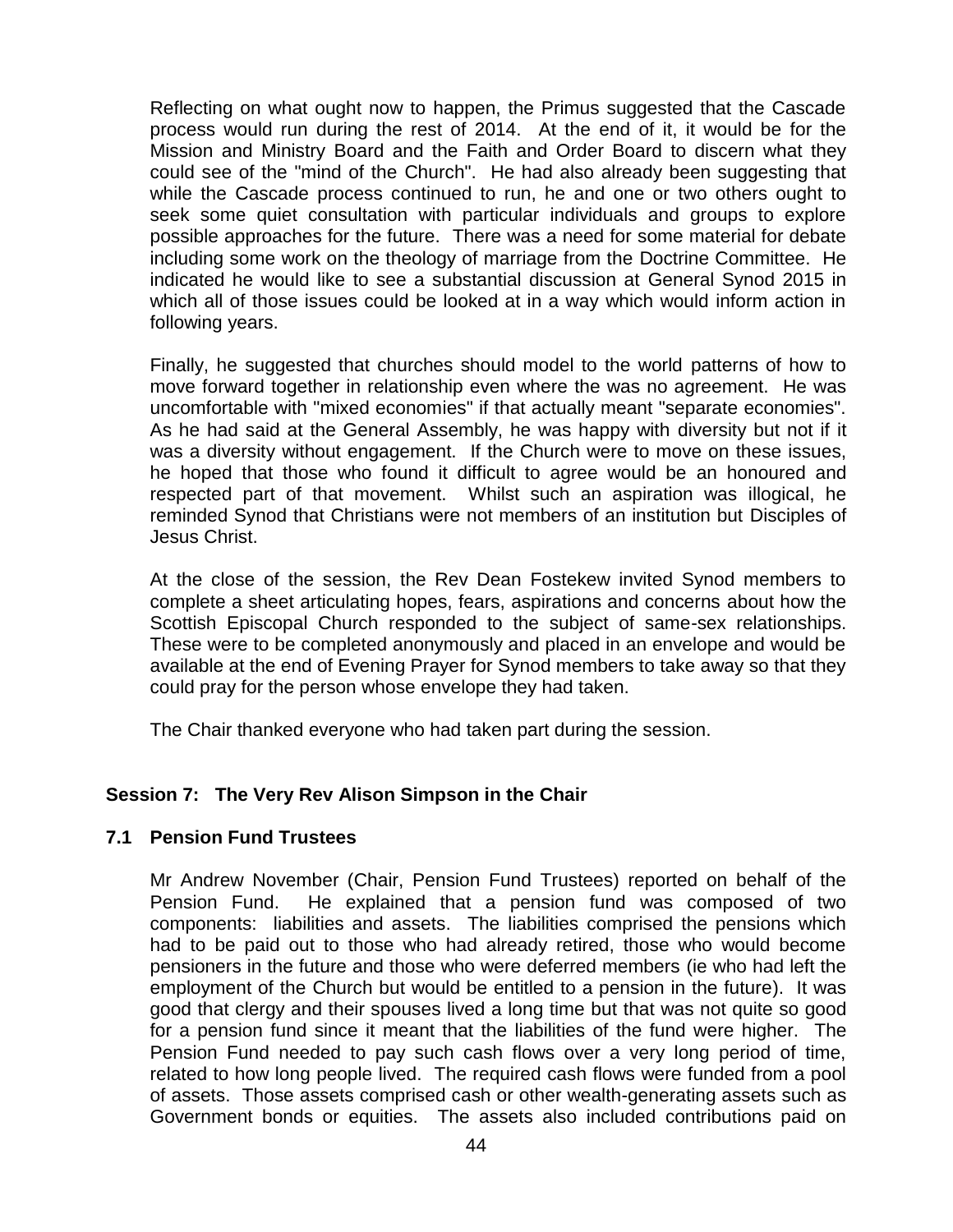behalf of clergy by congregations. The overall intention was therefore to have a pool of assets which would be sufficient to pay all the cash flows required for the liabilities.

In 2008, there had been a deficit of £9 million when the assets and liabilities had been compared. The Trustees had set about a programme to improve that situation in order to return to a position closer to parity. Every three years a full analysis of the liabilities was carried out to work out what size the asset pool needed to be. By the time of the 2011 valuation, the deficit had reduced to £3 million. In addition to reducing the deficit, the Trustees had also managed to reduce the riskiness of the assets. At General Synod 2013, he had been able to report that the deficit had been further reduced to just over £500,000. By the end of 2013, he could report that the deficit had been approximately £200,000. All of this marked very good progress since 2008. Mr November accepted that contribution rates had been very high over that period of time and it had been necessary to reduce the benefits. This had helped the position of the Fund. During the previous year further steps had been taken to reduce exposure to risk in relation to the assets and the Trustees would continue to look for opportunities to do that. The next triennial valuation would be carried out at the end of 2014 by the Scheme Actuary. At that point it would be possible to review how the Trustees would continue to manage the Fund and also, potentially, the contribution rate.

Questions were invited.

Mr Brendan Grimley (St Andrews, Dunkeld and Dunblane) indicated that in his workplace, his pension had been altered from a defined benefit to a defined contribution basis. The employer would therefore not guarantee what he would receive by way of pension. He wondered what kind of scheme the Church scheme was. Mr November explained that it was a defined benefit scheme. In 2013 changes had been made to reduce the level of benefits available under the scheme because of the overall cost. It had, however, been decided that the scheme would continue as a defined benefit one.

The Rev Peter Harris (Edinburgh) said that with small charges having to face significant contributions, he often had to remind vestries that he did not personally receive the contributions. Retired clergy were owed a debt of thanks for all they did throughout the dioceses including the support they provided to churches which did not always have stipendiary clergy. A contribution towards the Pension Fund, however, always appeared to be borne by those charges with stipendiary clergy. He wondered if there was a need to look at a more collective means of contribution.

The Rt Rev Mark Strange (Bishop of Moray, Ross and Caithness) indicated that in his diocese congregations which did not have stipendiary clergy did contribute towards pension costs.

Mr Jim Gibson (Glasgow and Galloway) said that his vestry had felt strongly that the Church should continue with a defined benefit scheme. He wondered whether there was any evidence that clergy lived longer than others. He understood that from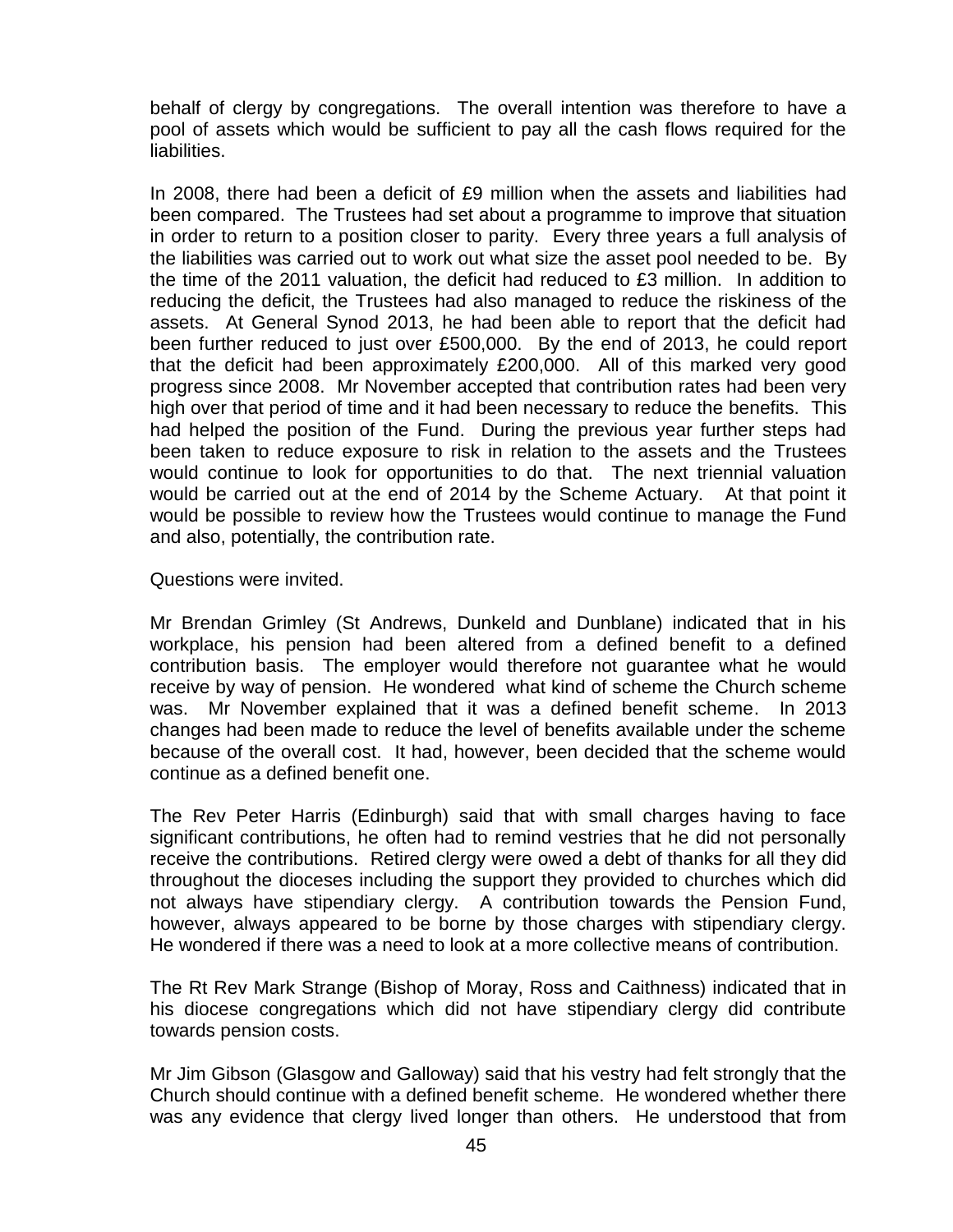surveys conducted south of the border, clergy were recorded as having high job satisfaction. Mr November confirmed that clergy did live longer than average.

The Very Rev Andrew Swift (Argyll and the Isles) asked whether contributions might be reduced if the next revaluation of the Fund showed a surplus. Mr November responded that the Trustees believed that the current level of contribution rates represented the maximum of what congregations could reasonably afford to pay. The Trustees would be willing to look, along with the Standing Committee, at whether any reduction would be possible. He suggested that it would be unlikely that a reduction would be possible in the foreseeable future unless there were to be a significant rise in interest rates.

The Chair thanked Mr November and the other Pension Fund Trustees for their work.

The Secretary General indicated that following the suggestions which had been made earlier in the day, opportunity would be made by way of a retiring collection at the end of Evening Prayer for Synod members to contribute to a fund to support the new training initiative within the Church.

## **Session 8 - The Rt Rev the Bishop of Edinburgh in the Chair**

#### **8.1 Administration Board**

## **8.1.1 Board Report**

Mr Michael Lugton (Convener, Administration Board) explained that the reports in the Annual Report and Accounts of the General Synod for the year ended 31 December 2013 set out comprehensively the range of issues on which all five pendant Committees of the Board had been working in the previous year. He wished to draw attention to two closely linked issues.

Firstly, despite a sound investment performance, the financial position of the Province remained challenging. Whilst the market value of the Unit Trust Pool had grown by over 13% to £47.3 million in the year 2013, the income from the fund at 4.5% of the unit value at the beginning of the year, had not been sufficient to fund fully the distribution necessary to meet all identified budgeted needs. Looking ahead, the budget report contained in the Synod Papers showed predicted budgetary deficits on the General Fund of nearly £70,000 in 2015 and £180,000 in 2016. Those figures assumed that total budgeted expenditure on buildings grants, which for 2014 was £65,000 would rise to £120,000 in 2015 and to £185,000 in 2016. Such increases would be difficult to sustain against the background of the rising budgeted deficits.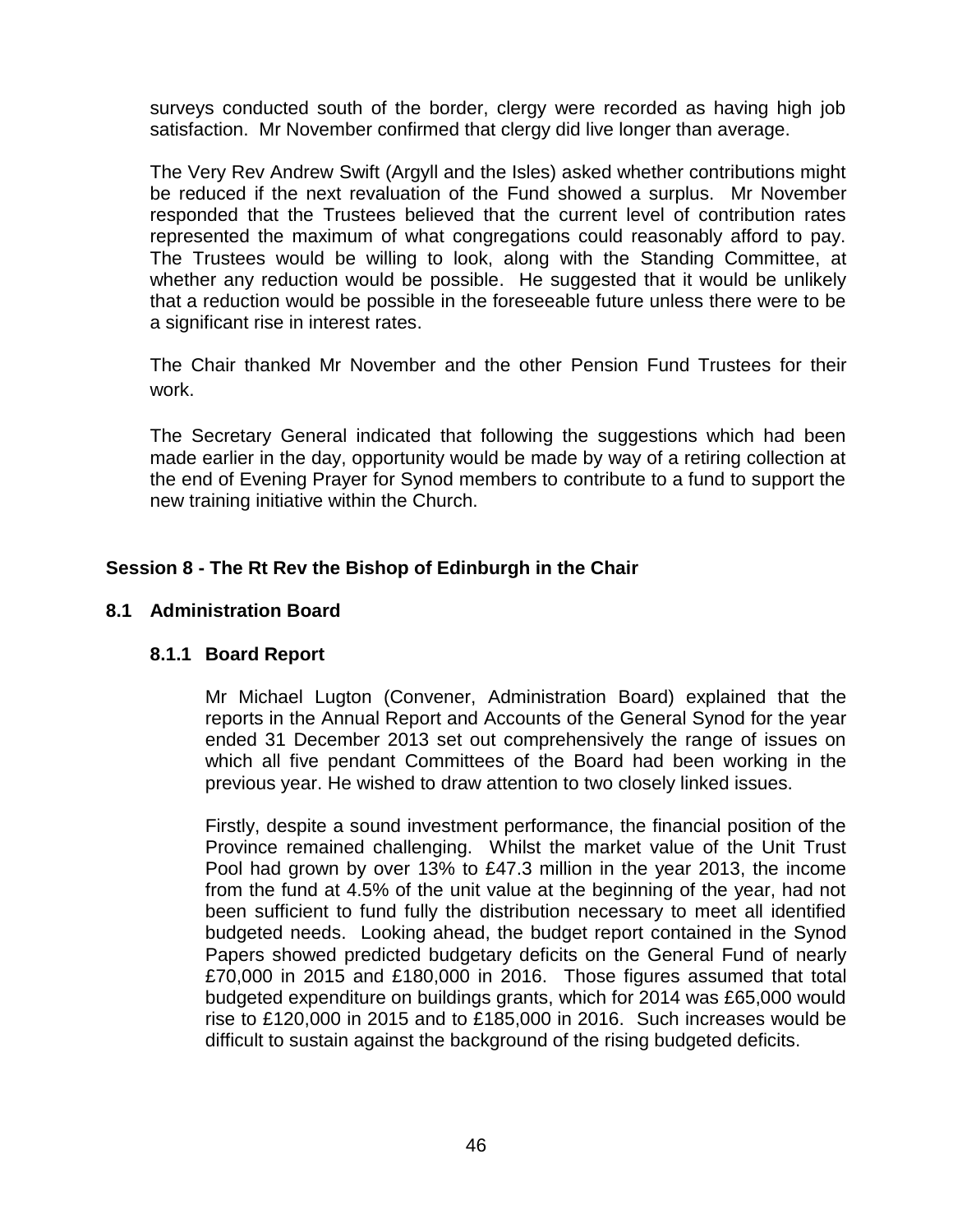Against that background, consideration had been given to the future trajectory of the provincial buildings grants system. Set against the size of the Church's property estate across Scotland, the level of provincial support had never been more than peripheral (it had never been more than £170,000 in a single year). On the other hand, it was clear that even small grants could make a difference to charges which might be faced with unavoidable or unexpected expense. Accordingly, along with the Conveners of the Finance and Buildings Committees, the Treasurer and Mr Lugton had concluded that there was a need to understand better what impact provincial grants had had in the past, how they dovetailed with support from diocesan sources and what expertise was available within the Church for identifying other sources of support. Following consultation with dioceses, a questionnaire relating to buildings grants had been issued at the end of May. He thanked those vestries which had already completed and returned the questionnaire and encouraged others to take the time to do so. Thought was also being given to compiling better information on the extent of the Church's property holdings. That was a longer term task and it was possible that a survey might be piloted in one diocese before any wider exercise was launched.

#### **8.1.2 Investment Committee**

Mr Jeremy Burchill (Convener, Investment Committee) reported on behalf of his Committee. He noted that whilst it was true that past performance was not a guide to the future, consideration of past performance could be helpful in assessing what constituted a realistic expectation of return for the future. He had considered the pattern of historic returns on different asset classes. Looking at performance of a sample endowment type portfolio comprising two thirds equities and one third fixed interest, annualised real returns (after allowing for inflation) had been 6.4%, over 30 years, 4.3% over 20 years and 4.5% over 10 years. Those figures were gross of the costs of investment management and administration. If one allowed, say 0.7% for such costs, this would give a net annualised real return over 20 years of 3.6% and over the previous 10 years of 3.8%. A real return of approximately 4% (on the 31 December 2013 price) was required on the Unit Trust Pool to fund the current level of distribution.

Mr Burchill noted that in the current year, the unit price was up 2.01% to 31 May. The market in recent months had shown little sense of direction and the distribution for the year represented approximately 3.9% on the market value as at 31 May 2014. Consequently, the distribution was a little above what might be regarded as a legitimate expectation for future performance.

Baillie Gifford, as Fund Managers, had delivered strong performance since their mandate had been changed to a total return basis five years previously. The Investment Committee had considered whether to introduce additional asset classes - many charities held investments in assets such as property, hedge funds, etc. With the exception of property, the Committee was not currently attracted to other asset classes. However, Baillie Gifford was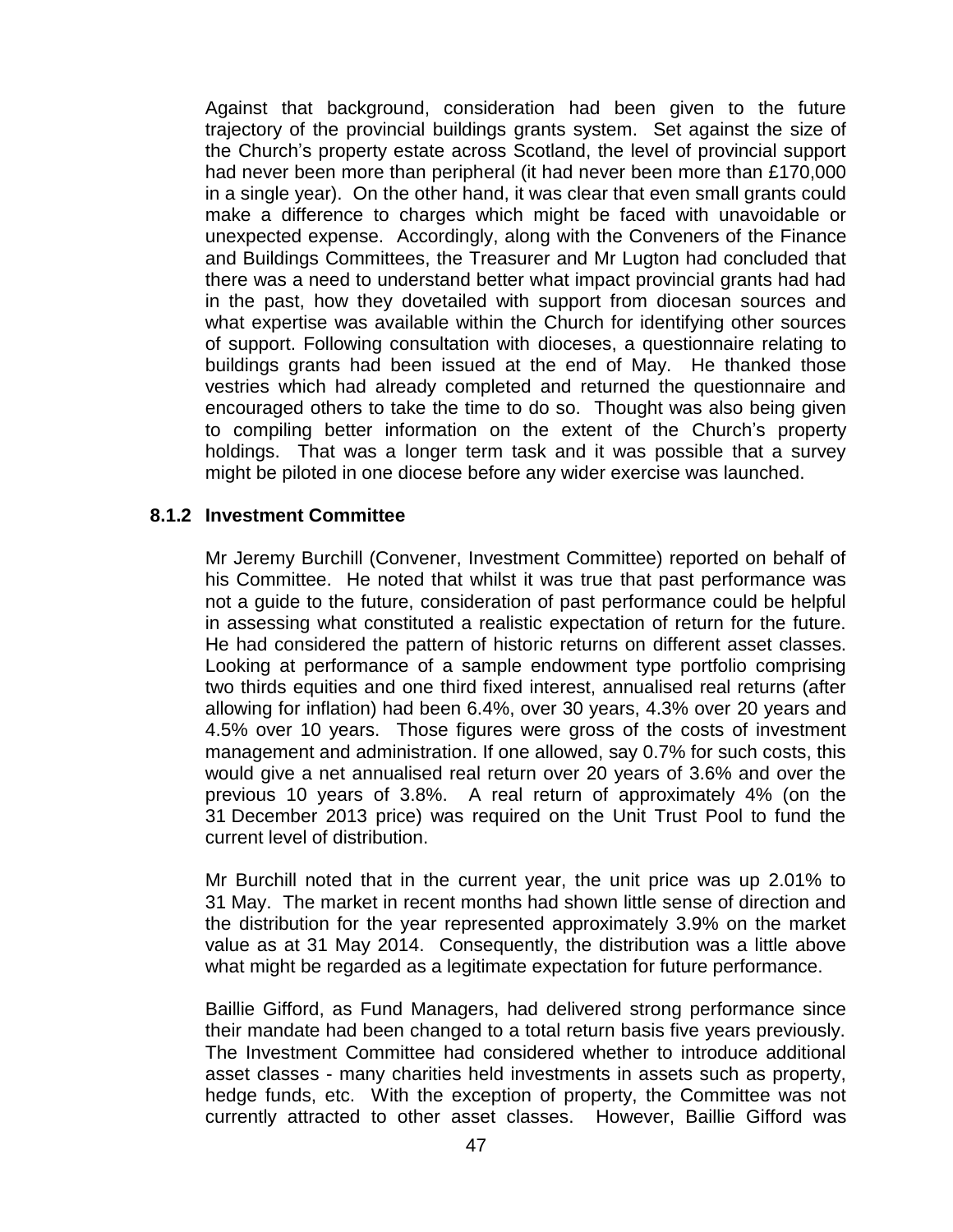unable to offer investment in property. The Committee would be reluctant to change managers while performance continued to be strong but it was cognisant of the case for introducing property into the asset mix.

The Committee recognised the importance of increasing the distribution in line with inflation but it nevertheless believed that, for investors, it was critical that any increase in the distribution should be sustainable. The challenge would be to sustain the distribution when the market entered its next bear stage. Mr Burchill suggested that after a sustained bull run the market could arguably be approaching the end of its current bull phase.

Mr Jim Gibson (Glasgow and Galloway) asked whether it was the case that one wanted to avoid selling capital in order to fund ongoing expenditure in the budget. Mr Burchill responded that the income stream was approximately 35p per unit and so capital had been drawn down in order to fund the distribution. The management of the Fund had moved from being incomebased to a total return basis. The focus on income had previously carried the risk of overexposure to the banking sector. Balance was therefore required and the Committee was considering the possibility of a protocol on how to address such issues but had not so far concluded its deliberations. He was keen that care should be taken not to introduce a level of volatility which could jeopardise the capital base of the Fund.

#### **8.1.3 Buildings Committee**

Mr Alex Stewart (Convener, Buildings Committee) referred to the fact that General Synod 2013 had asked the Committee to consider questions of energy efficiency within church buildings. The matter was a complex one but the Committee had been made aware that Eco-congregations Scotland had been addressing it and had produced a very good document which the Committee had commended to all charges. Improving energy efficiency was beneficial for both financial and ecological reasons.

On the question of buildings grants, he noted that when money was tight churches tended to cut expenditure. However, in relation to buildings, lack of proper care resulted in consequences over time. Provincial building grants had been subject to a moratorium but it was not known what effect that had had. He encouraged vestries to ensure the return of the survey which had been referred to earlier. Otherwise, decisions regarding the future of provincial buildings grants would require to be taken in a vacuum. On the question of buildings maintenance generally, he was aware that many in the Church carrying responsibility for such maintenance had no background in the subject. Consideration was therefore being given to devising a series of maintenance training sessions. He had had some contact with the Church of Scotland and if a joint endeavour were not possible, consideration would be given to arranging something specifically within the Scottish Episcopal Church.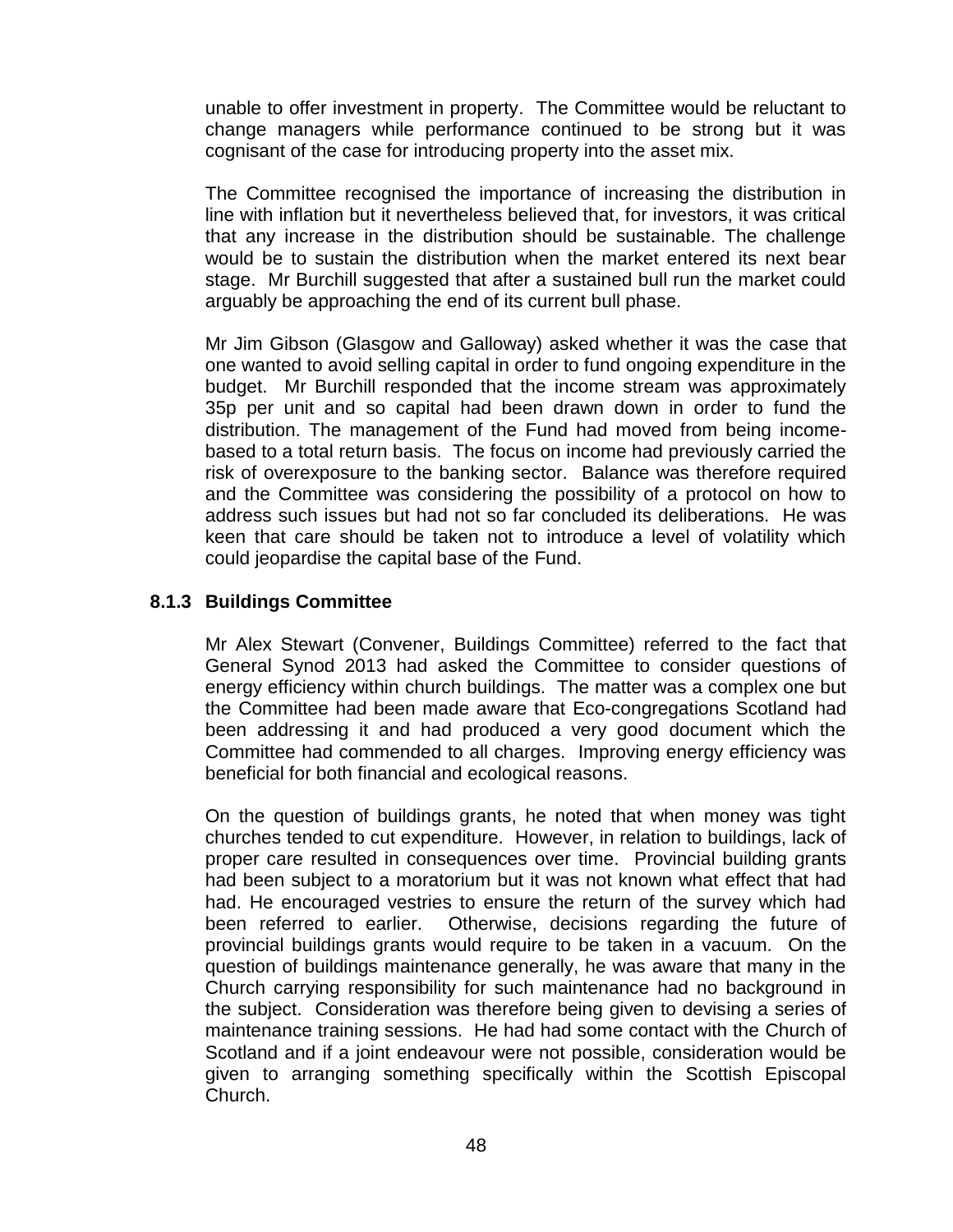Prof Alan Werritty (St Andrews, Dunkeld and Dunblane) indicated that he represented the Church on the Board of Eco-congregations Scotland. He thanked Mr Stewart for commending the Eco-congregations document. It was also the case that grants were available from the Government's Climate Challenge Fund and details of this were referred to in the Eco-congregations guidance.

The Rev Peter Harris (Edinburgh) indicated that for a small congregation with a large building there was a dilemma as to whether resources were applied to the building or in the care of souls and mission. Sometimes there was a sense that the Province was not doing enough and he suggested the need to make available fundraising advice for charges.

Mr Stewart responded that Dalkeith (one of Mr Harris' charges) was a classic example of a congregation carrying responsibility for a large A-listed building. He had noted the comments.

In closing the session, Mr Lugton explained that the respective Conveners of the Personnel Committee, the Finance Committee and the Retirement Welfare Committee were present and available to respond to questions. There were none.

#### **8.2 Motion from Diocese of Aberdeen and Orkney**

The Rt Rev Dr Bob Gillies (Bishop of Aberdeen and Orkney) proposed the following motion: –

*"That, recognising that our current annual statistical return does not measure the life and activity of our dioceses, Synod call on the College of Bishops to devise a return which better reflects current patterns of support and activity."*

The Rev Prof David Atkinson seconded the motion. He suggested that the statistics which were collected by the Church tended to show a steady downward pattern. However, that was not the actual experience in practice. There was therefore an imbalance between the figures which were collected and local experience. He was aware that research carried out in relation to *Fresh Expressions* in the Church of England had shown that in 10 dioceses there had actually been an increase equivalent to the size of an 11th diocese. Broadening the collection of statistics would not only give the Church further confidence but was linked to the discussions earlier in Synod regarding future training proposals. It was expected within the Church of England that 15% of activity in future would be in new forms of church life. If that was correct, future training needed to cater for those who could function in such other forms of ministry. The current Synod might be seen in future as having marked some very real changes in relation to training and the Church's relationship with secular society. Making such connections in the Diocese of Aberdeen and Orkney had meant recording actual activity on the ground. He commended the motion to Synod.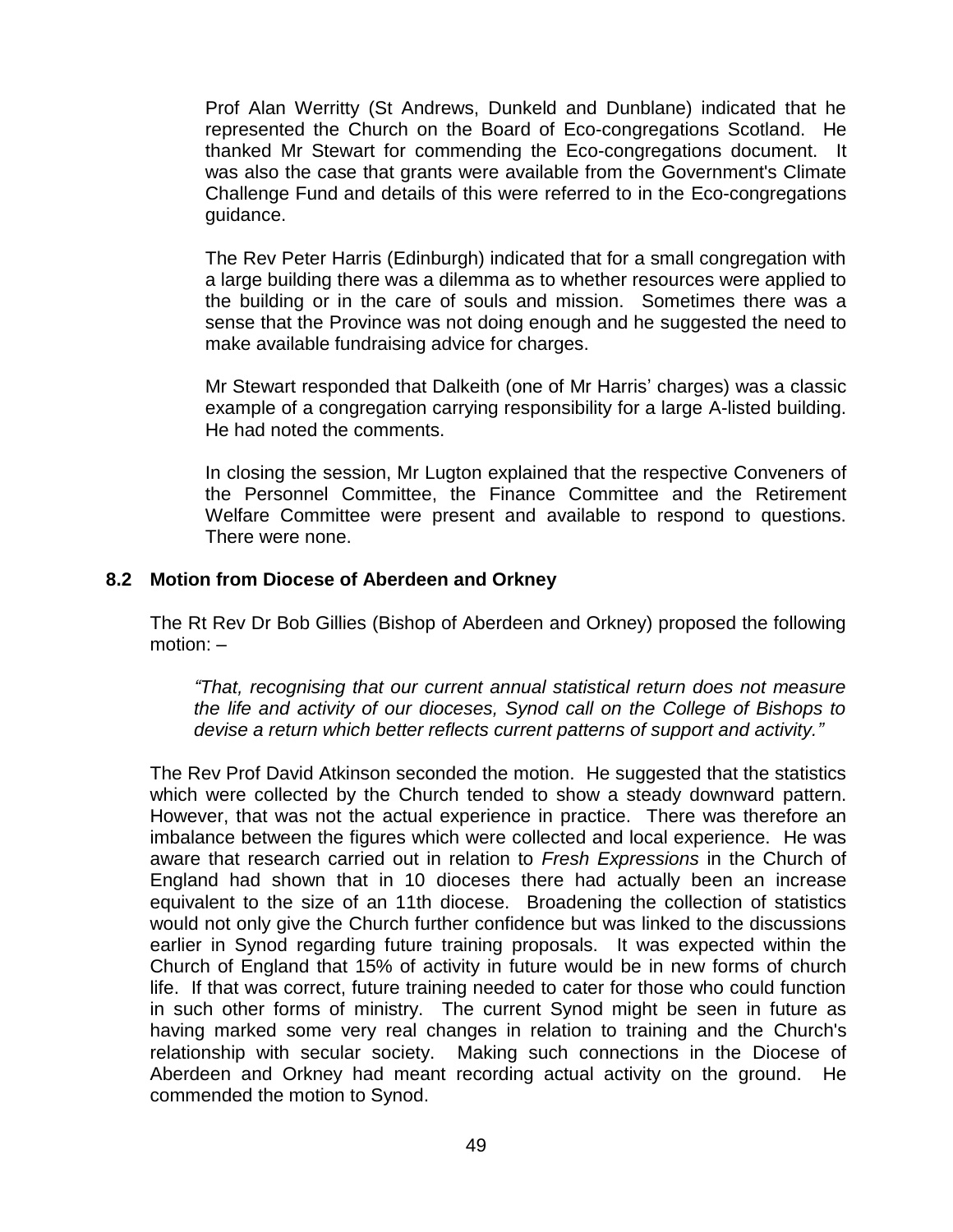The Primus spoke in support of the motion. The task of collection of statistics was a difficult one and the challenge was to ensure consistency of collection over a period of time so that it could be measured and assessed. The existing pattern of statistical collection already appeared to result in some confusion but it was also the case that the Scottish Episcopal Church was not a "Sunday-only" Church. There was a diversity in ways of meeting and there was a need to find a new way of recording that.

The Rev Markus Duenzkofer (Edinburgh) supported the motion but wished to ask the College of Bishops to look at differentiation between communicant members and adherents. He suggested that if baptism were the entry to membership, then the distinction in the current statistics was not correct. The Rev Canon Malcolm Round (member, Standing Committee) explained that he had some concerns regarding a broadening of the statistical collection. It would be important not to lose the snapshot at a point in time which the current statistics provided. A significant broadening of the collection of the statistics was not tenable for larger churches. The mechanics of keeping such figures needed to be considered carefully. For churches with multiple meetings happening during the week the logistics of collecting figures could be very significant. The Very Rev Richard Kilgour (member, Standing Committee) suggested that the placing of the motion between the report of the Administration Board and consideration of the budget was appropriate. It was an opportunity to rethink who the stakeholders were who contributed to the stewardship of resources in the Church. The Rev Canon James Milne (Glasgow and Galloway) said he would welcome a change to the statistics. In his own congregation there were eight weekday services and it was the case that as many people attended during the week as did on Sunday. He suggested, however, that if statistics were gathered only in relation to *Fresh Expressions*, that would not catch the pattern of attendance in his own church.

Mrs Kate Sainsbury (St Andrews, Dunkeld and Dunblane) spoke of the work carried out by the churches in the Killin area. This included a film club and work with mothers of pre-school children. She welcomed the motion but suggested she would like to see the statistics record the number of pastoral visits which were undertaken. Mr Neil Stewart (Edinburgh) expressed concern that any expansion of statistical collection would pose bureaucratic difficulties for larger churches. Mr Alan Rumble (Glasgow and Galloway) noted that reference had been made to collection of statistics in printed form. He suggested that thought be given to submitting statistics online. The Rev Simon Mackenzie (Argyll and the Isles) urged the need to maintain a sense of proportion. He had no intention of recording pastoral visits and was concerned that statistical collection could lead to a sense of boasting.

Mr James Gardner (St Andrews, Dunkeld and Dunblane) supported the motion but wondered who would have the responsibility of recording the statistics. Mr Gordon Aitken (Brechin) suggested that it should be possible to collect the statistics with minimal effort for the various categories mentioned in the paper included in the Synod Papers. Dr Beth Routledge (Glasgow and Galloway) said it was important to obtain a snapshot of figures. There was, however, much going on in congregations which could not all be reduced to numbers. Ms Emily Alldritt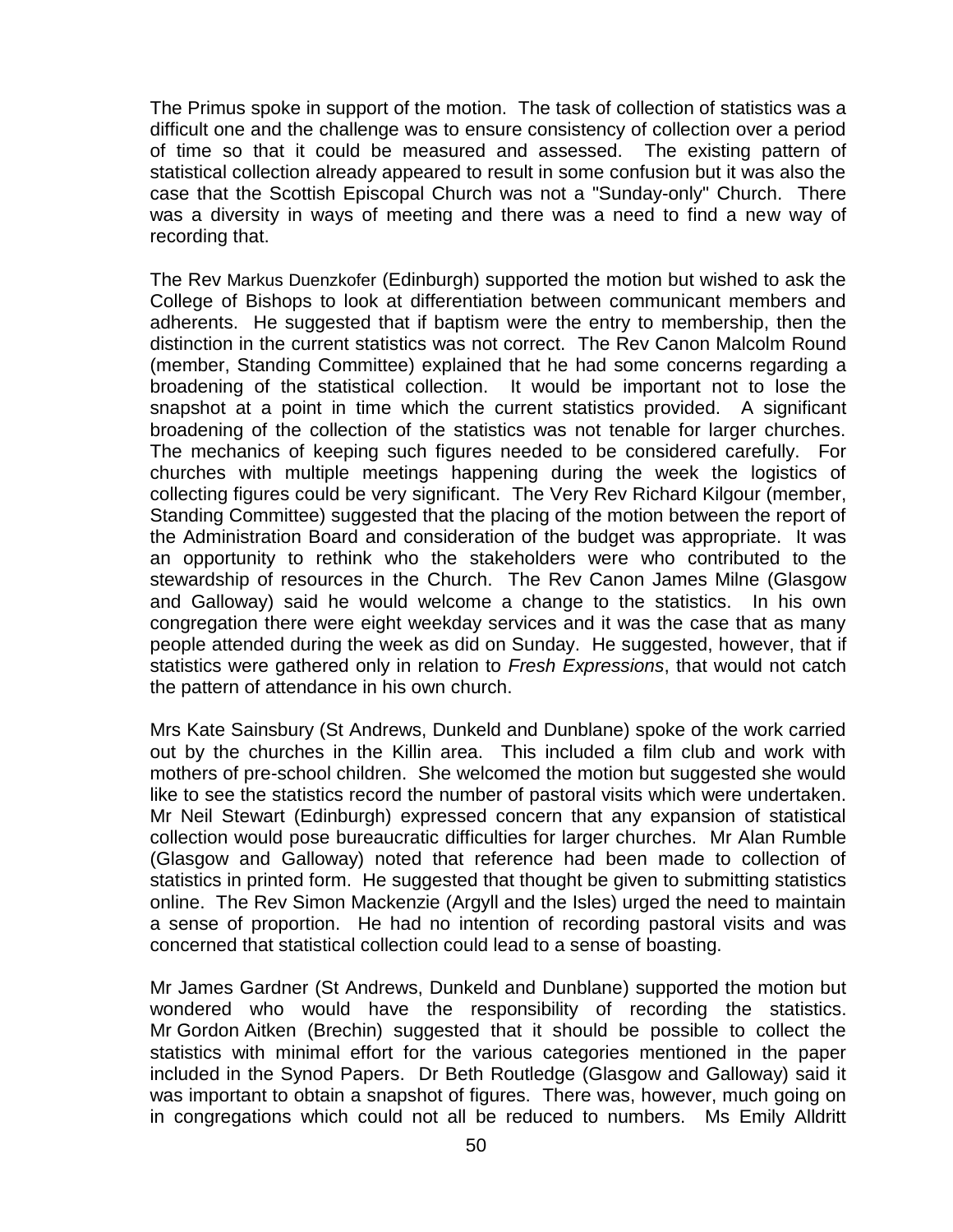(Moray, Ross and Caithness) indicated that her diocese was popular with tourists. Many people came to Scottish Episcopal churches in July and August and statistical returns might show a skewed result. The Rev Pam Shinkins (Moray, Ross and Caithness) suggested that guidance on how to complete the statistical return would be helpful.

The Very Rev Kelvin Holdsworth (Convener, Information and Communication Board) observed that online preaching reached many more people than were physically present in Church. Figures for such online viewing would be more useful than some others. He suggested that figures for attendance at a church art exhibition were not relevant. He thought it would be difficult for the College of Bishops to respond to some of the suggestions which had been made and asked that the exercise should not result in the imposition of too many additional burdens. The Rev Dave Richards (Edinburgh) thought the discussion was addressing two different issues. He suggested that it would be helpful to have a census every five years to gauge the overall scope of activity. That was different from questions of membership and attendance. It would be helpful to separate the two issues. Mr Kennedy Fraser (Glasgow and Galloway) indicated that there was a facility for identifying how many people listened to radio broadcasts. Mr Matthew Pemble (Edinburgh) suggested that those who would review the manner of collection should consider first what any statistics were to be used for. A clear purpose needed to be articulated. Mr Jim Gibson (Glasgow and Galloway) said that the Trustees' Report in the Annual Accounts provided a forum for recording Church activity. He wondered how many congregations took that facility seriously.

Bishop Gillies suspected that members of the College of Bishops, having heard the debate, might not be entirely content that the motion had been brought. He did not wish to respond to the individual comments made but the breadth and depth of response had indicated that the issue was a significant one. The record of the meeting would ensure that everyone's contribution would be taken into account

The motion was then put to the vote and passed *nem con*, 10 abstentions.

The Chair thanked all who had contributed to the session.

## **Session 9 -The Most Rev the Primus in the Chair**

## **9.1 Diaconate Working Group**

The Rt Rev Dr John Armes (Convener, Diaconate Working Group) updated Synod on the work of the Group. It had met three times in the previous year (once by telephone) and had conducted a field visit to the Diocese of Moray, Ross and Caithness. The visit was referred to in his written report in the Synod Papers but he emphasised that it had been a very positive experience. Rather than talking about the diaconate, it had been a demonstration of people being diaconal in their daily lives. It had been clear to the Group that the diaconal calling belonged to the whole Church and that the vocation of an individual was deeply rooted in the relationship of the local church with its community. One distinctive deacon would commence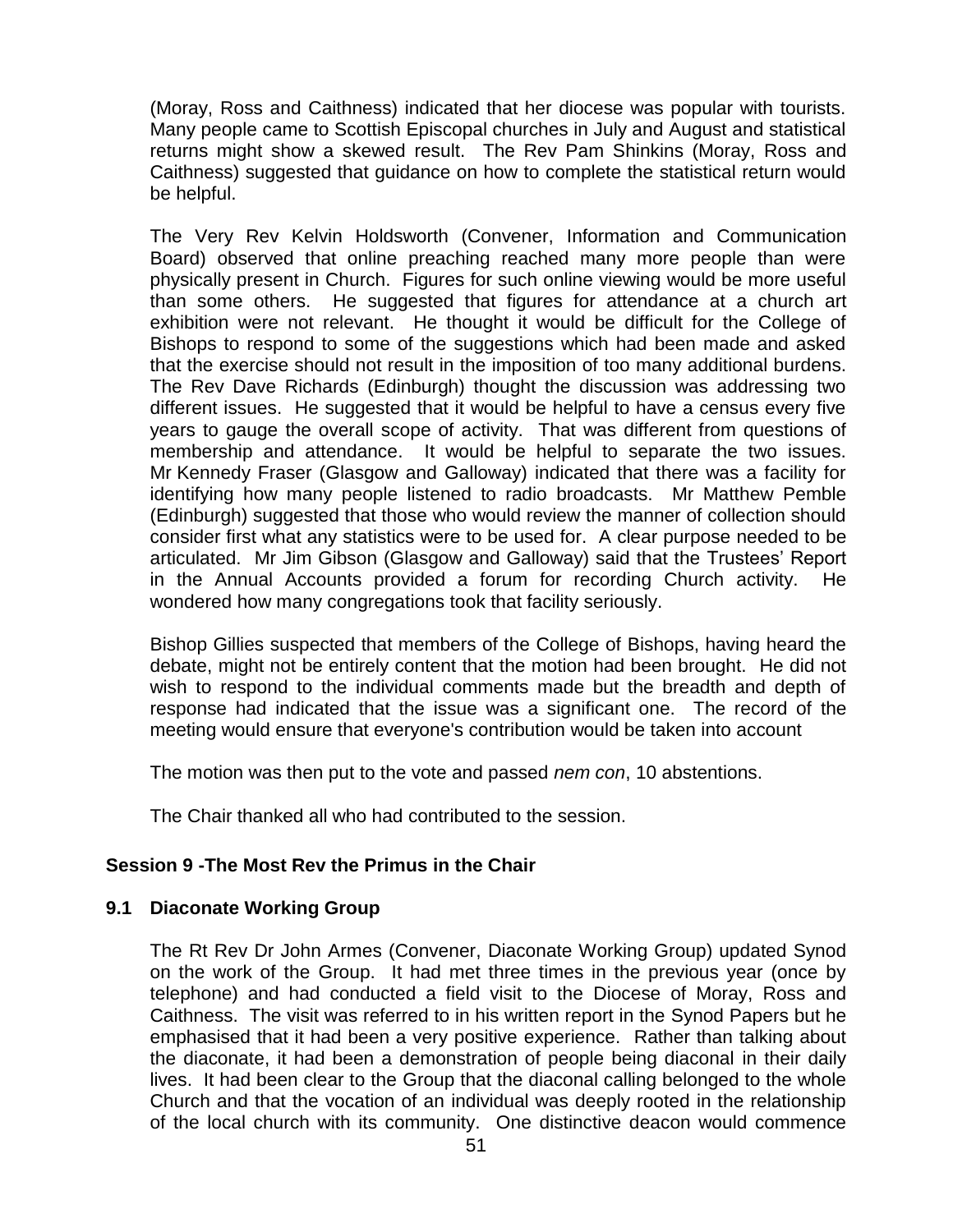training in the autumn. Others would embark on the discernment process during the year ahead. The deacon called the Church both to share, and be, good news. It was an outward-facing ministry – prophet, evangelist and servant. The deacon was, therefore, likely to make the Church feel uncomfortable at times. Prophecy needed first to be addressed to the faithful. When it came to evangelism, the Church was often bashful despite the fact that, as had been recognised in the current meeting, the Church needed to be more proactive. Earlier in the meeting, the Synod had heard of the Church being both servant and prophet in the context of the *Good Society Project*.

A short film was then shown of the work of General Practitioner and ordained deacon, the Rev Dr James Clark-Maxwell. Bishop Armes explained that it provided a good illustration of diaconal work.

Comment was invited but there was none.

## **9.2 Standing Committee: Budget and Quota**

Mr David Palmer (Convener, Standing Committee) explained that the General Fund budgets for 2015 and 2016 showed deficits of £69,085 and £180,197 respectively. Work was currently in hand by the Standing Committee and other Boards and Committees to reduce the deficit. The budgets reflected a phased reintroduction of building grants and in due course it would be necessary to take into account any financial costs that might result from the review of TISEC and the discussion on building grants funds that had been mentioned previously. To some extent, the priorities for funding which flowed from those areas might determine future budgets. There would, therefore, be changes to the budgets and these would be made by the Standing Committee in the autumn. It might not be possible to eliminate the deficits entirely but every effort would be made to do so. If not, the surpluses built up in recent years could be made available. The recommendation of the Standing Committee was that provincial quota should be increased by 3% to £678,602 for 2015.

Comment was invited.

The Very Rev Richard Kilgour (member, Standing Committee) asked whether a vote on the motion about to be proposed meant acceptance of the proposals regarding curate funding contained in the TISEC review report. Mr Palmer responded that the additional funding of approximately £400,000 required to fully implement the recommendations in the review report were not included in the budget figures now under discussion. No decisions would be made on changes to introduce 100% curate grants until after the Standing Committee had had further discussion and appropriate resources had been identified.

Mr Palmer then proposed, and Mr Michael Lugton (Convener, Administration Board) seconded, the following motion: –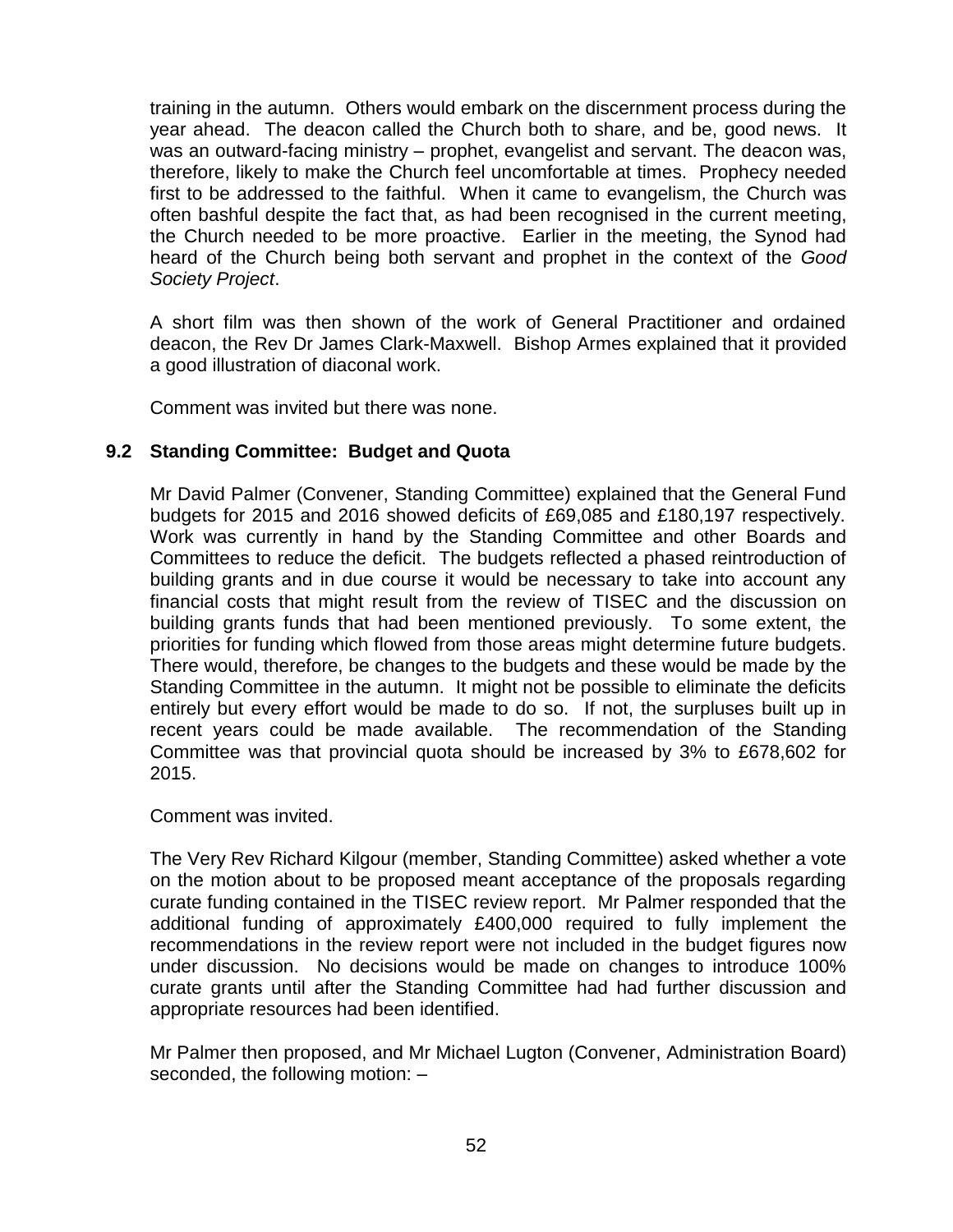*"That this Synod, having examined the proposed budgets for the General Synod for the year 2015, agree to a quota figure of £678,602 for that year."*

The motion was put to vote and passed *nem con*, three abstentions.

## **9.3 Elections**

#### **9.3.1 Information and Communication Board Convenership**

There being no competing nominations, the Rev Christopher Mayo was elected as Convener of the Information and Communication Board by general acclaim.

#### **9.3.2 Standing Committee Membership**

There being no competing nominations, Mr Jim Gibson was elected as a lay member of General Synod to the Standing Committee by general acclaim.

#### **9.3.3 Administration Board: General Synod Representatives**

There being no competing nominations, Mrs Nan Kennedy was elected as a General Synod representative on the Administration Board by general acclaim.

#### **9.3.4 Preliminary Proceedings Committee Membership**

By general acclaim, the Synod appointed the following: –

Practising lawyer: Mr Derek Buchanan

Lay member: Mrs Mary Birch

Alternate lay member: Mr David Palmer

Secretary: Mr Graham Robertson.

## **9.3.5 Clergy Discipline Tribunal Membership**

By general acclaim, the Synod appointed following: –

Three practising lawyers: Lord Bannatyne, Lord McEwan, Mr George MacWilliam

Two clerics: the Rev Canon Dr Anne Tomlinson and the Rev Canon Prof John Richardson

Three lay members: Mr Fraser Falconer, Mrs Sue Horne and Mr John Whittall.